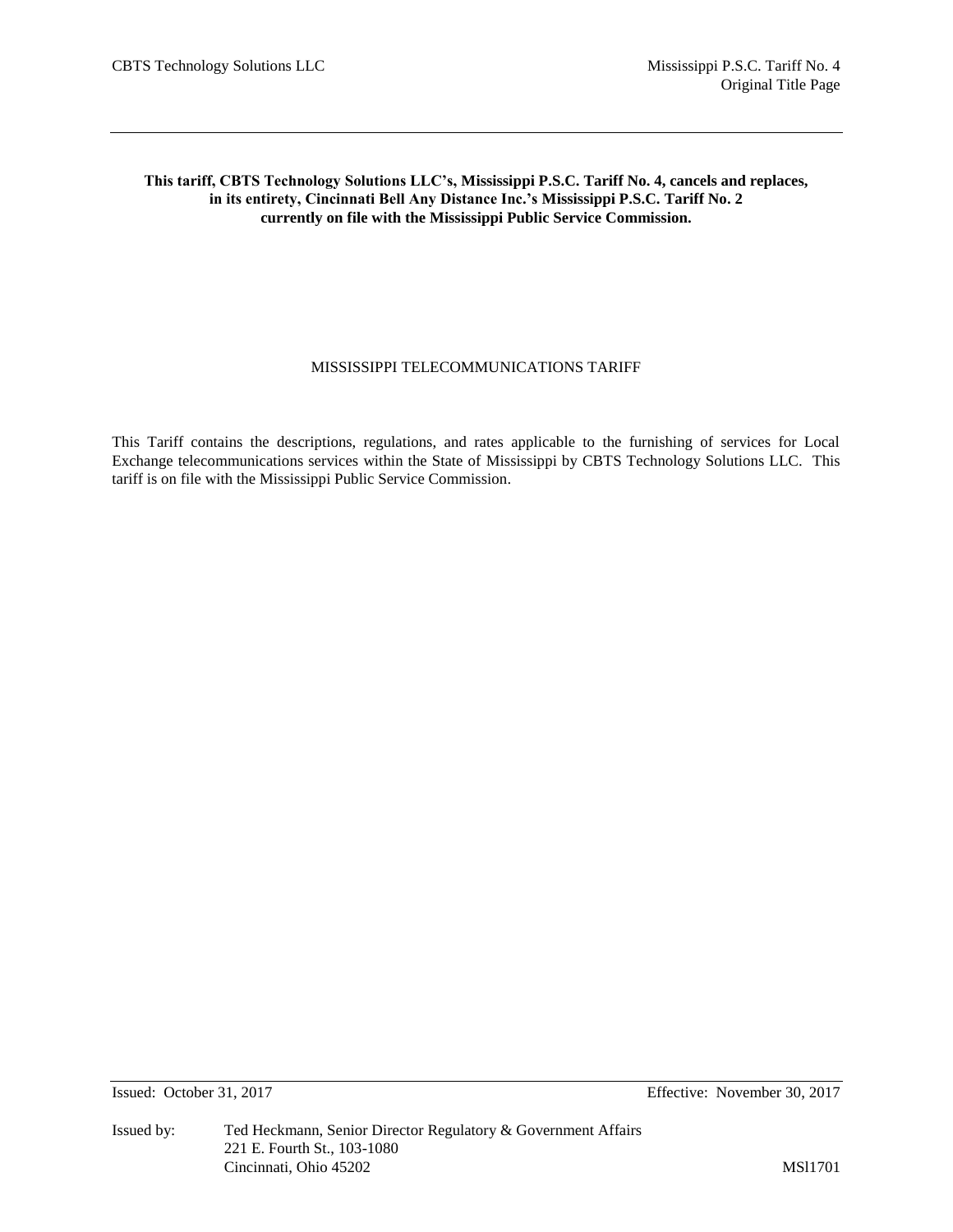## CHECK SHEET

Pages of this tariff, as indicated below, are effective as of the date shown at the bottom of the respective pages. Original and revised pages, as named below, comprise all changes from the original tariff and are currently in effect as of the date on the bottom of this page.

| PAGE           | <b>REVISION</b> |        | PAGE | <b>REVISION</b> |                     | PAGE | <b>REVISION</b> |
|----------------|-----------------|--------|------|-----------------|---------------------|------|-----------------|
| Title          | Original        | $\ast$ | 33   | Original        | *                   |      |                 |
| $\mathbf{1}$   | Original        | $\ast$ | 34   | Original        | *                   |      |                 |
| $\overline{2}$ | Original        | $\ast$ | 35   | Original        | *                   |      |                 |
| 3              | Original        | ∗      | 36   | Original        | *                   |      |                 |
| 4              | Original        | $\ast$ | 37   | Original        | $\ast$              |      |                 |
| 5              | Original        | $\ast$ | 38   | Original        | $\ast$              |      |                 |
| 6              | Original        | $\ast$ | 39   | Original        | $\ast$              |      |                 |
| 7              | Original        | $\ast$ | 40   | Original        | $\ast$              |      |                 |
| $8\,$          | Original        | $\ast$ | 41   | Original        | *                   |      |                 |
| 9              | Original        | $\ast$ | 42   | Original        | *                   |      |                 |
| 10             | Original        | $\ast$ | 43   | Original        | *                   |      |                 |
| 11             | Original        | $\ast$ | 44   | Original        | *                   |      |                 |
| 12             | Original        | $\ast$ | 45   | Original        | *                   |      |                 |
| 13             | Original        | $\ast$ | 46   | Original        | $\ast$              |      |                 |
| 14             | Original        | ∗      | 47   | Original        | $\ast$              |      |                 |
| 15             | Original        | ∗      | 48   | Original        | $\ast$              |      |                 |
| 16             | Original        | ∗      | 49   | Original        | $\ast$              |      |                 |
| 17             | Original        | $\ast$ | 50   | Original        | *                   |      |                 |
| 18             | Original        | $\ast$ | 51   | Original        | *                   |      |                 |
| 19             | Original        | $\ast$ | 52   | Original        | *                   |      |                 |
| 20             | Original        | $\ast$ |      |                 |                     |      |                 |
| 21             | Original        | $\ast$ |      |                 |                     |      |                 |
| 22             | Original        | $\ast$ |      |                 |                     |      |                 |
| 23             | Original        | $\ast$ |      |                 |                     |      |                 |
| 24             | Original        | $\ast$ |      |                 |                     |      |                 |
| 25             | Original        | *      |      |                 |                     |      |                 |
| 26             | Original        | $\ast$ |      |                 |                     |      |                 |
| $27\,$         | Original        | $\ast$ |      |                 |                     |      |                 |
| $28\,$         | Original        | $\ast$ |      |                 |                     |      |                 |
| 29             | Original        | $\ast$ |      |                 |                     |      |                 |
| 30             | Original        | $\ast$ |      |                 |                     |      |                 |
| 31             | Original        | *      |      |                 |                     |      |                 |
| 32             | Original        | *      |      |                 |                     |      |                 |
|                |                 |        |      |                 | $\bullet$ $\bullet$ |      |                 |

\* - indicates those pages included with this filing

Issued: October 31, 2017 Effective: November 30, 2017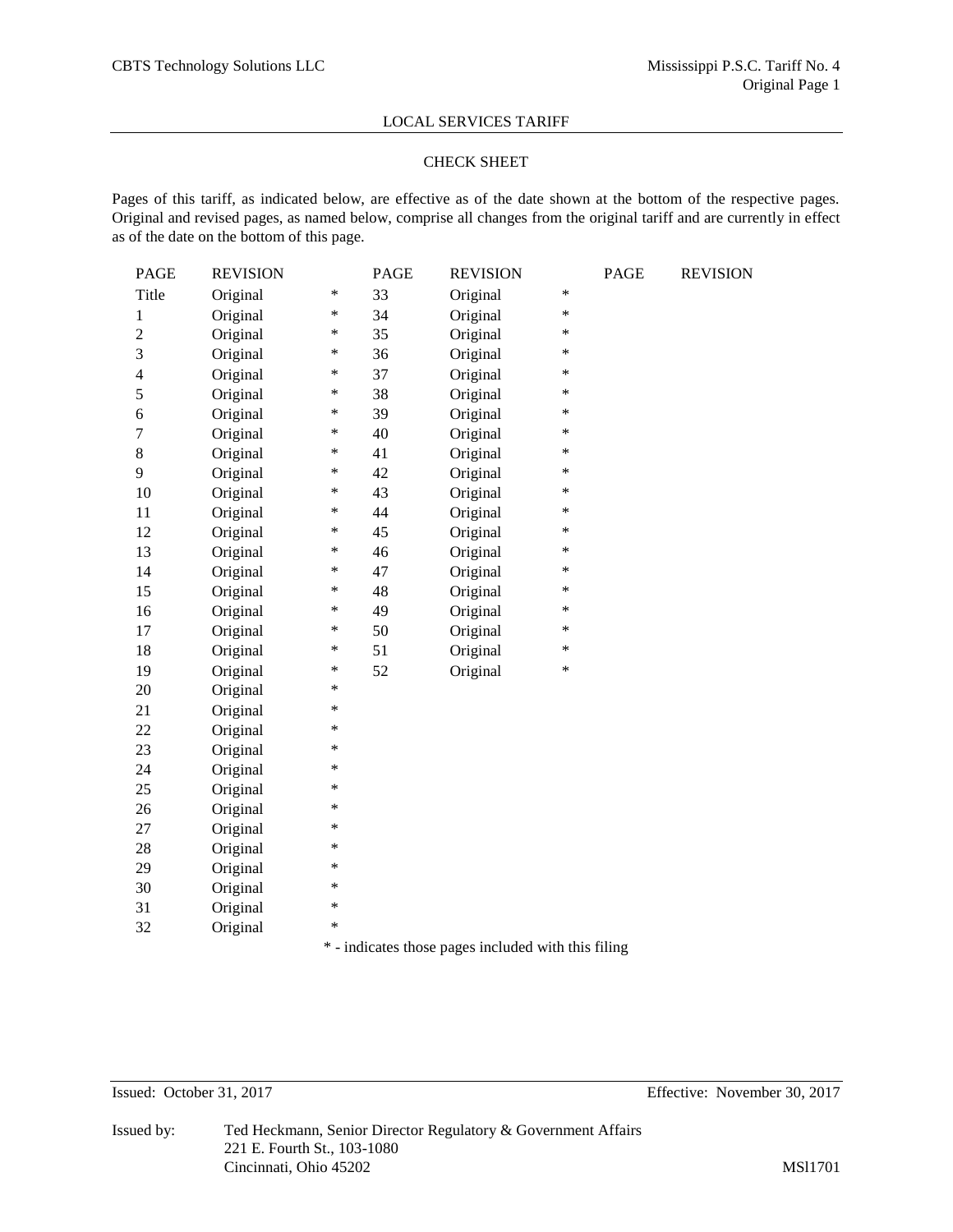# TABLE OF CONTENTS

|                                                          | Page  |
|----------------------------------------------------------|-------|
| <b>TITLE PAGE</b>                                        | Title |
| <b>CHECK SHEET</b>                                       | 1     |
| <b>TABLE OF CONTENTS</b>                                 | 2     |
| <b>INDEX</b>                                             | 3     |
| <b>EXPLANATION OF SYMBOLS</b>                            | 5     |
| <b>SECTION 1 - Application of Tariff and Definitions</b> | 6     |
| <b>SECTION 2 - Regulations</b>                           | 13    |
| <b>SECTION 3 - Directory Listings</b>                    | 37    |
| <b>SECTION 4 - Directory Assistance Service</b>          | 41    |
| <b>SECTION 5 - Operator Assistance Service</b>           | 42    |
| <b>SECTION 6 - Business Exchange Service</b>             | 43    |
| <b>SECTION 7 - PRI Service</b>                           | 46    |
| <b>SECTION 8 - Exchange Areas</b>                        | 51    |
| <b>SECTION 9 - Promotions</b>                            | 52    |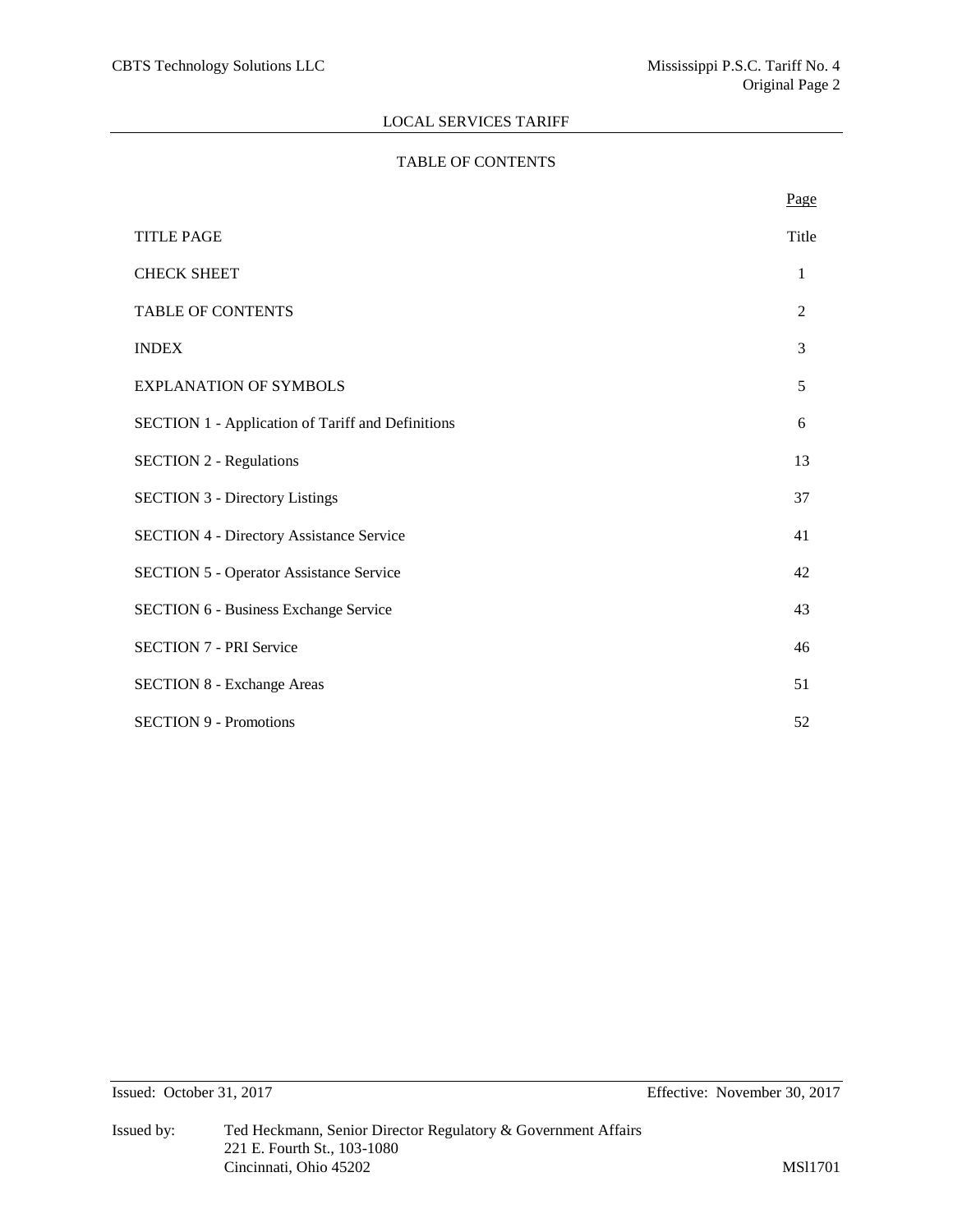# $\ensuremath{\mathsf{INDEX}}$

# Subject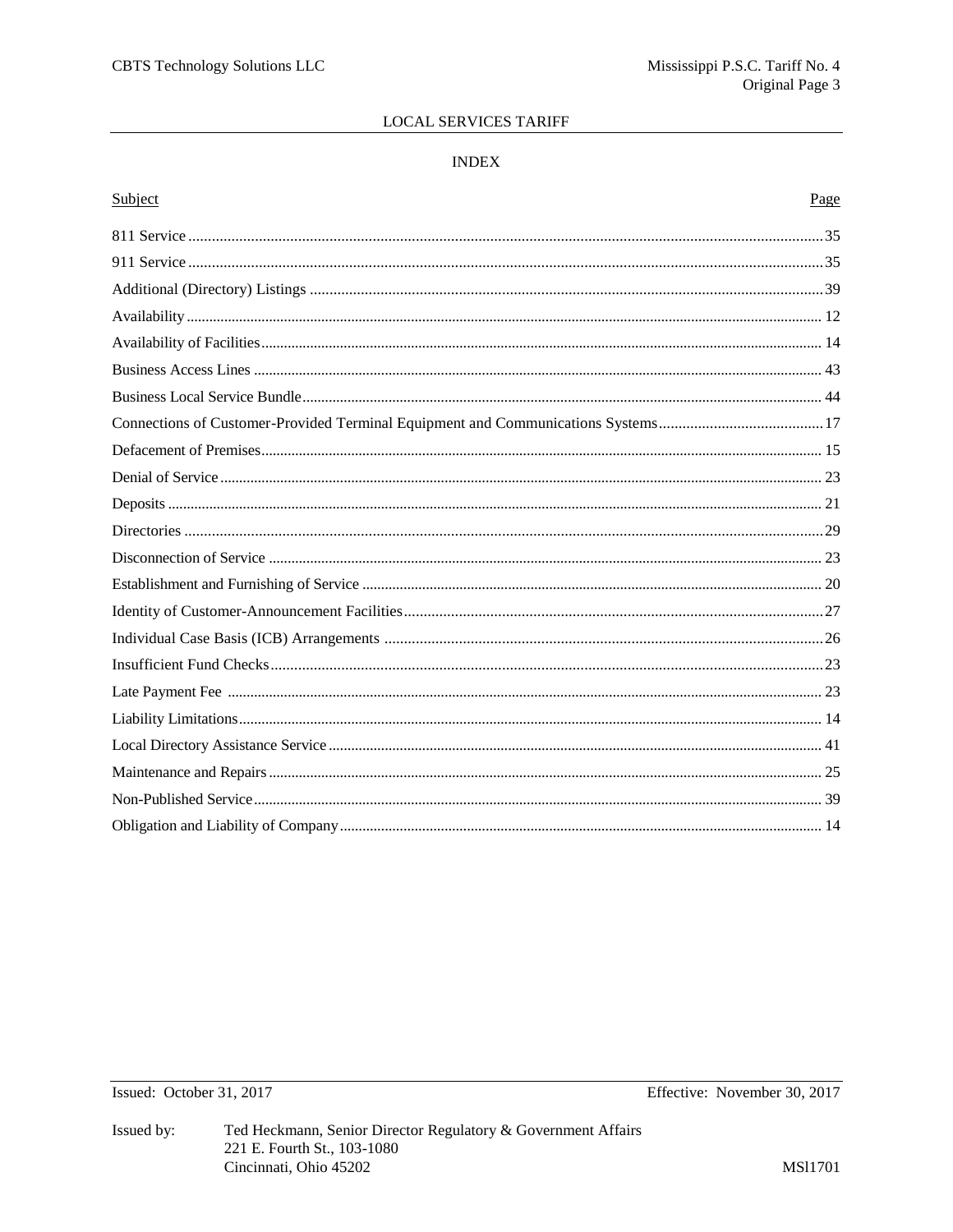# $\ensuremath{\mathsf{INDEX}}$

# Subject

# Page

Issued: October 31, 2017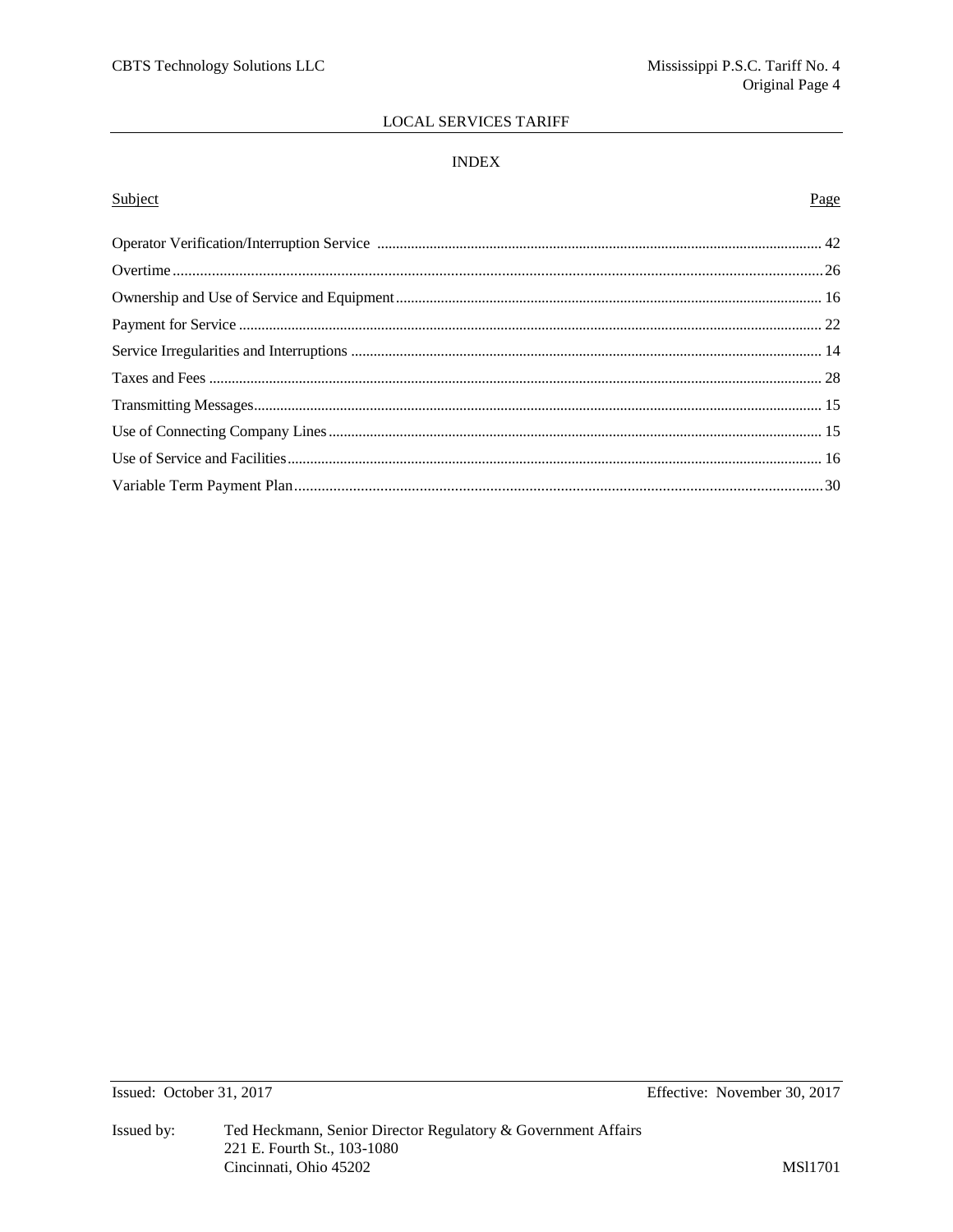## EXPLANATION OF SYMBOLS USED IN THIS TARIFF

The following symbols are used in this tariff for the purpose indicated below:

- C To signify changed regulation.
- D To signify discontinued rate or regulation.
- I To signify increased rate.
- M To signify a move in the location of text.
- N To signify new rate or regulation.
- R To signify reduced rate.
- T To signify a change in text but no change in rate or regulation.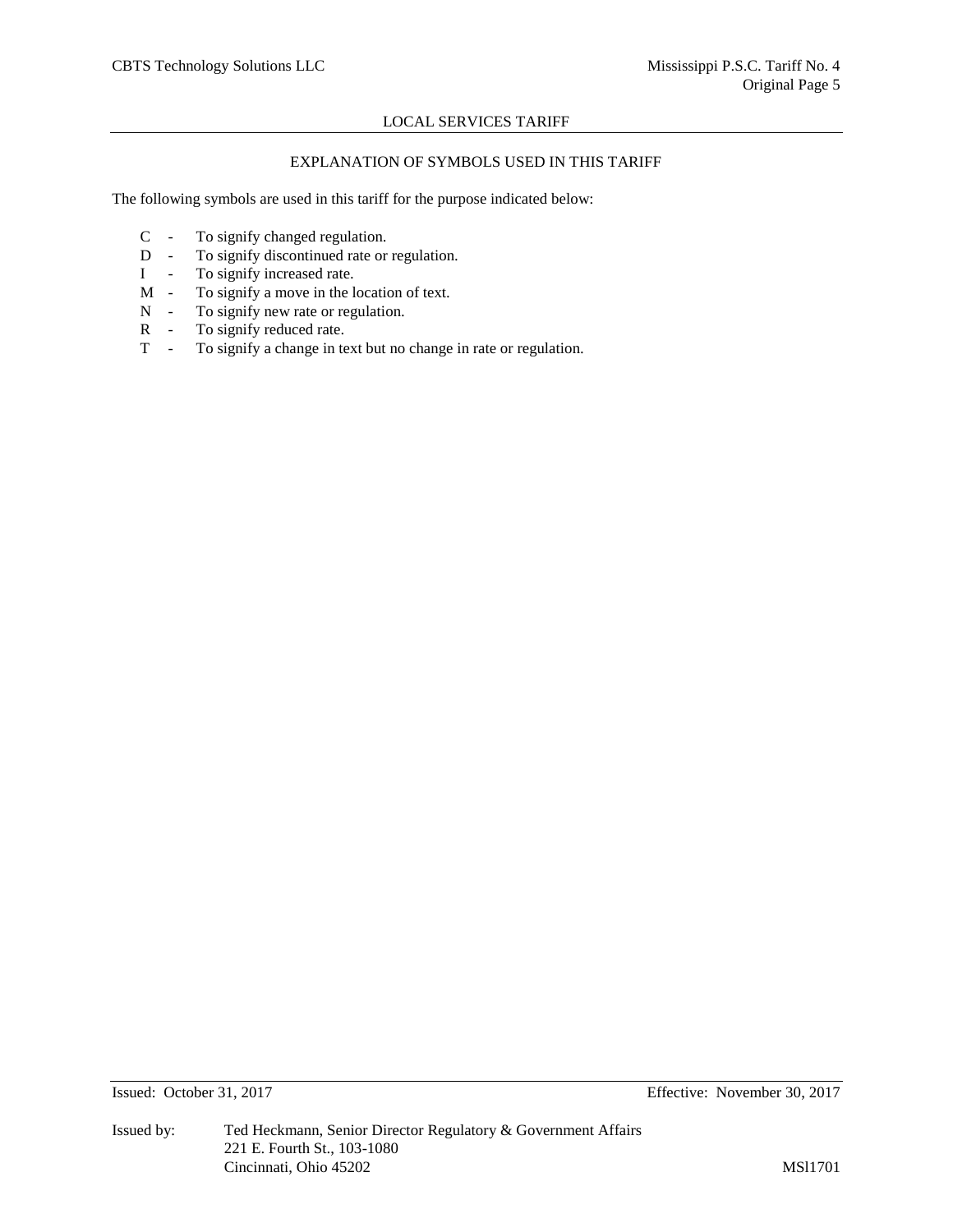# SECTION 1 - APPLICATION OF TARIFF AND DEFINITIONS

# 1.1 APPLICATION OF TARIFF

This tariff sets forth the service offerings, rates, terms and conditions applicable to the furnishing of intrastate communications service by the Company to customers within the State of Mississippi. Local exchange business services will be provided in the service areas of the facilities-based Carriers with whom a resale agreement exists between such Carrier and the Company. The services in this tariff are only provided on a resale basis.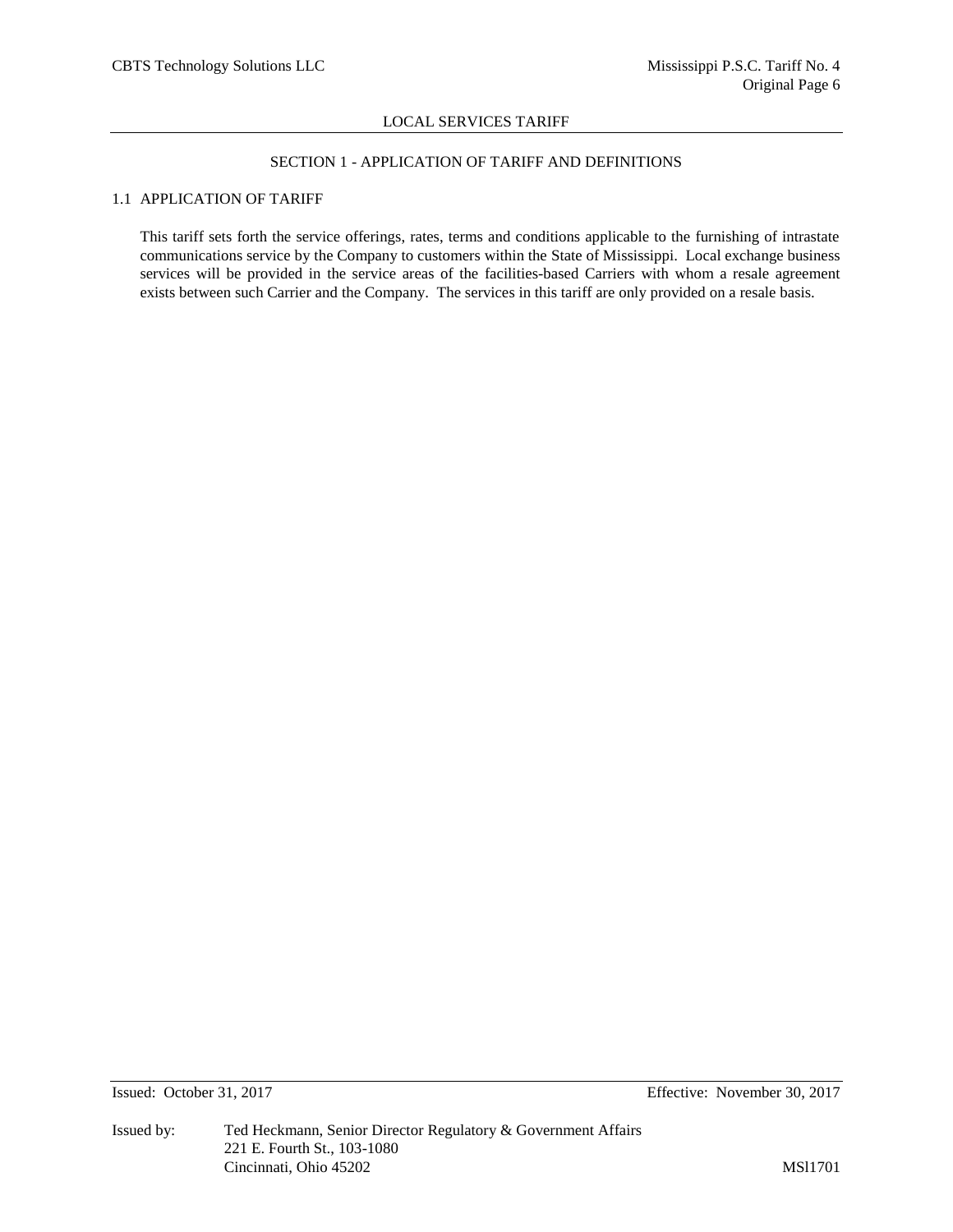## SECTION 1 - APPLICATION OF TARIFF AND DEFINITIONS, (CONT'D.)

#### 1.2 DEFINITIONS

Certain terms used generally throughout this tariff are defined as follows.

1.2.1 Carrier

Refers to the underlying provider whose facilities the Company uses to furnish service.

1.2.2 Central Office

A switching unit in a telecommunications system providing service to the general public, that has the necessary equipment and operating arrangements for terminating and interconnecting lines and trunks.

1.2.3 Central Office Line

A circuit used within a central office to connect to an individual line or any type of trunk.

1.2.4 Company

CBTS Technology Solutions LLC which is the issuer of this tariff. Also refers to the underlying provider whose facilities the Company uses to furnish service.

1.2.5 Communication-Impaired Person

For purposes of this tariff, the definition of impaired refers to persons with communication impairments, including hearing impaired, deaf, deaf/blind, or speech impaired persons whose impairment prevents them from communicating over the telephone without the aid of a telecommunications device for the deaf or text telephone (TDD/TTY).

1.2.6 Commission

The Mississippi Public Service Commission.

1.2.7 Contract

The agreement between a customer and the Company under which facilities for the customer's use are furnished, in accordance with the provisions of this tariff.

1.2.8 Customer

The person, firm, corporation or other entity that orders service and is responsible for the payment of charges and for compliance with the Company's tariff regulations.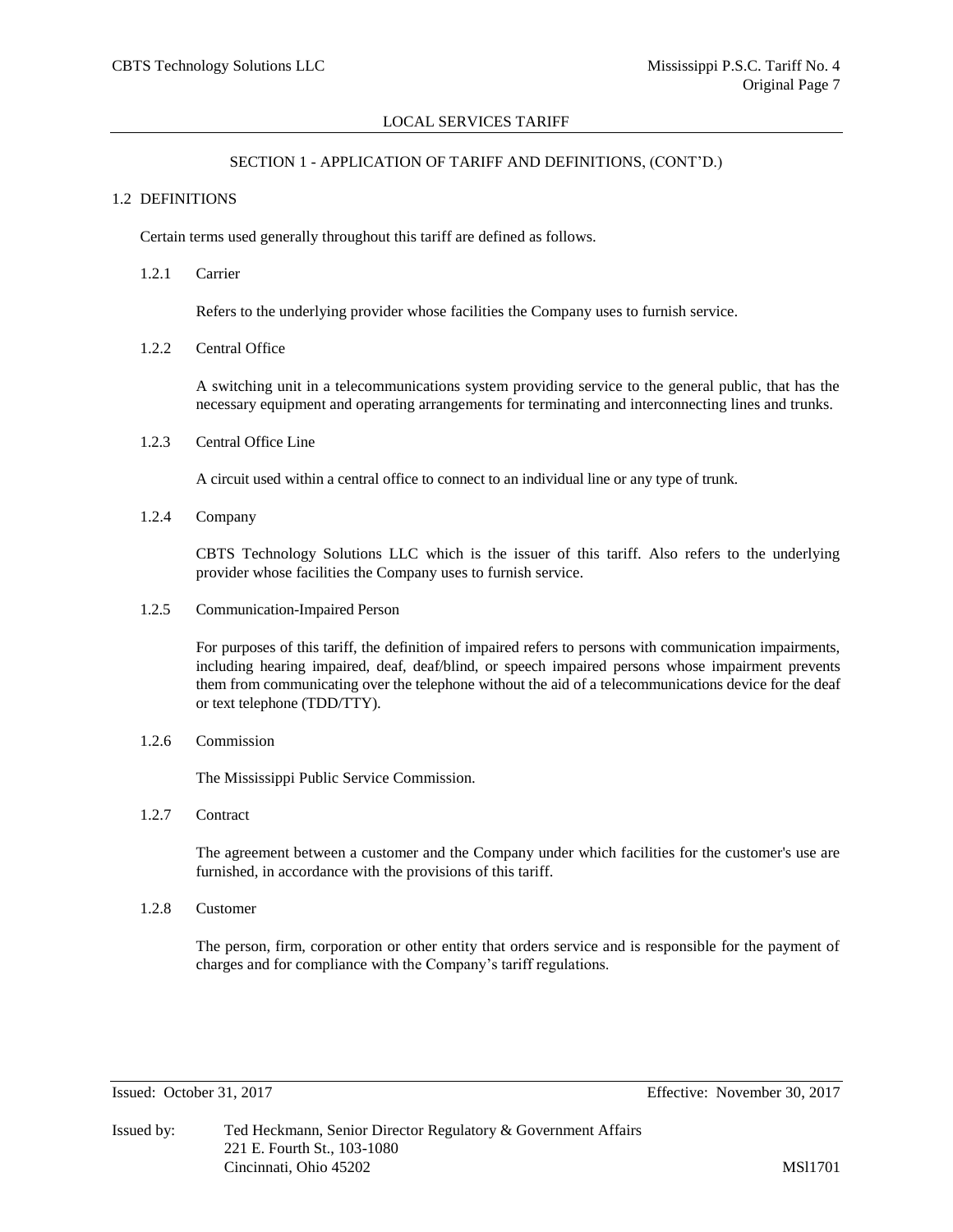### SECTION 1 - APPLICATION OF TARIFF AND DEFINITIONS, (CONT'D.)

#### 1.2. DEFINITIONS, (CONT'D.)

#### 1.2.9 Demarcation Point (Network Interface)

The point of demarcation and/or interconnection between Company communications facilities and terminal equipment, protective apparatus or wiring at a customer's premises. Company-installed facilities at or constituting the demarcation point will consist of wire or a jack conforming to Subpart F of Part 68 of the FCC's rules. "Premises" as used in this section generally means a dwelling unit, other building or a legal unit of real property such as a lot on which a dwelling unit is located, as determined by the Company's reasonable and nondiscriminatory standard operating practices. The "minimum point of entry" as used in this section will be either (1) the closest practicable point to where the wiring crosses a property line or (2) the closest practicable point to where the wiring enters a multiunit building or buildings.

The Company's reasonable and nondiscriminatory standard operating practices will determine which of (1) or (2) will apply. The Company is not precluded from establishing reasonable classifications of multiunit premises for purposes of determining which of (1) or (2) above will apply. Multiunit premises include, but are not limited to, commercial, shopping center and campus situations.

a. Single Unit Installations

For single unit installations existing as of December 27, 1991, and installations installed after that date, the demarcation point will be a point within twelve inches of the protector or, where there is no protector, within twelve inches of where the telephone wire enters the customer's premises.

- b. Multiunit Installations
	- 1. In multiunit premises existing as of December 27, 1991, the demarcation point will be determined in accordance with the Company's reasonable and nondiscriminatory standard operating practices; provided, however, that where there are multiple demarcation points within the multiunit premises, a demarcation point for a customer will not be further inside the customer's premises than a point twelve inches from where the wiring enters the customer's premises.
	- 2. In multiunit premises in which wiring is installed after December 27, 1991, including additions, modifications and rearrangements of wiring existing prior to that date, the multiunit premises owner will determine the location of the demarcation point or points. The multiunit premises owner will determine whether there will be a single demarcation point location for all customers or separate locations for each customer; provided, however, that where there are multiple demarcation points within the multiunit premises, a demarcation point for a customer will not be further inside the customer's premises than a point twelve inches from where the wiring enters the customer's premises.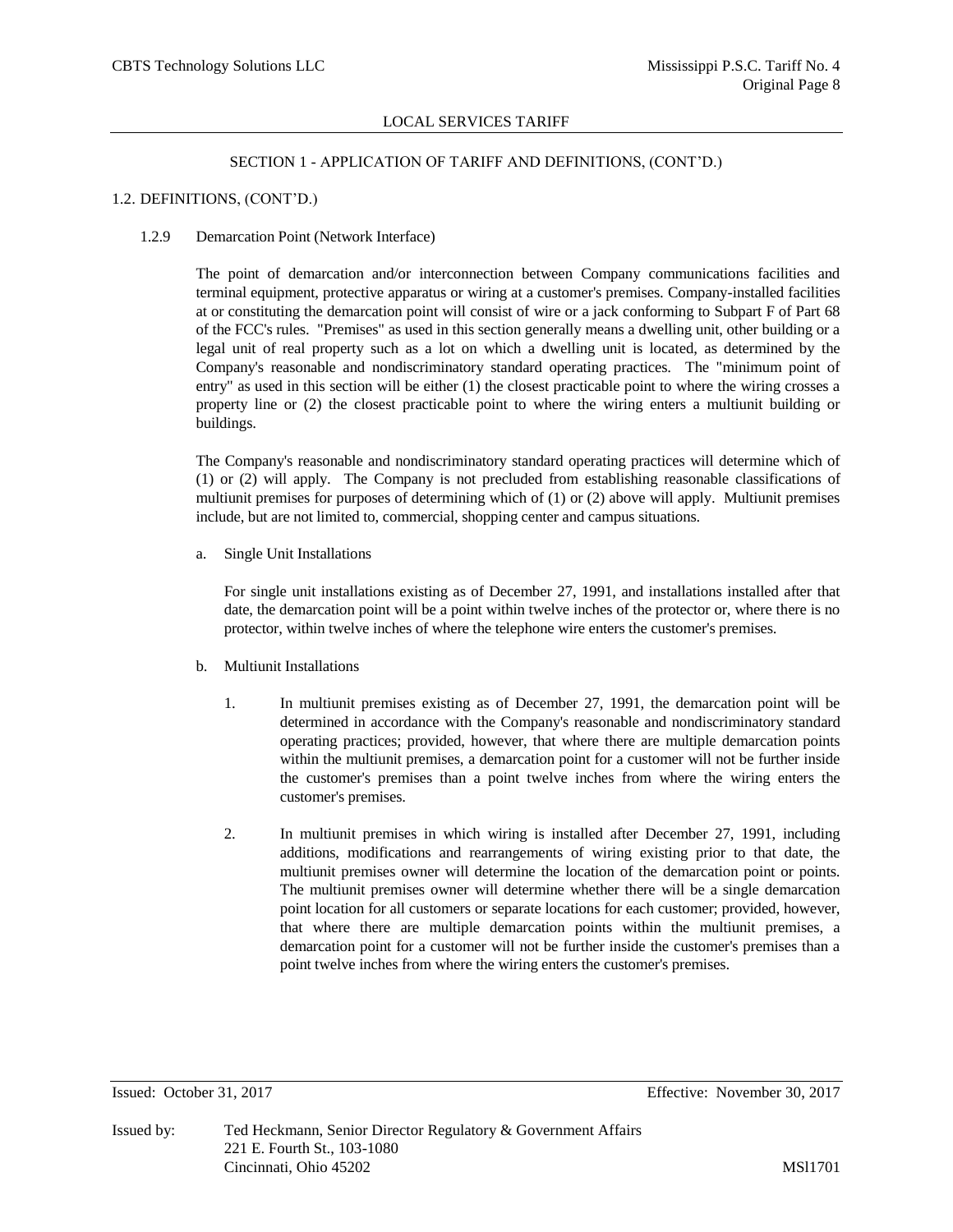## SECTION 1 - APPLICATION OF TARIFF AND DEFINITIONS, (CONT'D.)

#### 1.2. DEFINITIONS, (CONT'D.)

#### 1.2.10 Direct Inward Dialing (DID)

A service attribute that routes incoming calls directly to stations, bypassing a central answering point.

1.2.11 Directory Listing

The publication in the alphabetical directory of information pertaining to a customer's telephone number.

1.2.12 Exchange

A unit established for the administration of telecommunications service in a specified area, which usually embraces a city, town, or village and its environs. It consists of one or more central offices together with the associated plant used in furnishing telecommunications service within that area.

1.2.13 Individual Case Basis (ICB)

A service arrangement in which the regulations, rates and charges are developed based on the specific circumstances of the customer's situation

1.2.14 Initial Service Period

The minimum length of time a customer is obligated to pay for service whether or not the customer retains the service for the minimum length of time. Unless stated otherwise in this tariff, the minimum period is 30 days.

1.2.15 Local Calling

A completed call or telephonic communication between a calling station and any other station within the local service area of the calling station.

1.2.16 Local Exchange Service

Telephone service furnished between points located within an area where there is no toll charge. Unless otherwise specified, local calling areas in this tariff shall be the same as the local calling areas of the facilities-based Carriers with whom a resale agreement exists between such Carrier and the Company.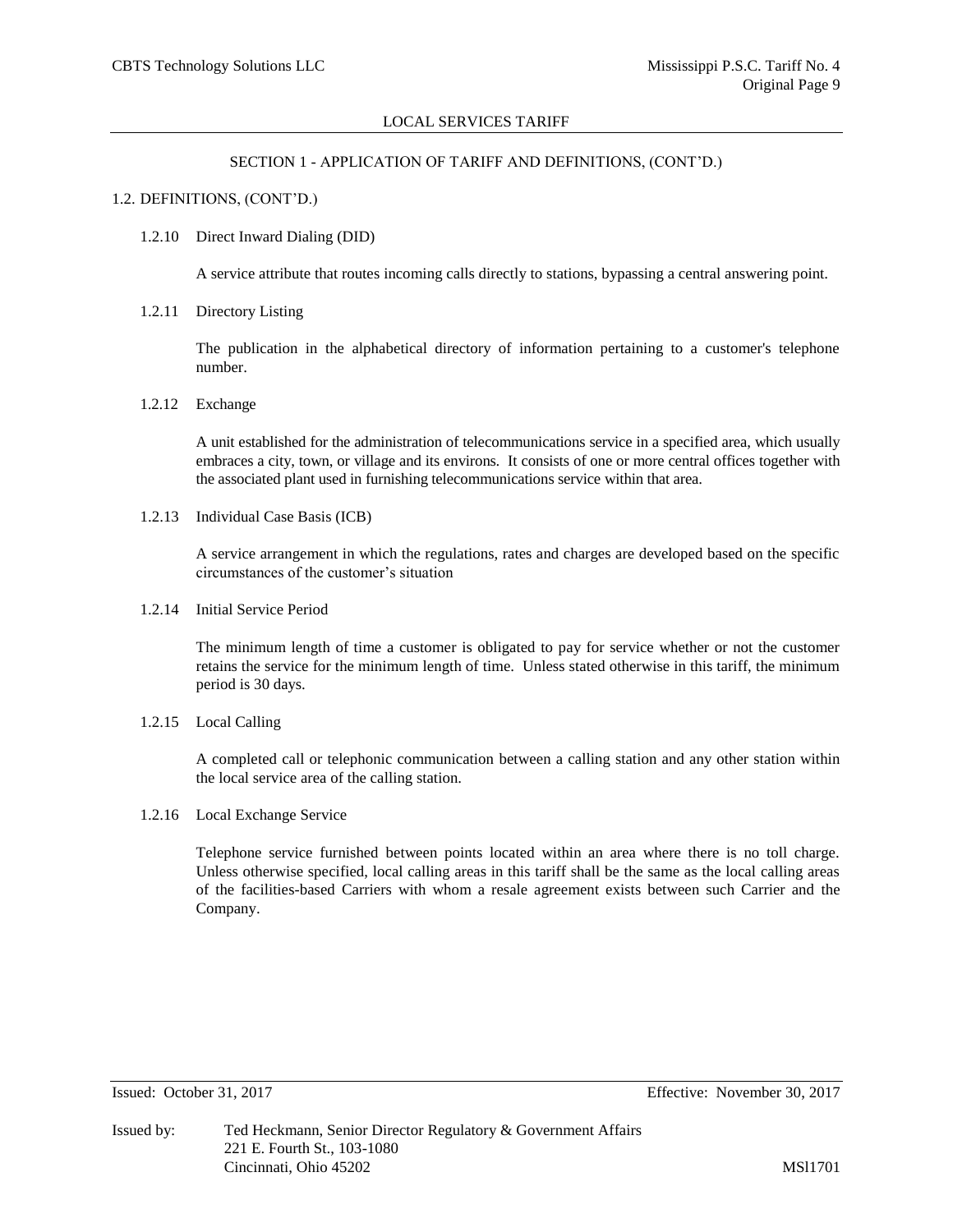### SECTION 1 - APPLICATION OF TARIFF AND DEFINITIONS, (CONT'D.)

#### 1.2. DEFINITIONS, (CONT'D.)

#### 1.2.17 Network Interface Device (NID)

A jack conforming to Sub-part F of Part 68 of the FCC's rules provided by the Company as part of the LEC network. It will be located on the customer's premises and is considered to be the termination of the LEC network if installed by the Company. (See Demarcation Point)

#### 1.2.18 Non-Recurring Charges

The one-time initial charges for service or facilities, including but not limited to charges for construction, installation, or special fees.

1.2.19 Private Branch Exchange (PBX)

An arrangement of equipment consisting of switchboards, dial switching equipment, wiring, telephone station apparatus, or a combination thereof. It provides for the interconnection of service lines associated with switching equipment located on a premises or extended to another premises relating to the same customer.

# 1.2.20 Recurring Charges

The monthly charges to the customer for services, facilities and equipment, which continue on the agreed upon duration of the service.

#### 1.2.21 Resale of Services

Resale of services is available only to carriers which are certified by the Commission to provide intrastate local exchange services.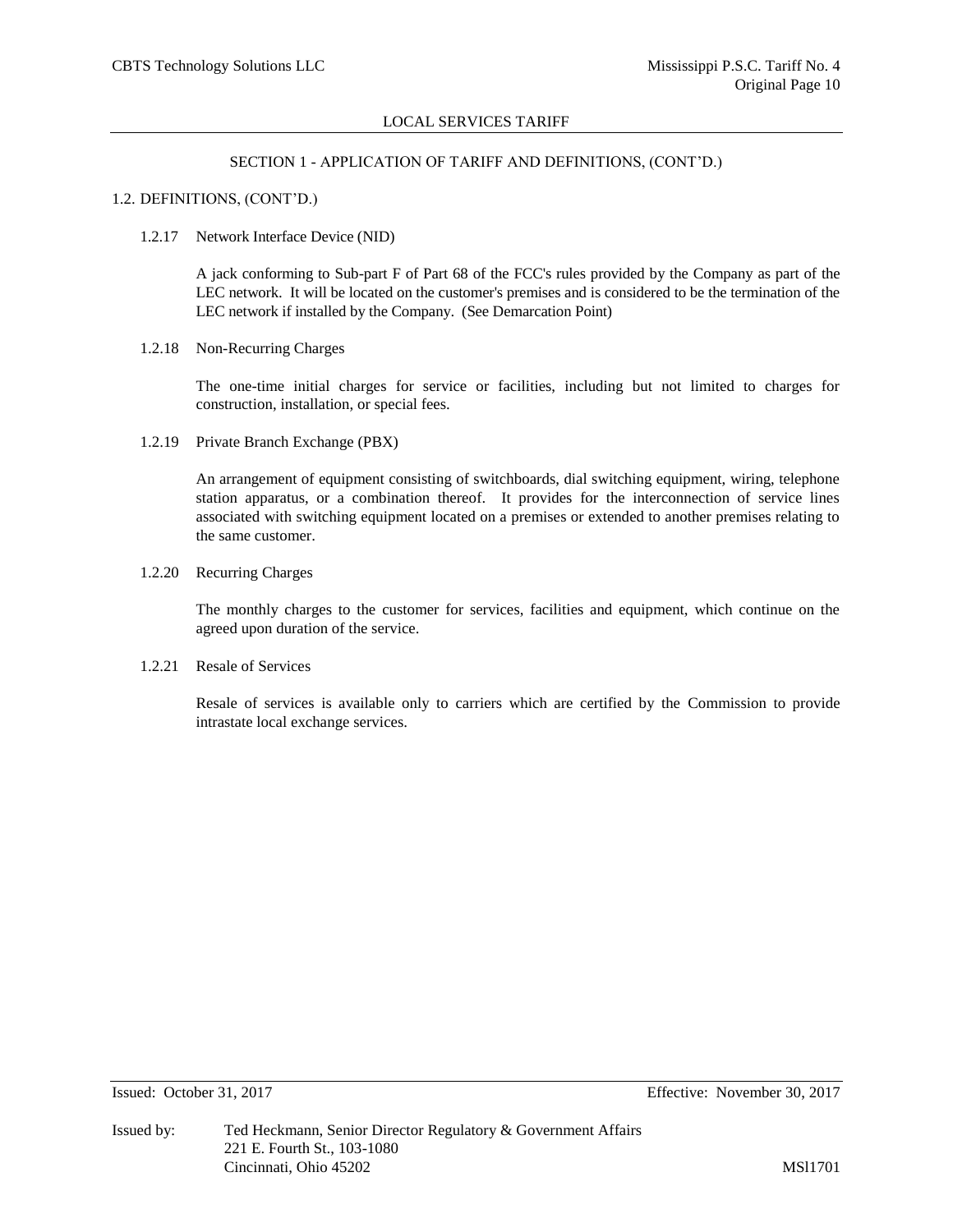## SECTION 1 - APPLICATION OF TARIFF AND DEFINITIONS, (CONT'D.)

#### 1.2. DEFINITIONS, (CONT'D.)

#### 1.2.22 Service Commencement Date

The first day following the date on which the Company notifies the customer that the requested service or facility is available for use. This will be no later than five days following the request, unless extended by the customer's refusal to accept service which does not conform to standards set forth in the service order or this tariff, in which case the Service Commencement Date is the date of the customer's acceptance of service. The parties may mutually agree on a substitute Service Commencement Date.

## 1.2.23 Termination Charge

A charge applied to a customer when service is terminated before the expiration of the initial service period, or a charge applied where a basic termination charge is specified.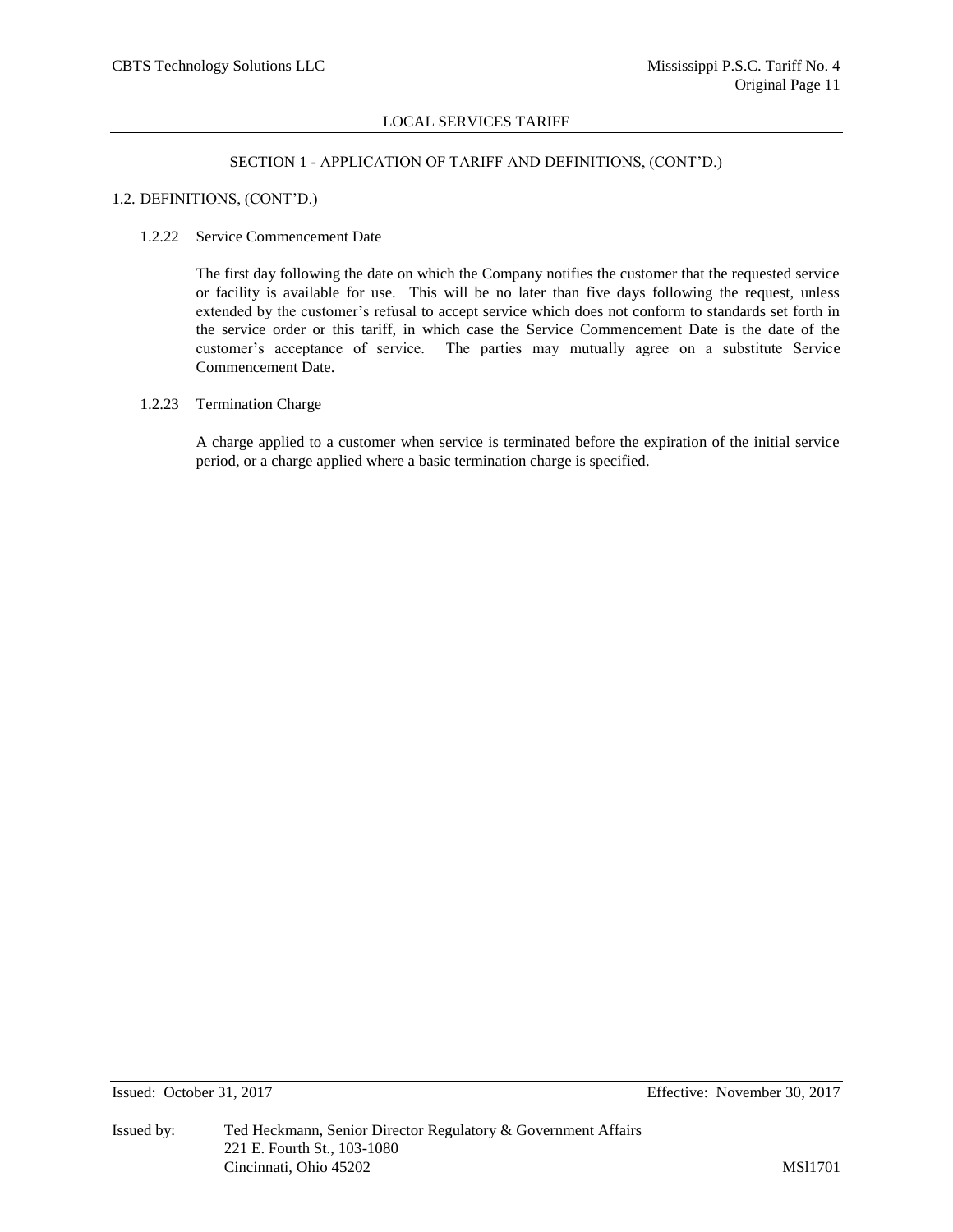## SECTION 1 - APPLICATION OF TARIFF AND DEFINITIONS, (CONT'D.)

# 1.3 AVAILABILITY

The furnishing of service under this tariff is subject to the availability on a continuing basis of all the necessary facilities and is limited to the capacity of the Company's facilities to furnish service from time to time as required at the sole discretion of the Company.

The Company shall not be liable for any act or omission of any other company or companies furnishing a portion of the service, or for damages associated with service, channels, or equipment which it does not furnish, or for damages which result from the operation of Customer-provided systems, equipment, facilities or services which are interconnected with Company services.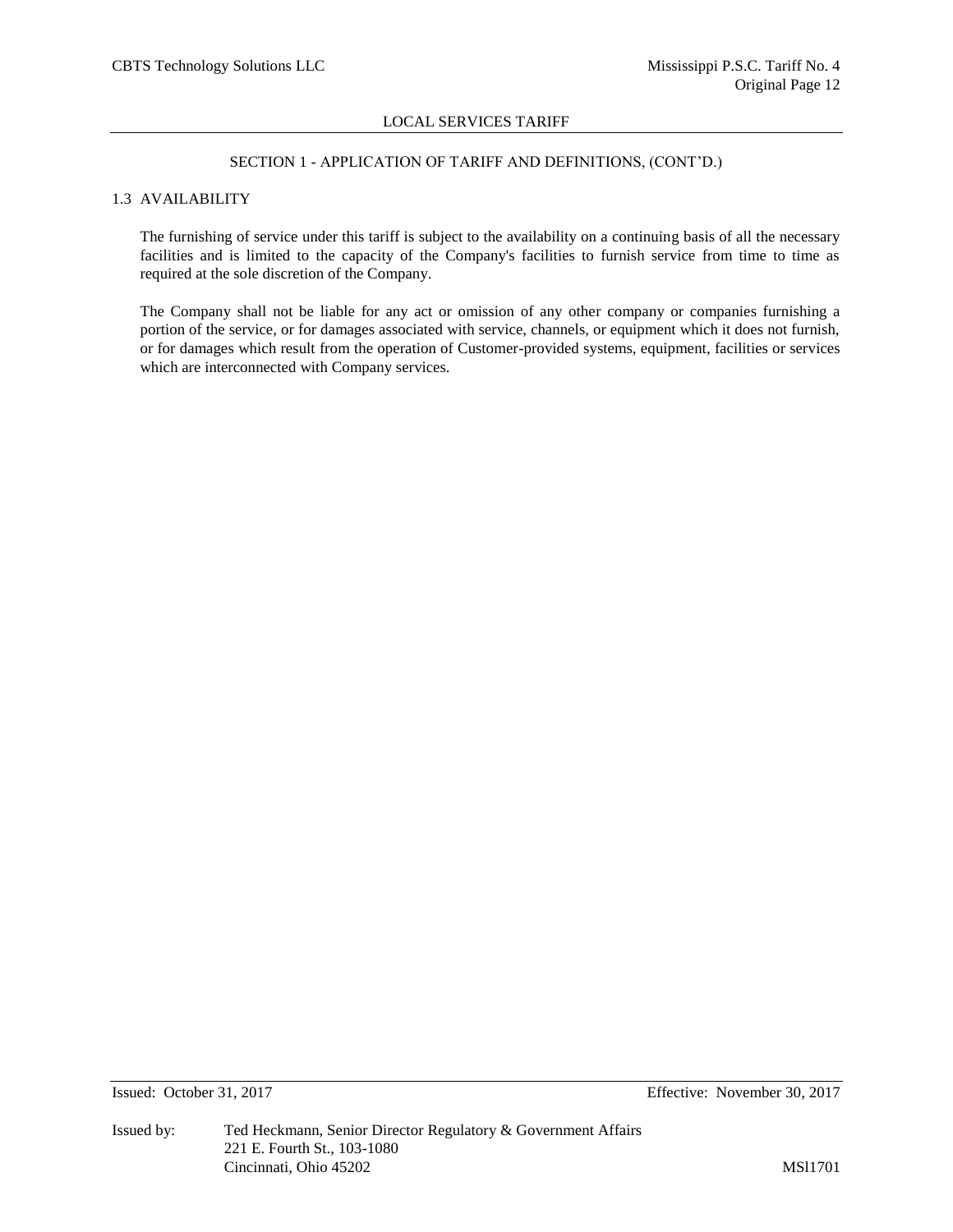## SECTION 2 - REGULATIONS

# 2.1 GENERAL

- 2.1.1 The regulations in Section 2 apply to all services contained within this tariff unless otherwise noted.
- 2.1.2 Revisions to this tariff which affect neither the service to subscribers (customers) nor the rate, classification, or charge to subscribers (customers) are authorized without further Order of the Commission. These revisions will be made in accordance with the Order granting such authority.

Such revisions include:

- a. Additions, deletions, corrections or rearrangements of items listed under Table of Contents, Index, Explanation of Symbols, and Explanation of Abbreviations;
- b. Rearrangements or corrections in paragraph references, headings, or numerical designations; and
- c. Changes to reflect revisions in names of other companies and in the names of exchanges of other companies approved by this Commission in connection with applications filed by other telephone companies.

Each revision will be effective on the date to be shown on the revised tariff sheets covering the changes, the effective date to be one day after the date of filing copies of the revised sheets with the Commission.

2.1.3 A move to a different continuous property is charged for as new installation of service. A new initial period applies at the new location and a termination charge applies at the old location, except as provided for elsewhere in this tariff, if the move occurs prior to the expiration of the initial service period.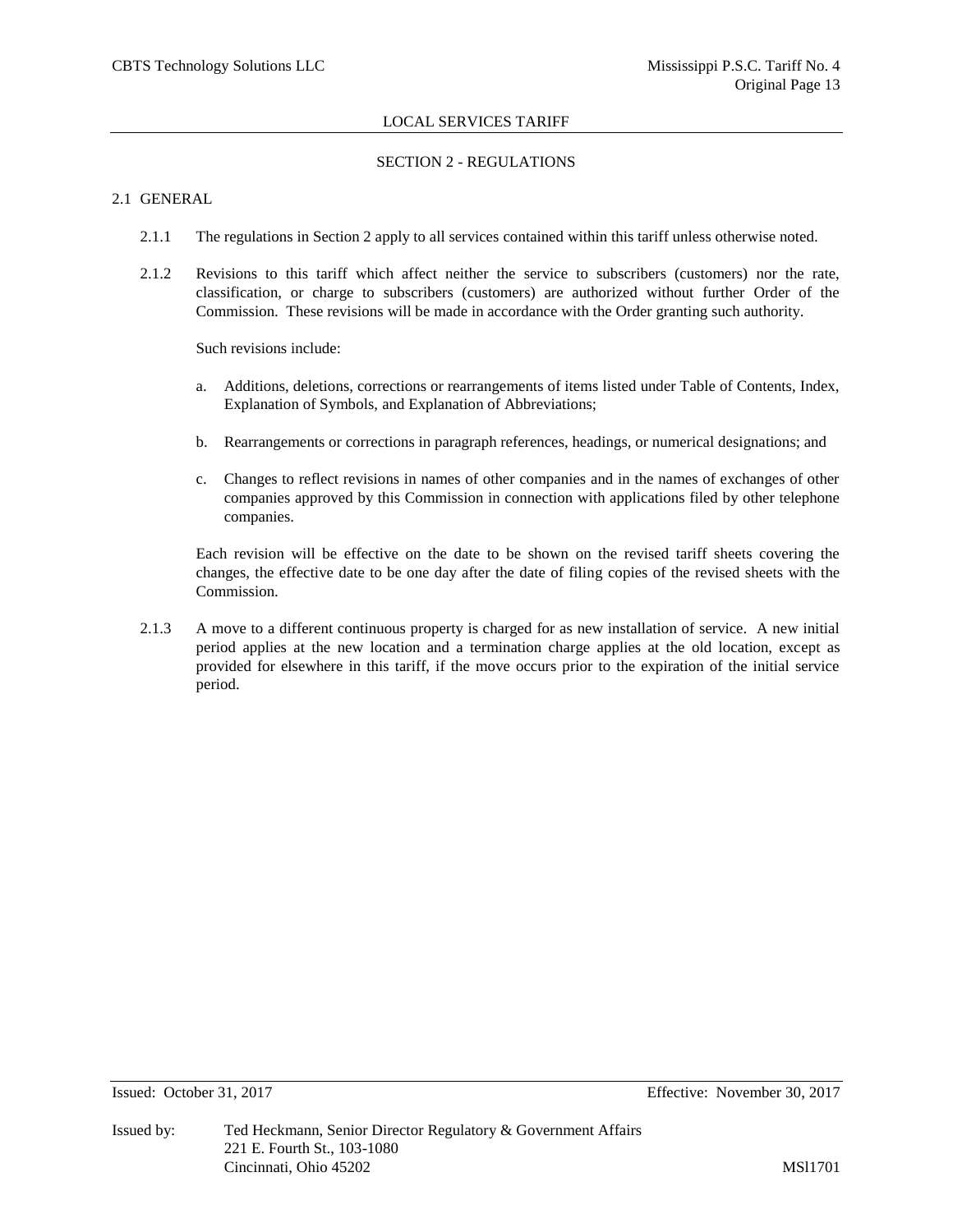#### SECTION 2 - REGULATIONS, (CONT'D.)

#### 2.2. OBLIGATION AND LIABILITY OF COMPANY

#### 2.2.1 Liability Limitations

Approval of language contained in this tariff by the Commission does not constitute a determination by the Commission that the limitation of liability imposed by the Company should be upheld in a court of law. Approval by the Commission merely recognizes that since it is a court's responsibility to adjudicate negligence and consequent damage claims, it is also the court's responsibility to determine the validity of any exculpatory clauses.

## 2.2.2 Availability of Facilities

The Company's obligation to furnish service or to continue to furnish service is dependent on its ability to obtain, retain, and maintain without unreasonable expense suitable rights and facilities, and to provide for the installation of those facilities required incident to the furnishing and maintenance of that service.

#### 2.2.3 Service Irregularities and Interruptions

In the event of an interruption to service which is not due to the negligence or willful act of the customer, there will be allowed a prorata adjustment of the monthly charges involved, for the service and facilities rendered useless and inoperative by reason of the interruption, during the time said interruption continues in excess of twenty-four hours from the time it is reported to the Telephone Company or detected by the Company. For the purpose of administering this regulation, every month is considered to have thirty days.

For the purpose of applying this provisions, the word "interruption" shall mean the inability to complete calls; incoming, outgoing, or both. "Interruption" does not include and no credit allowance shall be given for service difficulties such as slow dial tone, busy circuits, or other network and/or switching capacity shortages. Nor shall the credit allowance apply where service is interrupted by the negligence or willful act of the customer or the failure of facilities provided by the customer, or unlawful or improper use of the facilities or service.

No credit allowance will be made for interruptions due to electric power failure, where by the provisions of this tariff, the customer is responsible for providing electric power.

The liability of the Company for damages arising out of mistakes, omissions, interruptions, delays or errors, or defects in transmission occurring in the course of furnishing service or facilities, and not caused by the negligence of the customer, or of the Company in failing to maintain proper standards of maintenance and operation and to exercise reasonable supervision, will in no event exceed an amount equivalent to the proportionate charge to the customer for the period of service during which the mistake, omission, interruption, delay or error, or defect in transmission occurs.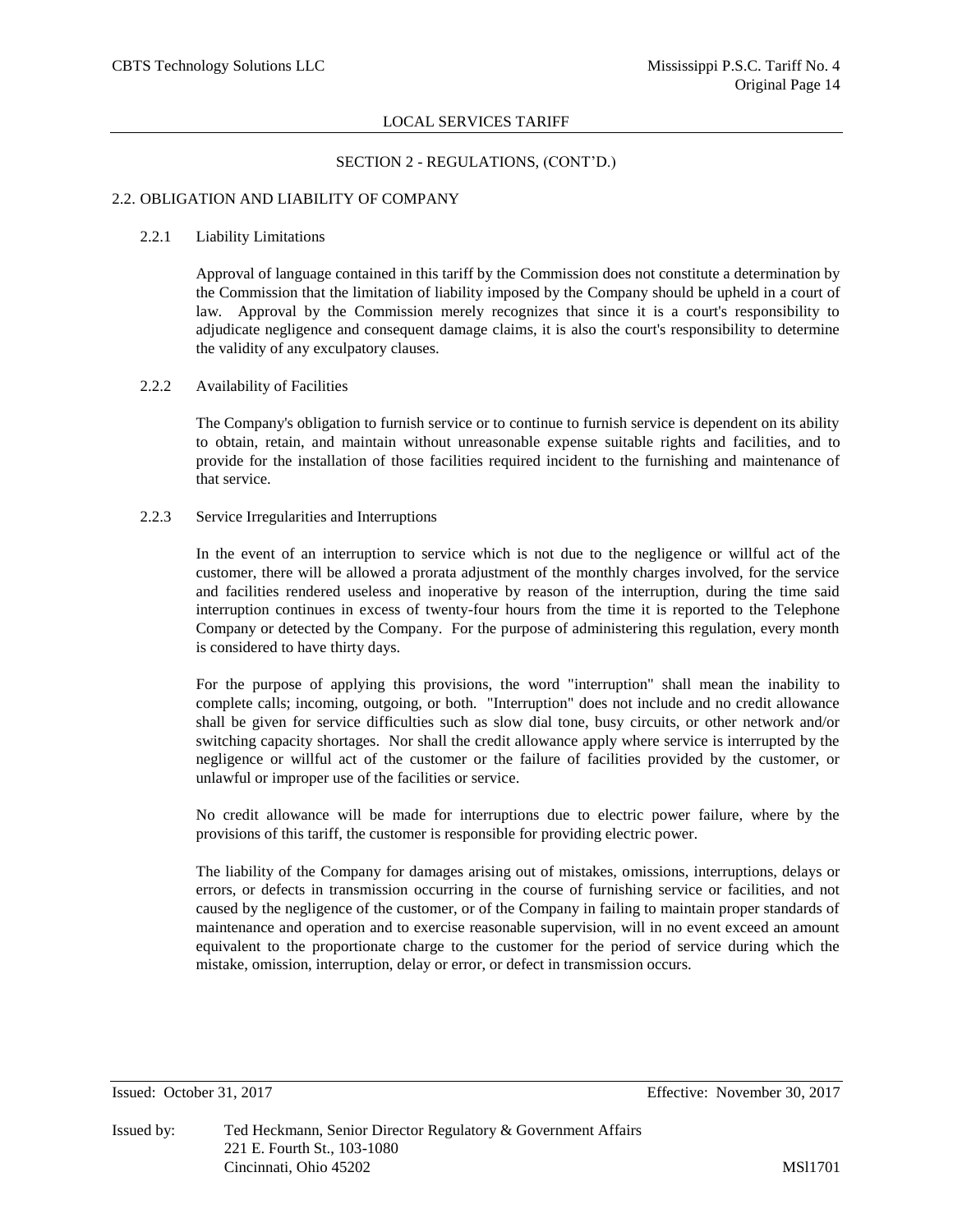#### SECTION 2 - REGULATIONS, (CONT'D.)

#### 2.2 OBLIGATION AND LIABILITY OF COMPANY, (CONT'D.)

2.2.3 Service Irregularities and Interruptions, (Cont'd.)

The customer indemnifies and saves the Company harmless against claims for libel, slander, or infringement of copyright arising from the material transmitted over its facilities; against claims for infringement of patents arising from combining with, or using in connection with, facilities of the Company, apparatus and systems of the customer; and against all other claims arising out of any act or omission of the customer in connection with the facilities provided by the Company; and against any and all losses from damage to the customer's facilities or equipment attached or connected to facilities furnished by the Company.

2.2.4 Transmitting Messages

The Company does not undertake to transmit messages but offers the use of its facilities for communications between its customers.

2.2.5 Use of Connecting Company Lines

When the lines of other companies are used in establishing connections to points not reached by the Company's lines, the Company is not liable for any act or omission of the other company or companies.

2.2.6 Defacement of Premises

The Company is not liable for any defacement or damage to the customer's premises resulting from the existence of the Company's equipment and associated wiring on such premises, or from the installation or removal thereof, when such defacement or damage is not the result of the Company's negligence.

When the customer is a tenant and requests an installation that could, in the opinion of the Company, result in damage to the property of the owner, the customer must obtain, prior to installation, a written release from the owner or his authorized agent absolving the Company of liability.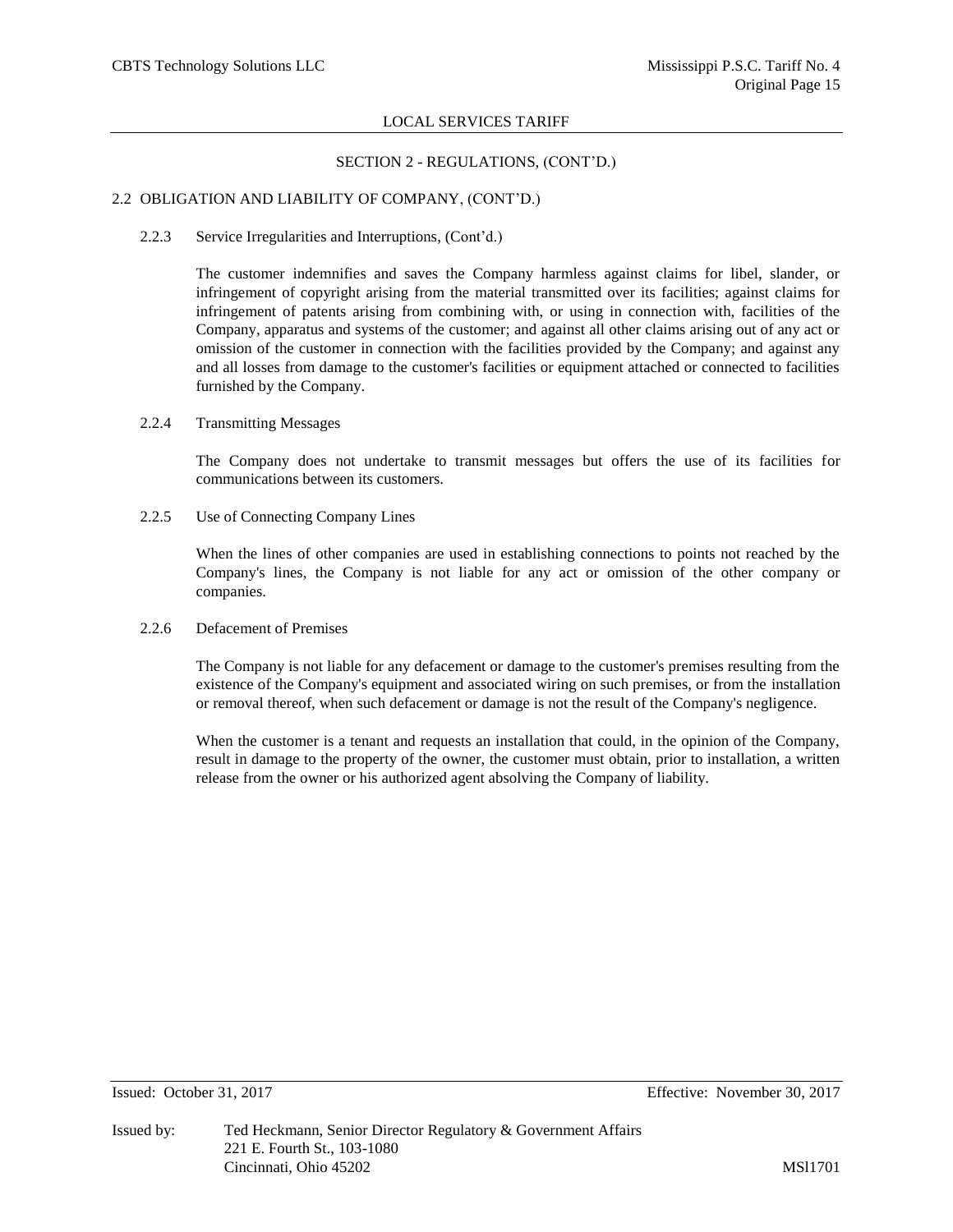## SECTION 2 - REGULATIONS, (CONT'D.)

#### 2.3 USE OF SERVICE AND FACILITIES

#### 2.3.1 Ownership and Use of Service and Equipment

A. General

Equipment and lines furnished by the Company on the premises of a customer are the property of the Company, whose agents and employees have the right to enter the premises at any reasonable hour for the purpose of installing, inspecting, maintaining, or repairing the equipment and lines, or upon termination of the service, for the purpose of removing the equipment or lines.

Equipment furnished by the Company must, upon termination of service for any cause whatsoever, be returned to it in good condition, except for reasonable wear and tear.

Customer-provided equipment or protective circuitry may be connected to the telecommunications network in accordance with provisions of the Federal Communications Commission's registration program, as are now in effect or may become effective.

B. Resale

All services in this tariff are available for resale by Commission certified Competitive Local Exchange Carriers (CLECs) on a non-discriminatory basis at the rates and charges shown in this tariff, unless otherwise noted in this tariff.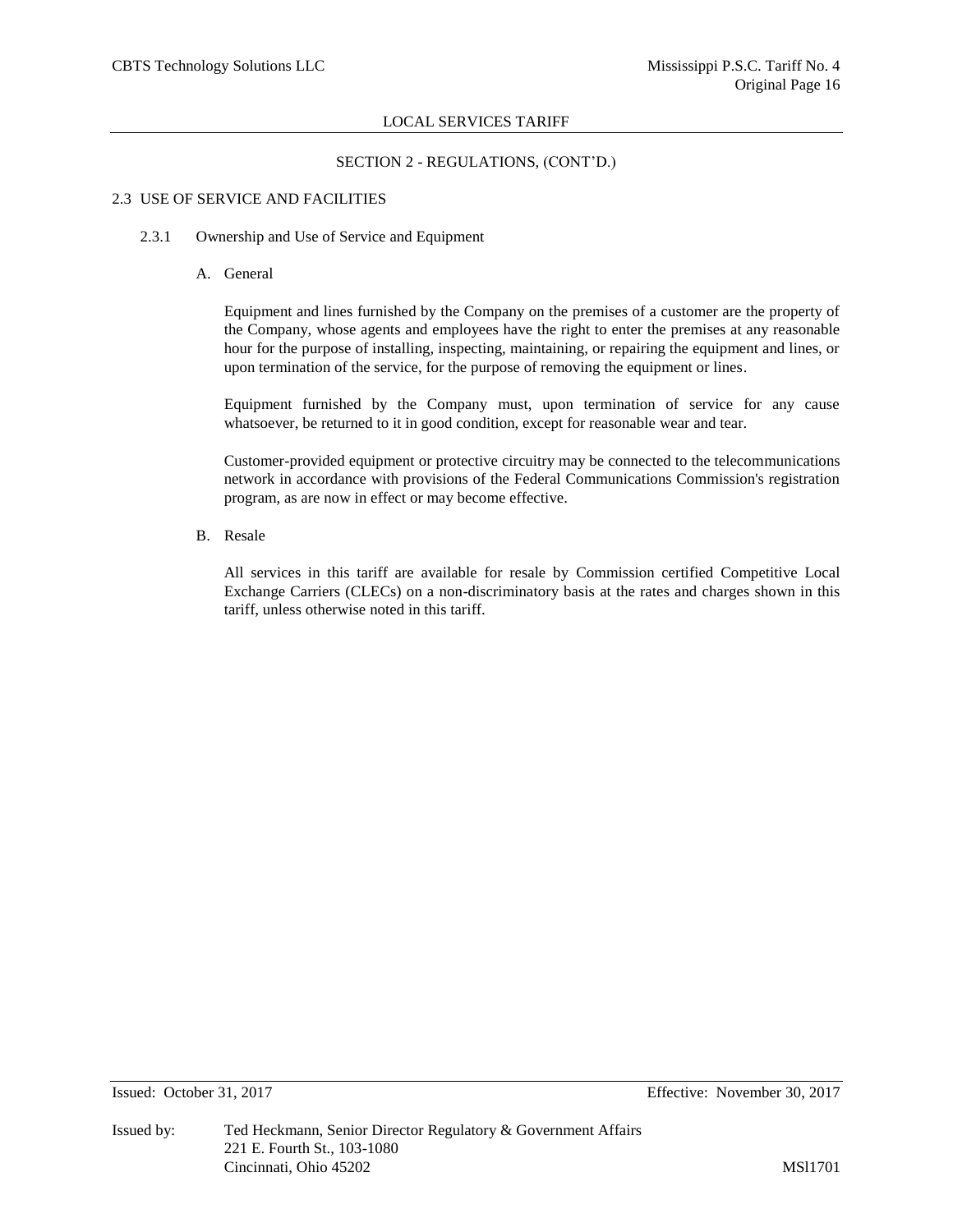### SECTION 2 - REGULATIONS, (CONT'D.)

#### 2.3 USE OF SERVICE AND FACILITIES, (CONT'D.)

- 2.3.2 Connections of Customer-Provided Terminal Equipment and Communications Systems
	- A. General Provisions
		- 1. General

Customer-provided terminal equipment and communications systems may be connected at the customer's premises to telecommunications services furnished by the Company, where the connections are made in accordance with the provisions of Part 68 of the Federal Communications Commission's (FCC's) Rules and Regulations, and any Company tariffs.

2. Responsibility of the Customer

The customer is responsible for the installation, operation and maintenance of any customerprovided terminal equipment or communications system. No customer-provided terminal equipment or communications systems or combinations thereof may require change in or alteration of the equipment or services of the Company, cause electrical hazards to Company personnel, damage to Company equipment, malfunction of Company billing equipment, or degradation of service to persons other than the user of the subject terminal equipment or communications system, the calling or called party. Upon notice from the Company that customer-provided terminal equipment or communications system is causing such a hazard, damage, malfunction or degradation of service, the customer must make whatever changes are necessary to remove or prevent the hazard, damage, malfunction or degradation of service.

The customer is responsible for the payment of a Maintenance of Service Charge as provided in Section 2, Paragraph 6 of this tariff for visits by a Company employee to the customer's premises when a service difficulty or trouble report results from the use of customer-provided terminal equipment or communications system.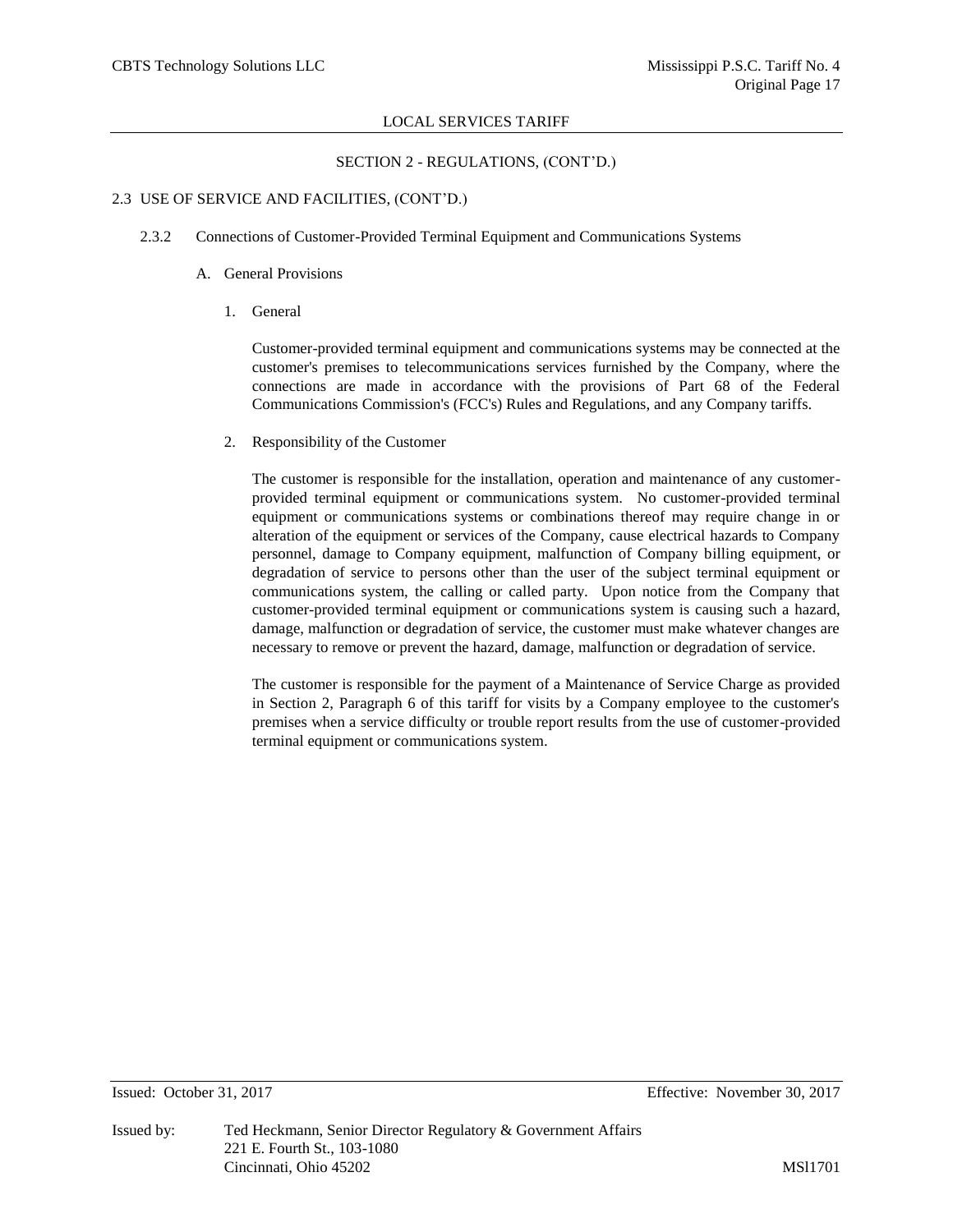#### SECTION 2 - REGULATIONS, (CONT'D.)

#### 2.3 USE OF SERVICE AND FACILITIES, (CONT'D.)

- 2.3.2 Connections of Customer-Provided Terminal Equipment and Communications Systems, (Cont'd.)
	- A. General Provisions, (Cont'd.)
		- 3. Responsibility of the Company

Telecommunications services are not represented as adapted to the use of customer-provided terminal equipment or communications systems. Where customer-provided terminal equipment or communications systems are used with telecommunications services, the responsibility of the Company is limited to furnishing service components suitable for telecommunications services and to the maintenance and operation of service components in a proper manner for those services. Subject to this responsibility, the Company is not responsible for (1) the through-transmission of signals generated by the customer-provided terminal equipment or communications systems, or for the quality of, or defects in this transmission; or (2) the reception of signals by customer-provided terminal equipment or communications systems; or (3) address signaling, where this signaling is performed by customer-provided signaling equipment.

At the customer's request, the Company will provide the interface parameters needed to permit customer-provided terminal equipment to operate properly with the Company's telecommunications services.

The Company may make changes in its telecommunications services, equipment, operations or procedures, where these changes are consistent with Part 68 of the FCC's Rules and Regulations. If changes made by the Company can be reasonably expected to render any customer's communications system or terminal equipment incompatible with telecommunications services, or require modification or alteration of the customer-provided communications systems or terminal equipment, or otherwise materially affect its use or performance, the customer will be given adequate notice of the changes in writing, to allow the customer an opportunity to maintain uninterrupted service.

4. Recording of Two-Way Telephone Conversations

The recording of two-way telephone conversations is governed by state and federal laws and regulations.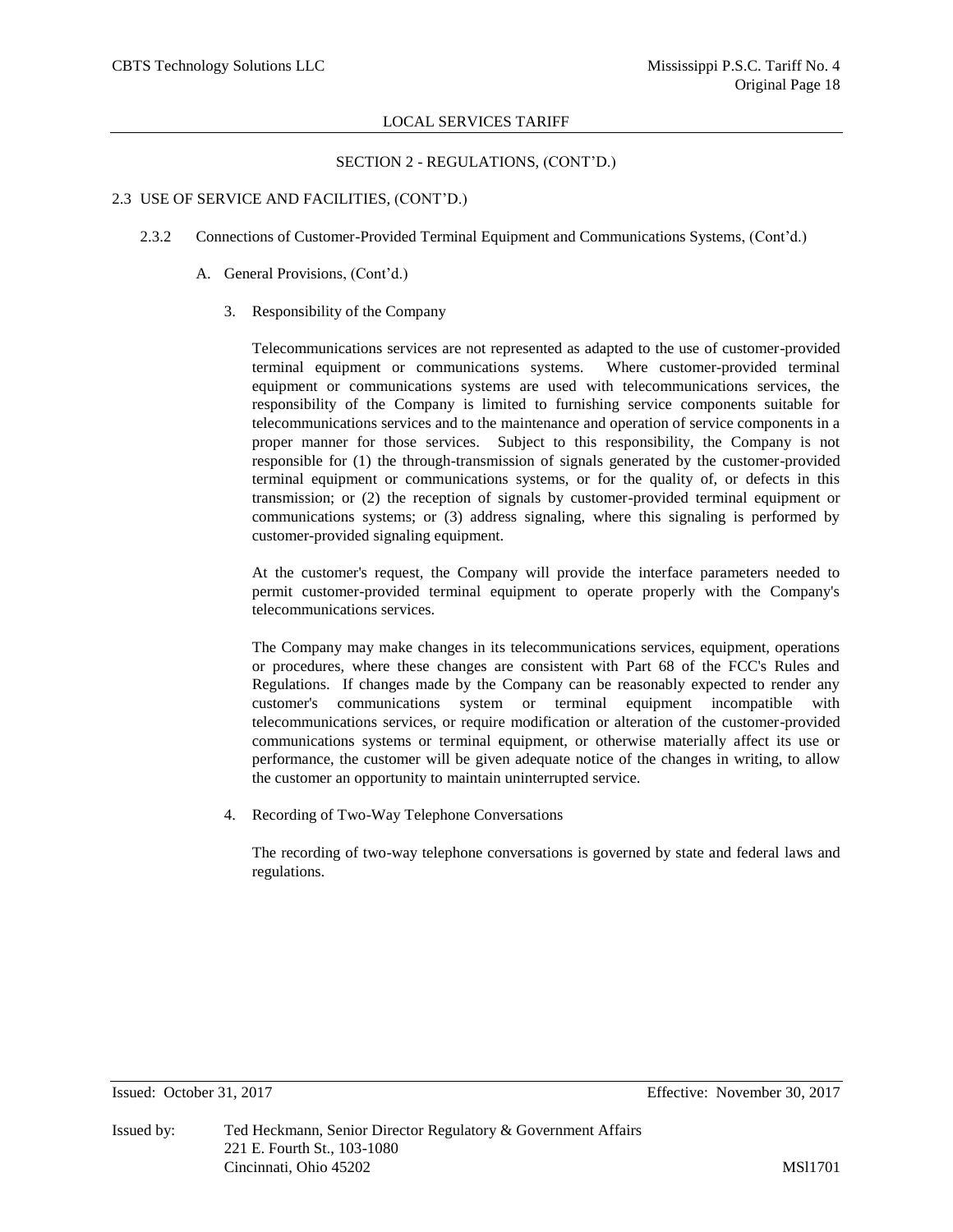### SECTION 2 - REGULATIONS, (CONT'D.)

#### 2.3 USE OF SERVICE AND FACILITIES, (CONT'D.)

- 2.3.2 Connections of Customer-Provided Terminal Equipment and Communications Systems, (Cont'd.)
	- A. General Provisions, (Cont'd.)
		- 5. Violation of Regulations

When any customer-provided terminal equipment or communications system is used with telecommunications services in violation of any of the provisions in this Section 2, part C.2, the Company will take whatever immediate action is necessary for the protection of the telecommunications network and Company employees, and will promptly notify the customer of the violation.

The customer must discontinue use of the terminal equipment or communications system or correct the violation and must confirm in writing to the Company within 10 days, following the receipt of written notice from the Company, that such use has ceased or that the violation has been corrected. Failure of the customer to discontinue such use or to correct the violation and to give the required written confirmation to the Company within the time stated above will result in suspension of the customer's service until the customer complies with the provisions of this tariff.

B. Connections of Registered Equipment

The term "Registered Equipment" denotes equipment which complies with and has been approved within the registration provisions of FCC Part 68.

Customer-provided registered terminal equipment, registered protective circuitry, and registered communications systems may be directly connected to the telecommunications network at the customer premises, subject to FCC Part 68.

C. Premises Wiring Associated With Registered Communications Systems

Premises wiring is wiring which connects separately-housed equipment entities or system components to one another, or wiring which connects an equipment entity or system component with the telephone network interface or demarcation point not within an equipment housing. All premises wiring, whether fully protected or unprotected, must be installed in compliance with FCC Part 68.

Customers who intend to connect premises wiring other than fully protected to the telephone network must give advance notice to the Company in accordance with the procedures specified in FCC Part 68 or as otherwise authorized by the FCC.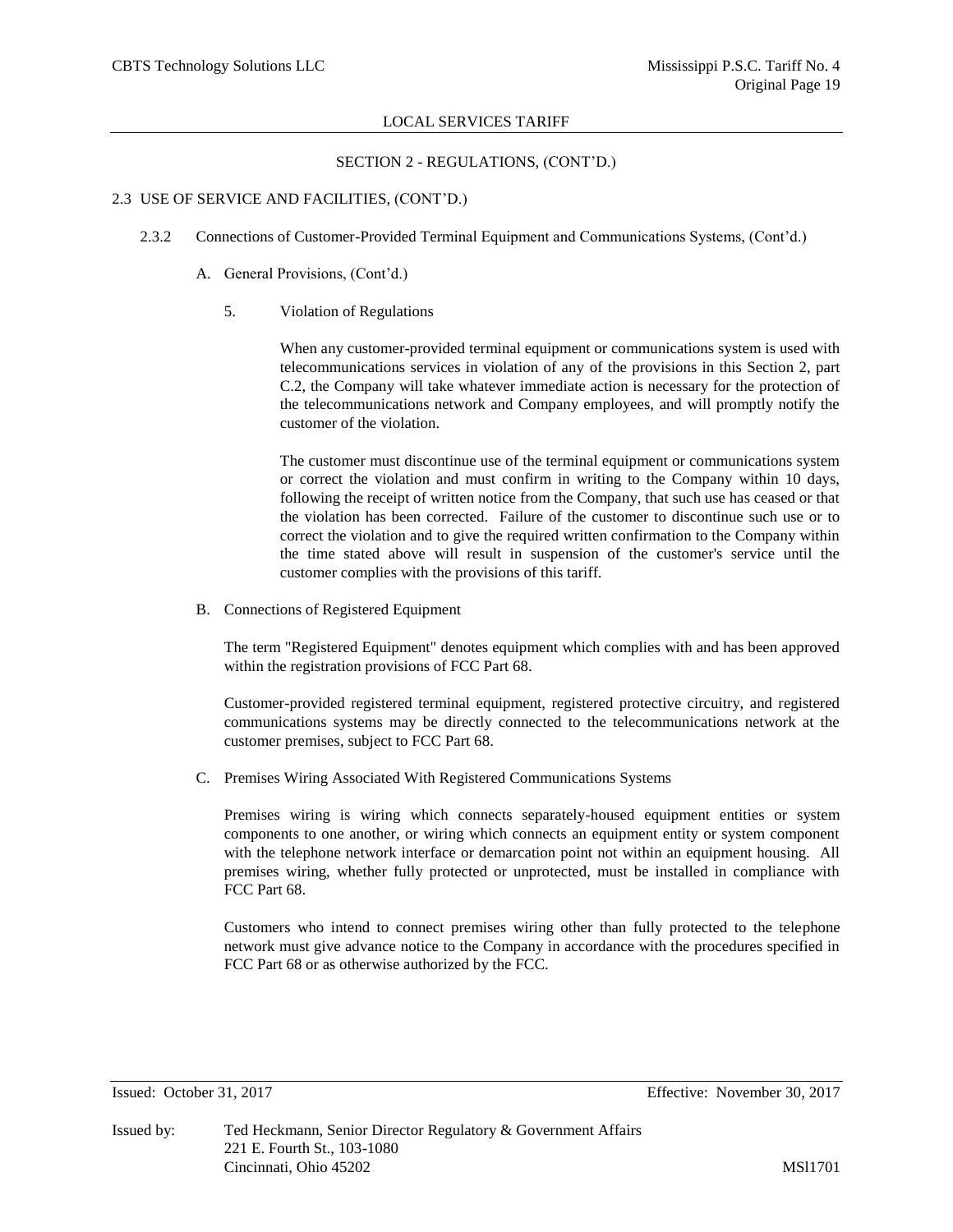### SECTION 2 - REGULATIONS, (CONT'D.)

#### 2.4 ESTABLISHMENT AND FURNISHING OF SERVICE

#### 2.4.1 Application for Service

The Company may refuse an application for service if objection is made by or on behalf of any governmental authority to furnishing the service.

An application for service becomes a contract upon the establishment of service. Neither the contract nor any rights acquired under it may be assigned or transferred in any manner except as specifically provided for in this tariff. Requests for additional service, when established, become a part of the original contract, except that each item of additional service is furnished subject to payment of applicable charges.

If an applicant has an outstanding account with the Company, the Company reserves the right to reject application for service until the amount due for local services included in this tariff has been paid in full.

A contract for service may be transferred to another individual, partnership, association, or corporation. No billing adjustment for local exchange service previously furnished will be made and the new customer must assume all outstanding indebtedness of the original customer. No charge applies to service transferred in accordance with these provisions.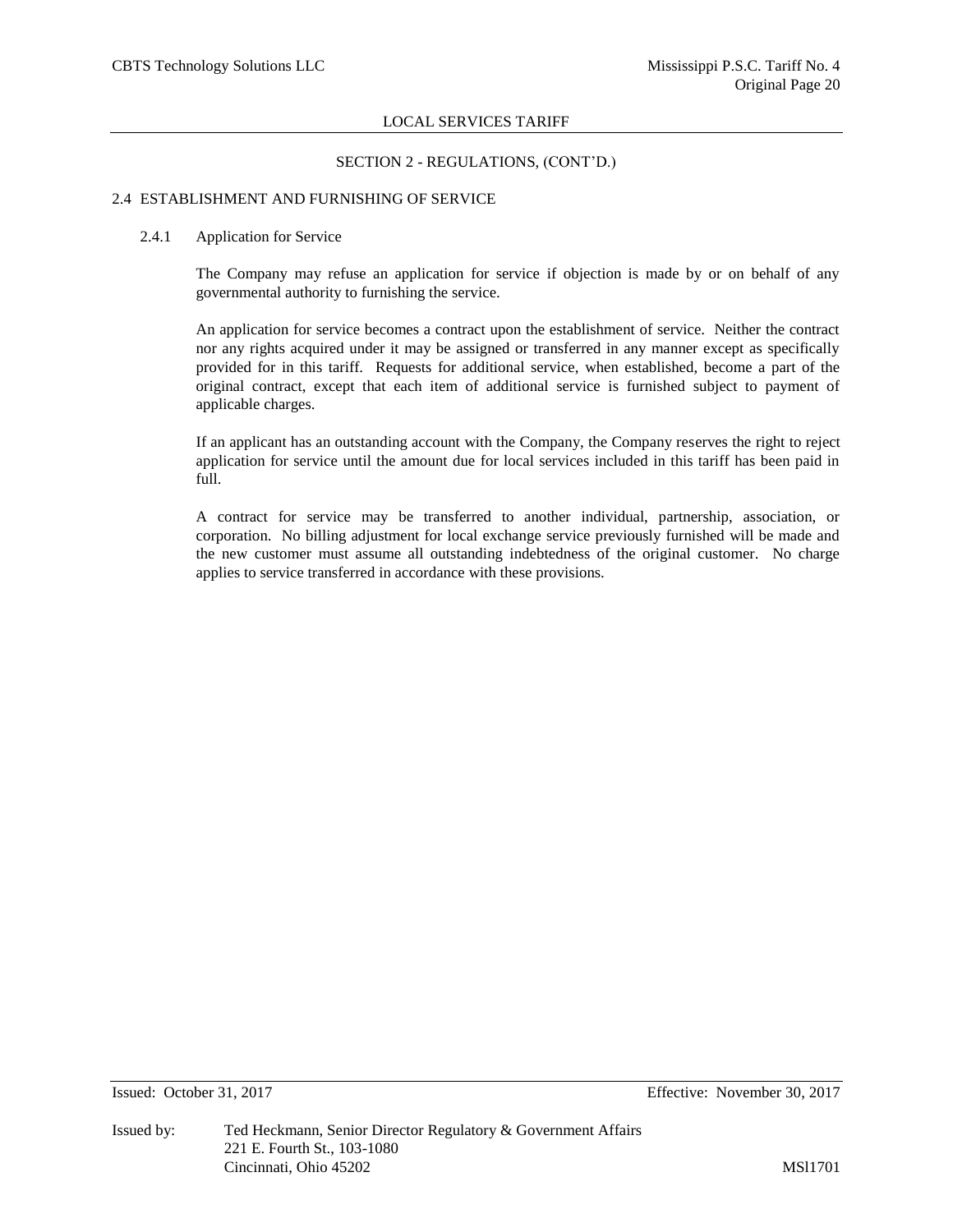#### SECTION 2 - REGULATIONS, (CONT'D.)

#### 2.4 ESTABLISHMENT AND FURNISHING OF SERVICE, (CONT'D.)

#### 2.4.2 Deposits

Applicants or customers whose financial condition is not acceptable to the Company or is not a matter of general knowledge, may be required to make, at any time, a cash deposit up to an amount equaling two times (2x) one (1) month's actual or estimated charges for the purpose of guaranteeing final payment for service, in accordance with the rules of the Commission. Interest on cash deposits will be payable per the deposit rules and regulations prescribed by the Commission for the period during which the deposit is held. Such deposit will be refunded or credited to the customer upon termination or after one year of prompt payment for service.

#### 2.4.3 Telephone Numbers

The customer has no property right in the telephone number which is assigned by the Company, or any right to continuance of service through any particular central office, and the Company reserves the right to change the telephone number or the central office designation, or both, of a customer whenever it deems it necessary to do so in the conduct of its business.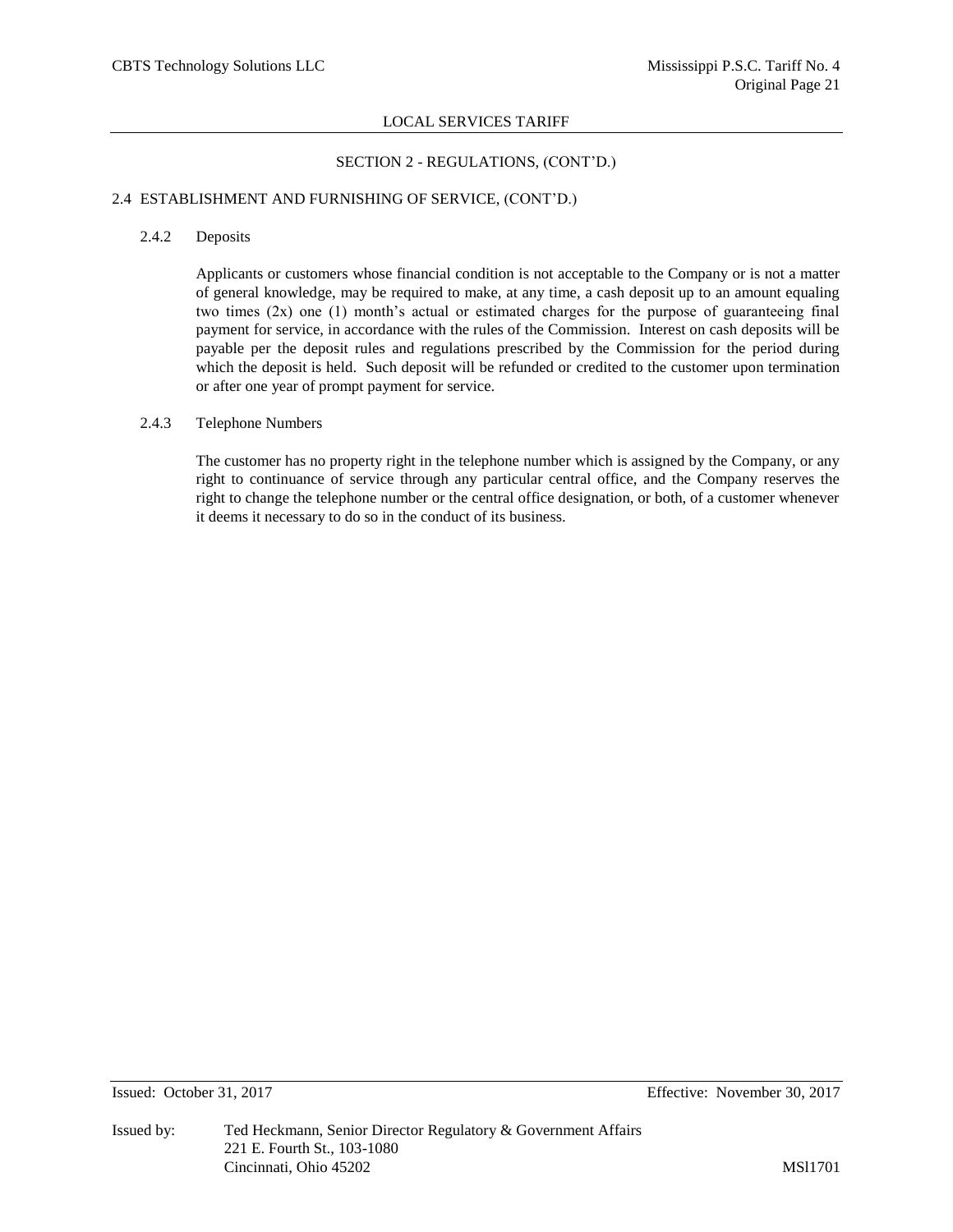## SECTION 2 - REGULATIONS, (CONT'D.)

## 2.4 ESTABLISHMENT AND FURNISHING OF SERVICE, (CONT'D.)

#### 2.4.4 Payment for Service

- A. The customer is responsible for payment; monthly, or on demand, of all charges for facilities and services furnished the customer, including charges for services originated, or charges accepted, at such facilities. Charges are payable at the Telephone Company's Business offices or at any agency authorized to receive such payments.
- B. Bills are rendered monthly and include charges for local service for the current service month.
- C. Prior written notice will be given if service is to be temporarily denied or the contract terminated for the non-payment of any sum due in accordance with Paragraph D.5. following. Service will not be denied prior to five days from the date contained on said notice.
- D. All service, provided to the same customer as one business service, regardless of the tariff under which the service is provided, is considered one service for payment purposes. All service may be disconnected for non-payment even though payment is current for service provided under one or more tariffs.
- E. Where the Company provides billing inquiry service, customer inquiries relative to toll charges will be responded to promptly by the Company.
- F. Where the inquiry service is provided by an IXC or its designated agent, the IXC or agent will be responsible for notifying the Company immediately regarding any bona fide dispute over outstanding toll charges, so that service will not be terminated during the investigation of the dispute.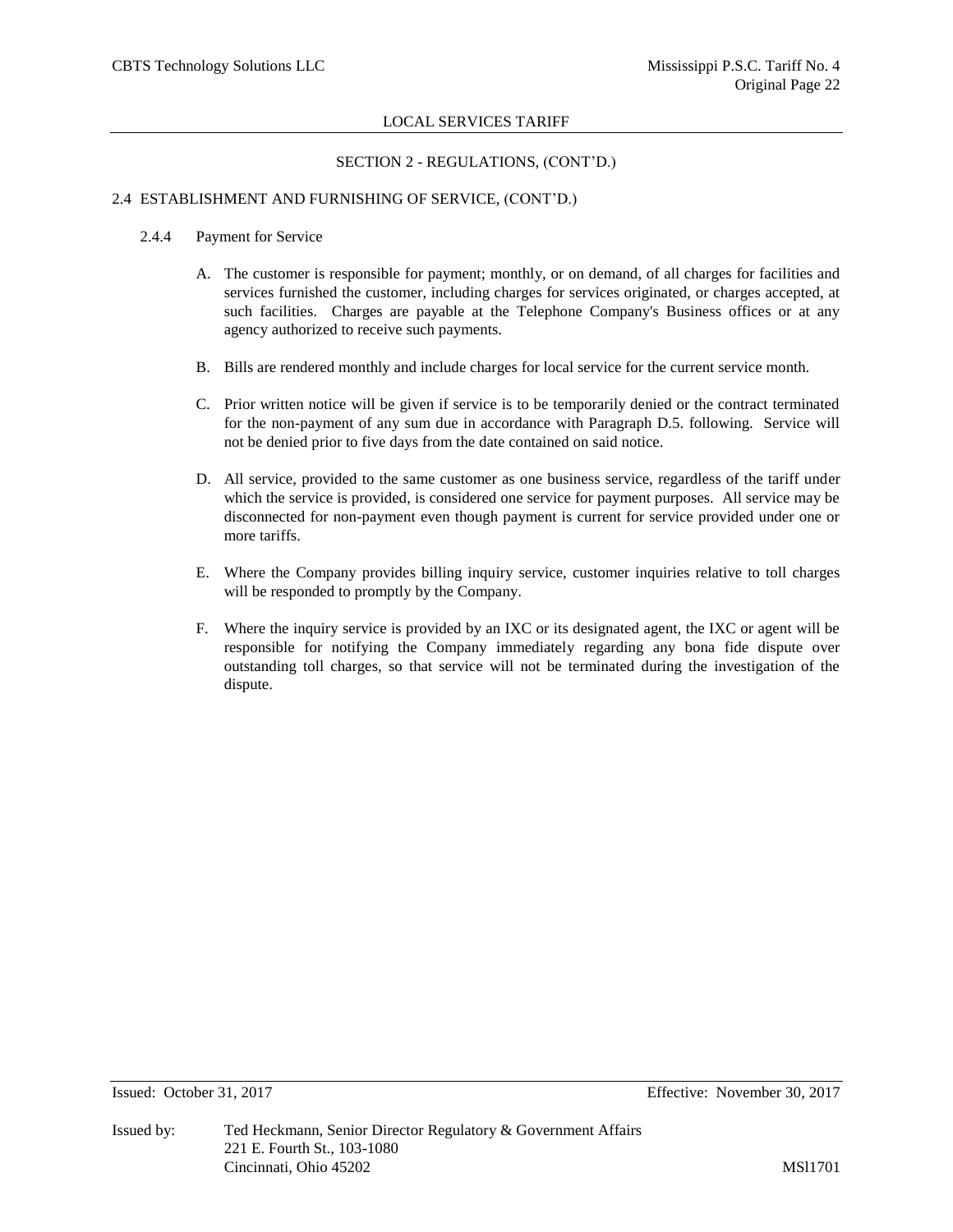#### SECTION 2 - REGULATIONS, (CONT'D.)

#### 2.4 ESTABLISHMENT AND FURNISHING OF SERVICE, (CONT'D.)

- 2.4.4 Payment for Service, (Cont'd.)
	- G. A subscriber who orders service or equipment installations, moves, or changes prior to the date of any increase in the one time charge applicable to such work will be subject to the one time charge in effect at the time the subscriber's order was received by the Company, provided the work is completed within the Company's normal installation interval in effect at the time the order was placed. However, if subsequent to the effective date of the increase in the one time charge, the completion of such work is delayed beyond the Company's normal installation interval and the delay is not caused by the Company, the subscriber will then be subject to the one-time charge in effect at the time the work is completed by the Company.
	- H. Insufficient Fund Checks

Customers will be charged \$30.00 on all checks issued to the Company which are returned due to insufficient funds. At the discretion of the Company, the insufficient funds check charge may be waived under appropriate circumstances (e.g. a bank error).

I. Late Payment Charge

Customers will be charged a late payment penalty in the amount of 1.5% per month on all delinquent amounts owed to the Company.

- 2.4.5 Denials or Disconnection and Restoral of Service
	- A. Upon five (5) days written notice, the Company may discontinue service or cancel an application for service without incurring any liability for any of the following reasons:
		- 1. Non-payment of any sum due to the Company for service for more than thirty days beyond the date of rendition of the bill for such service;
		- 2. Violation of any regulation governing the service under this tariff;
		- 3. Violation of any law, rule, or regulation of an government authority having jurisdiction over the service; or
		- 4. The Company is prohibited from furnishing services by order of a court or other government authority having jurisdiction.
		- 5. Customer uses equipment in such a manner as to adversely affect the Company's equipment or service to others.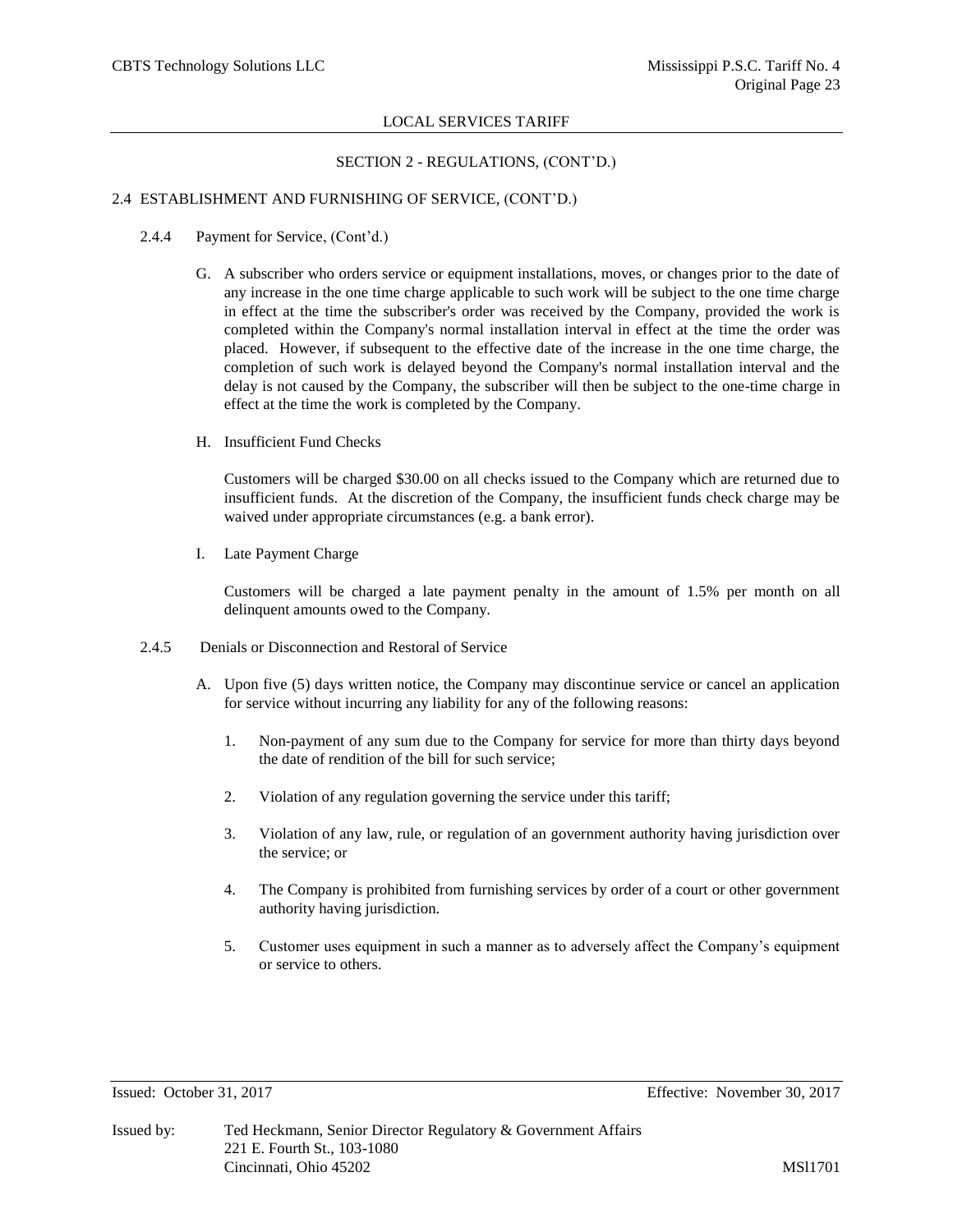# SECTION 2 - REGULATIONS, (CONT'D.)

# 2.4 ESTABLISHMENT AND FURNISHING OF SERVICE, (CONT'D.)

- 2.4.5 Denial or Disconnection and Restoral of Service, (Cont'd.)
	- B. The Company reserves the right to discontinue or refuse service because of abuse or fraudulent use of service. Abuse or fraudulent use of service includes the use of service or facilities of the Company to transmit a message or to locate a person or otherwise to give or obtain information without payment of appropriate charges, or violation of any law or regulation pertaining to telecommunications service.
	- C. Service may not be refused, denied or disconnected for any of the following reasons:
		- 1. Delinquency in payment for service by a previous occupant at the premises to be served;
		- 2. Failure to pay any amount which, according to established payment dispute and resolution procedures, is in bona fide dispute;
		- 3. Failure to pay directory advertising charges or any other non-regulated service charges including 900/700 or any "dial-it"-like service charges.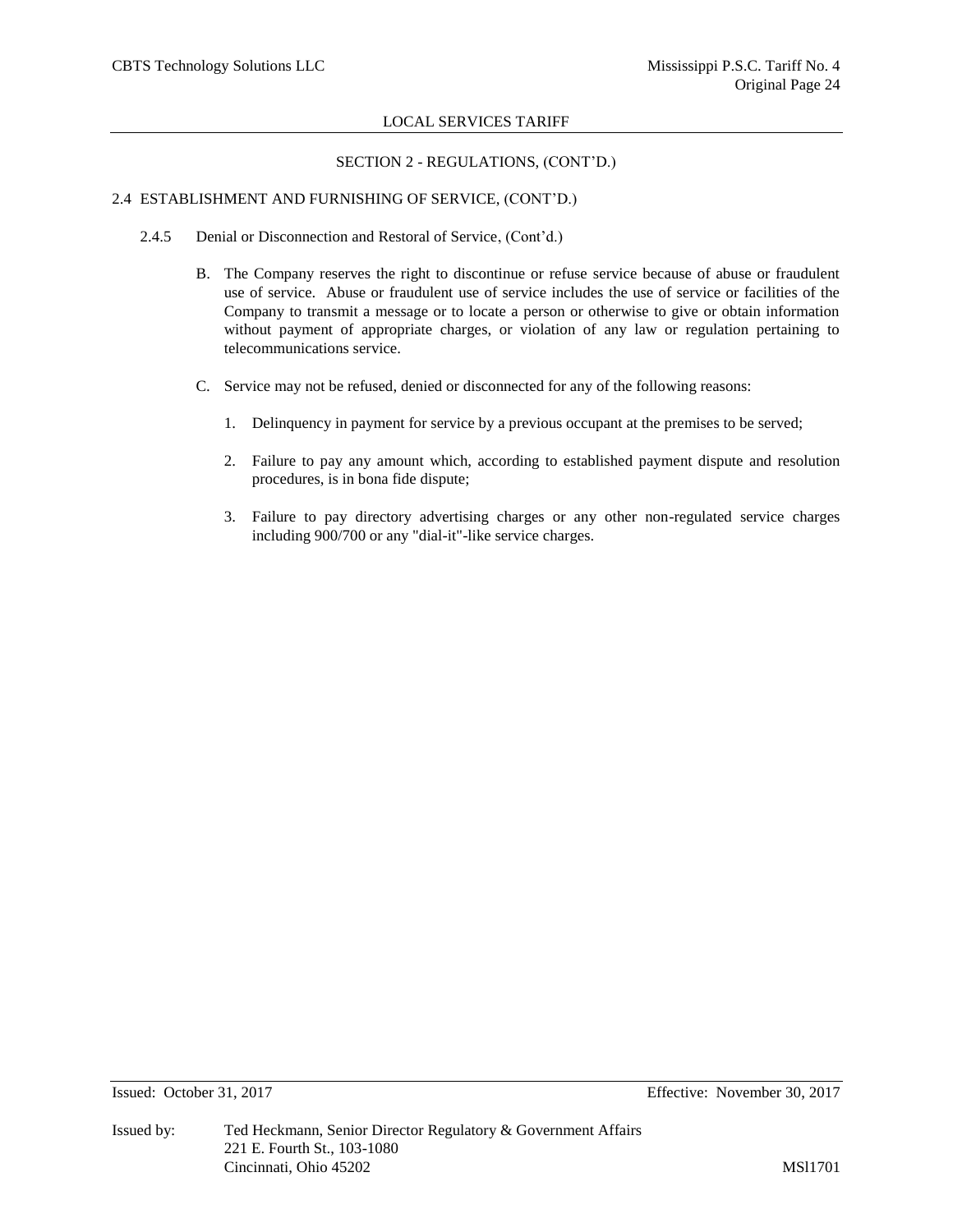#### SECTION 2 - REGULATIONS, (CONT'D.)

#### 2.4 ESTABLISHMENT AND FURNISHING OF SERVICE, (CONT'D.)

#### 2.4.6 Maintenance and Repairs

The Company undertakes to maintain and repair the equipment and facilities which it furnishes to customers pursuant to its tariffs. The customer is responsible for damages to equipment or facilities of the Company caused by the negligence or willful act of the customer.

The customer may not rearrange, disconnect, remove, or attempt to repair, or permit others to rearrange, disconnect, remove, or attempt to repair any equipment or facilities which the Company maintains or repairs pursuant to its tariffs, without the express consent of the Company.

If trouble develops and the customer has any equipment or facilities which the Company does not maintain or repair, the customer will make appropriate tests to determine whether that equipment or facility is the cause of the trouble before reporting an out-of-service or other trouble condition to the Company.

Customers will be required to pay the maintenance of service charges, for visits made by the Company to the customer's premises, when a service difficulty or trouble report results from equipment or facilities not maintained or repaired by the Company. The customer will be advised, before a visit to his premises, of the possibility of a maintenance of service charge.

Maintenance of Service Charge:

| (1) During Normal Working Hours     | $$105.00$ per visit |  |
|-------------------------------------|---------------------|--|
| (2) Outside of Normal Working Hours | $$160.00$ per visit |  |

Normal Working Hours are defined as Monday to Friday, 7am to 7pm in the time zone of the customer's location of the dispatch. If a visit begins and/or ends outside this period, it is considered Outside of Normal Working Hours.

Any dispatch that begins or ends from 12:01 am to 12:00 am the following day the time zone of the customer's location of the dispatch. If a visit begins and/or ends outside this period, it is considered Outside of Normal Working Hours. Any dispatch that begins or ends from 12:01 am to 12:00 am the following day the time zone of the Customer's Premises on these holiday's will also be considered "Outside of Normal Working Hours":

Independence Day Labor Day Thanksgiving Day Day after Thanksgiving Presidents' Day Christmas Day

New Year's Day Memorial Day Martin Luther King Jr. Day

Issued: October 31, 2017 Effective: November 30, 2017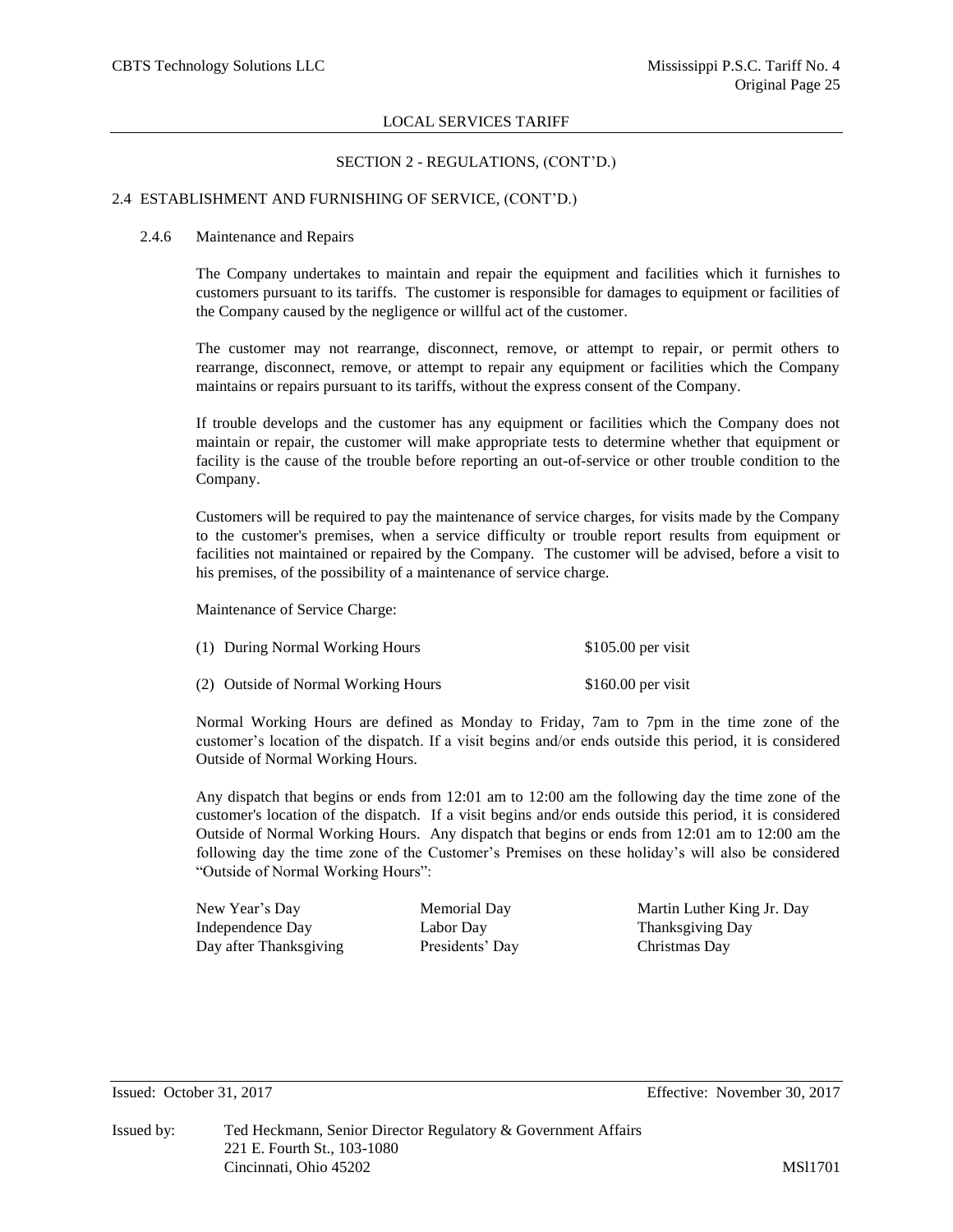## SECTION 2 - REGULATIONS, (CONT'D.)

## 2.4 ESTABLISHMENT AND FURNISHING OF SERVICE, (CONT'D.)

#### 2.4.7 Special Equipment and Arrangements

Special equipment and arrangements requested by customers and not otherwise provided for in this tariff may be furnished where possible, if not detrimental to any of the services furnished by the Company, at charges that are in addition to other applicable charges.

## 2.4.8 Overtime

For work performed outside the normal working hours of the Company at the request of the customer, the additional expense incurred by the Company is charged to the customer in addition to other charges which are applicable. In such cases, charges based on the cost of labor, materials, and other costs incurred by or charged to the Company will apply. The customer will be notified in advance if such charges may apply.

## 2.4.9 Individual Case Basis (CB) Arrangements

Rates for ICB arrangements will be developed on a case-by-case basis in response to a bona fide request from a customer or prospective customer for service which varies from tariffed arrangements. Rates quoted in response to such requests may be different from the tariffed rates specified for such services. ICB rates will be made available to similarly situated customers.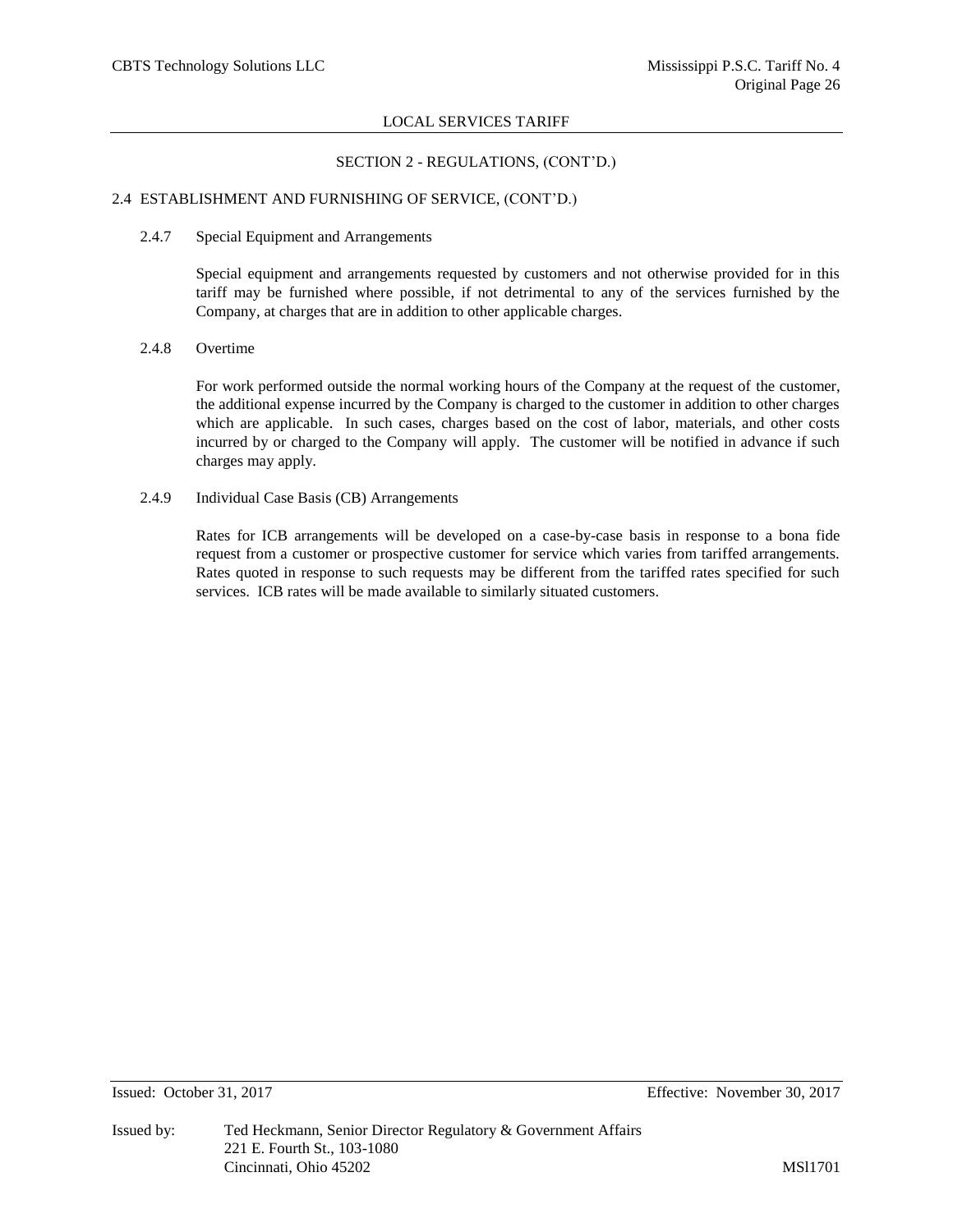## SECTION 2 - REGULATIONS, (CONT'D.)

## 2.4 ESTABLISHMENT AND FURNISHING OF SERVICE, (CONT'D.)

2.4.10 Identity of Customer-Announcement Facilities

Use of Company facilities for public announcement service or non-public announcement service is subject to the following conditions:

- A. For purposes of identification, exchange service customers who transmit recorded announcements over facilities provided by the Company must include in the recorded message the name of the organization or individual responsible for the service and the address at which the service is provided.
- B. Customers transmitting factual announcements such as time, weather, stock market quotations, airline schedules, and similar information are excluded from the preceding conditions.
- C. Failure to comply with the provisions of this tariff will be cause for termination of the service.
- D. The Company will reveal on request, to the extent the information is available from its records, the identity of the individual responsible for service with which announcement facilities have been associated.
- 2.4.11 Wire Tap Investigation

When a wire tap investigation is made by the Company at the request of a customer, and no wire tap trouble condition in Company equipment or facilities can be found, the cost incurred for inspection of the facilities and equipment serving the customer may be charged to the customer.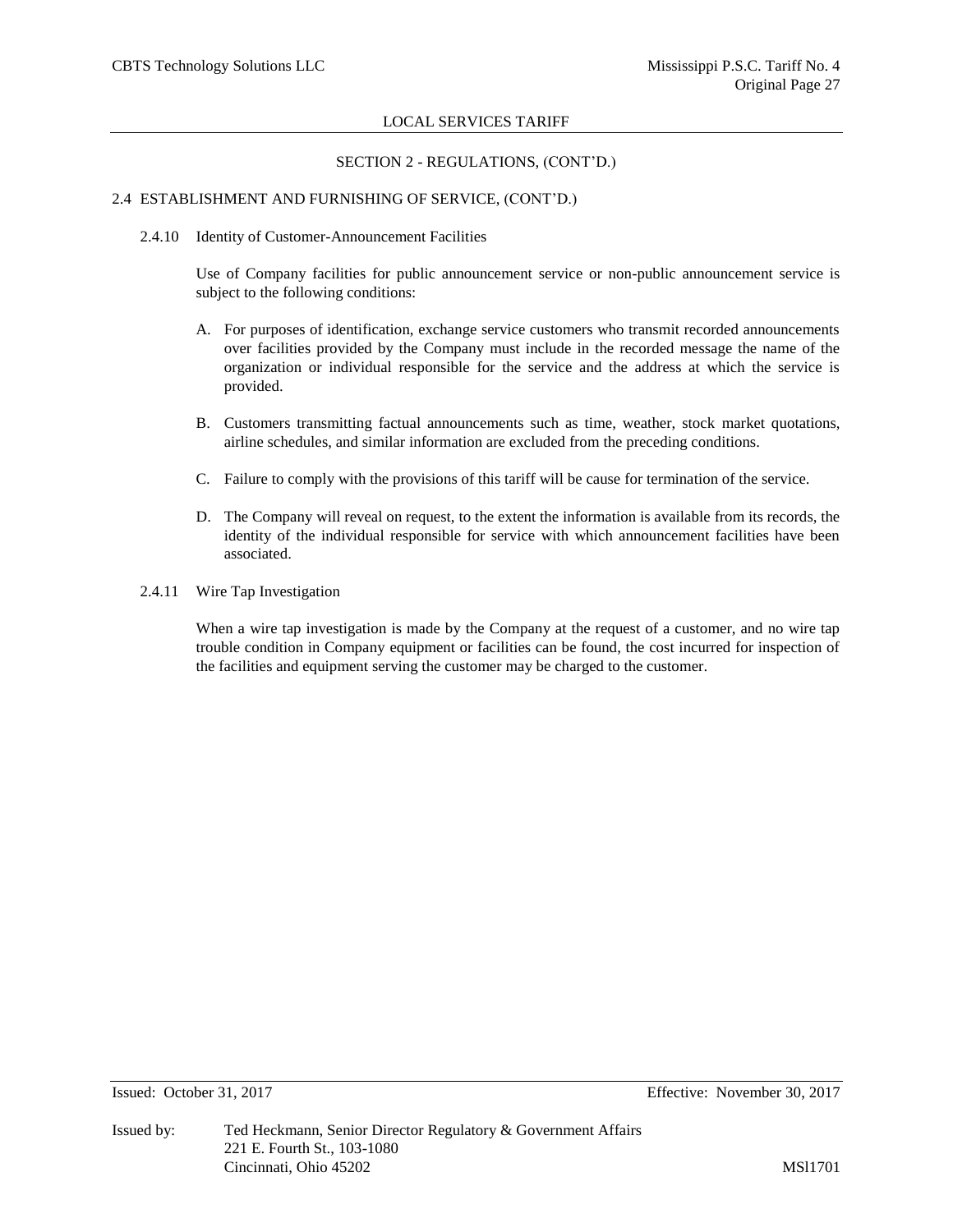#### SECTION 2 - REGULATIONS, (CONT'D.)

#### 2.4 ESTABLISHMENT AND FURNISHING OF SERVICE, (CONT'D.)

#### 2.4.12 Telecommunications relay Service (TRS)

Enables deaf, hard-of-hearing or speech-impaired persons who use a text telephone or similar device, to communicate freely with the hearing population who do not use a text telephone. A Customer will be able to access the state provider to complete such calls. When applicable, the Company will impose a surcharge to all Customers at a level determined by the Commission.

#### 2.4.13 Provisions for Certain State and Local Taxes and Fees

There shall be added to the customer's bill, as a separate item, an amount equal to the customer's proportionate part of any license, occupation, franchise, or other similar tax or fee, now or hereafter agreed to or imposed upon the Company by state or local taxing authorities, whether imposed by ordinance, franchise agreement or otherwise, and whether imposed upon or measured by the gross receipts, net receipts or revenues of the Company. Such amount will be added to the bill of each customer who receives service within the territorial limits of the taxing authority. Where more than one such tax or fee is imposed, each of the amounts applicable to the customer shall be added to the customer's bill as a separately identified item.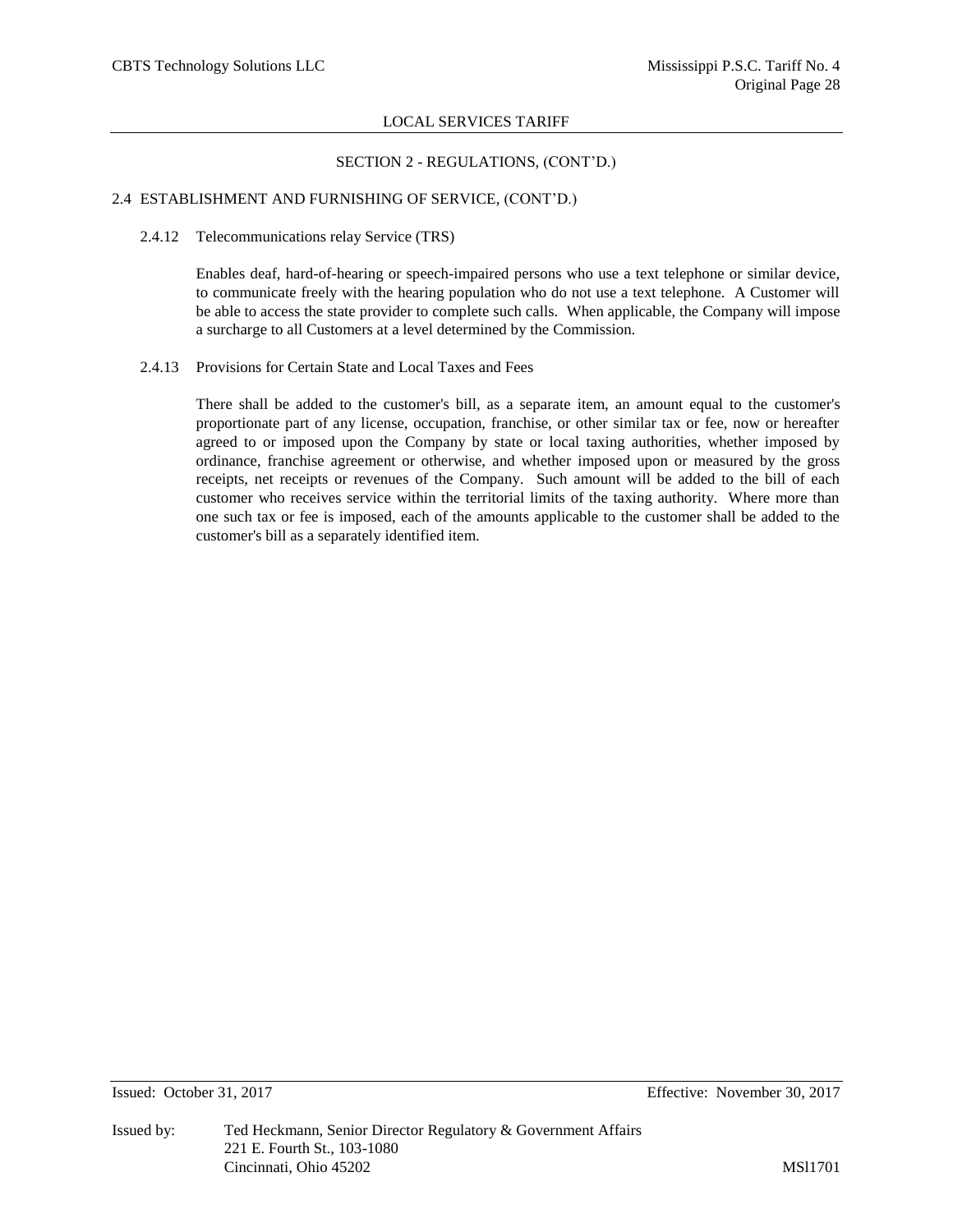## SECTION 2 - REGULATIONS, (CONT'D.)

## 2.5 DIRECTORIES

#### 2.5.1 Ownership and Use

The Company reserves the right to charge for directories issued in replacement of directories defaced or mutilated while in possession of customers.

#### 2.5.2 Distribution

The Telephone Company will furnish to its customers without charge, only such directories as it deems necessary for the efficient use of service.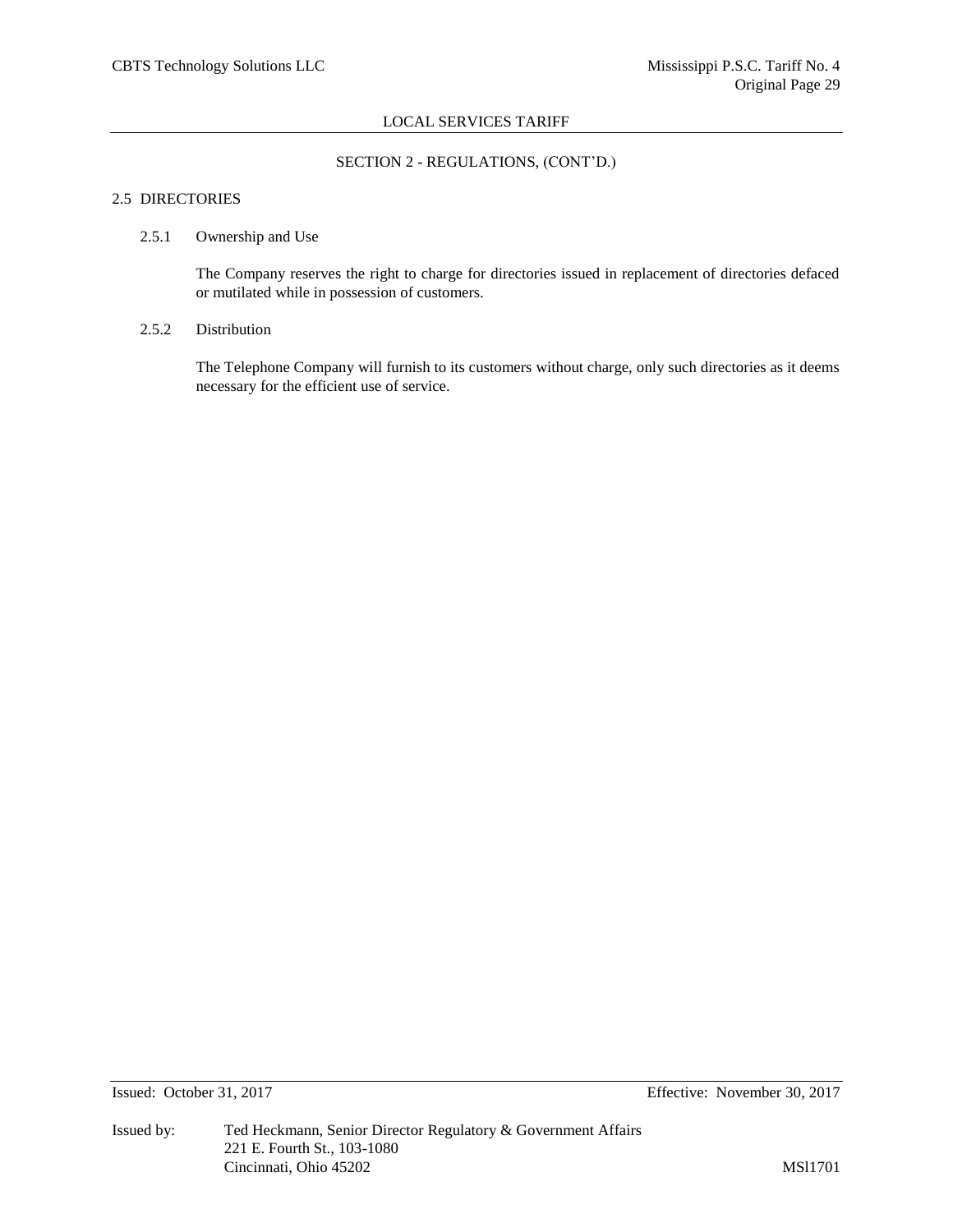## SECTION 2 - REGULATIONS, (CONT'D.)

#### 2.6 VARIABLE TERM PAYMENT PLAN

#### 2.6.1 General

- A. The Variable Term Payment Plan (VTPP) is a payment plan which allows customers to pay a fixed rate for services over one of any currently available payment periods. A different monthly rate applies for the duration of each period. The monthly rate varies inversely with the length of the payment period, e.g., the monthly rate for a short period is greater than that for a long period.
- B. The minimum period is 12 months, unless otherwise specified in product tariffs.
- C. During the effective term of a customer's initial payment period, the monthly rate is not subject to Company-initiated changes.
- D. Unless specifically exempted, services furnished under the Variable Term Payment Plan are subject to all general regulations applicable to the provision of service by the Company as stated elsewhere in this and other tariffs.
- 2.6.2 Regulations
	- A. Application of Rates and Charges (unless stated otherwise in the product tariffs)
		- 1. The monthly rate applicable at the time a customer subscribes to a product or service under the Variable Term Payment Plan is not subject to Company-initiated change during the initial payment period, providing there are no customer-initiated delays in the establishment of the subscribed-for product or service.
		- 2. After the expiration of either the initial payment period or the subsequent 12-month payment periods the monthly rate will continue to be the same rate that the customer paid under their initial term agreement. The rate will be subject to Company-initiated changes with a 60-day written notice to the customer during which time the customer shall have the right to terminate the agreement, without incurring termination charges. The rate adjustment would not exceed the tariffed rate.
		- 3. Nonrecurring charges are to be paid in full at the time of installation.
		- 4. In the event that all or any part of the service is disconnected at customer request before expiration of any selected payment period of greater than one month's duration, the customer will be required to pay termination charges as stated in this tariff.
		- 5. Rates and charges apply according to the appropriate schedules for products and services offered under the Variable Term Payment Plan.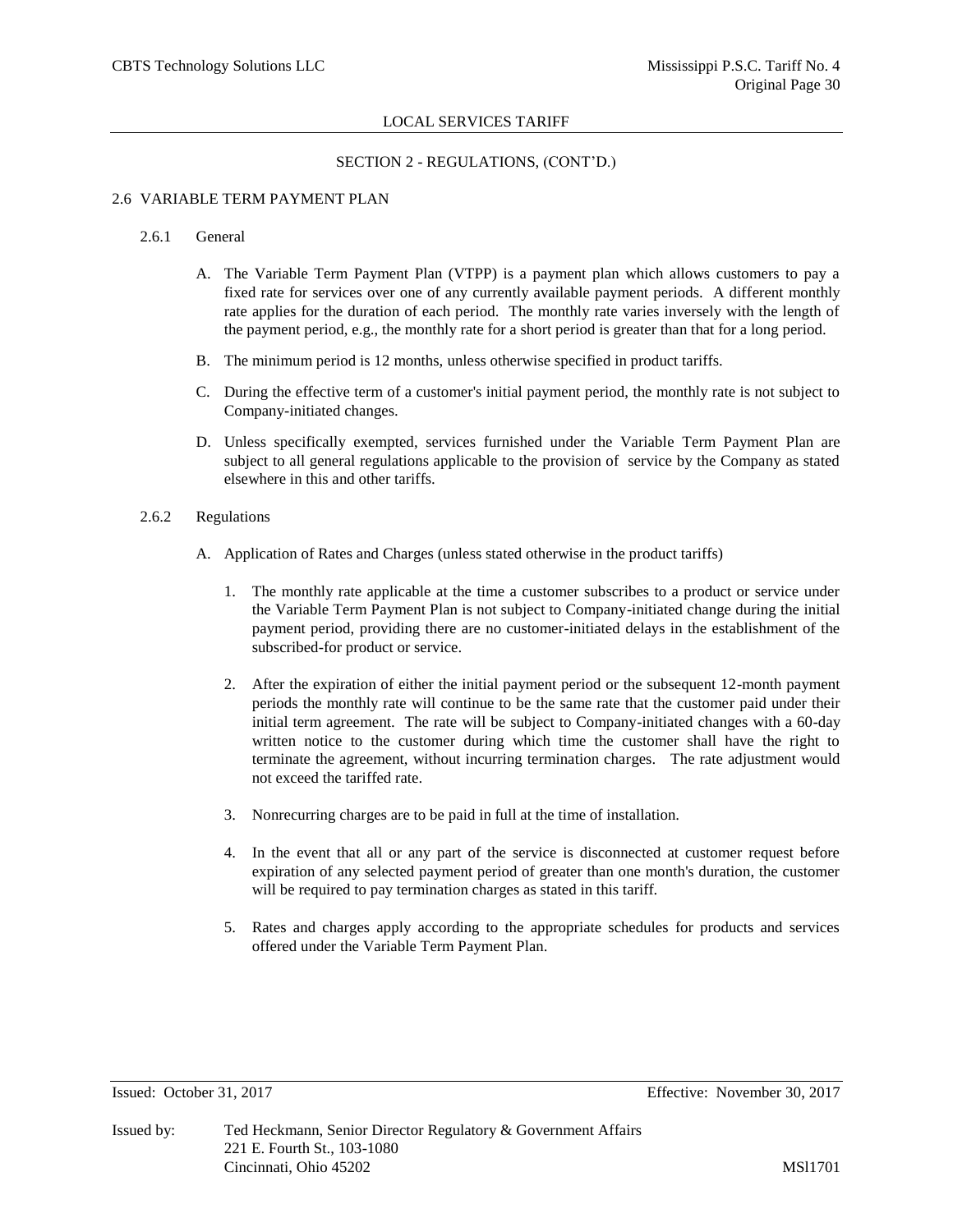### SECTION 2 - REGULATIONS, (CONT'D.)

#### 2.6 VARIABLE TERM PAYMENT PLAN, (CONT'D.)

- 2.6.2 Regulations, (Cont'd.)
	- B. Renewal Options

The customer has the following renewal options:

- 1. Prior to completion of the present VTPP payment period and upon notification to the Company, a customer may renew for any payment period currently available under VTPP. The rates will be those currently in effect for new customers at the time of renewal. The new payment period starts the day following completion of the prior payment period.
- 2. If upon completion of the current payment period the customer has not chosen a new payment period and has not requested discontinuance of service, the customer's agreement will automatically renew for a 12-month period at the rate the customer is paying under their current agreement unless either party notifies the other in writing or verbally of its intention not to renew, at least 30 days before the end of the then-current term.
- C. Early Contract Termination

Unless otherwise noted in individual product tariffs, if the customer terminates their service prior to the expiration date of the term agreement, the customer will be required to pay early termination charges that equate to the monthly charges for the remainder of either the initial payment period or the subsequent 12-month payment periods. If nonrecurring charges associated with the installation of the business services were waived, the customer will become liable for payment of the waived charges.

Inclusion of early termination liability by the company in its tariff or a contract does not constitute a determination by the Commission that the termination liability imposed by the company is approved or sanctioned by the Commission. Customers shall be free to pursue whatever legal remedies they may have should a dispute arise.

D. Additions

If the customer wishes to make additions, the customer may also select, from those currently available in the tariff, a different payment period of equal or shorter length than the time remaining in the period selected for the existing service at the current filed rates for the selected period. The additions may then have a different expiration date than the existing service.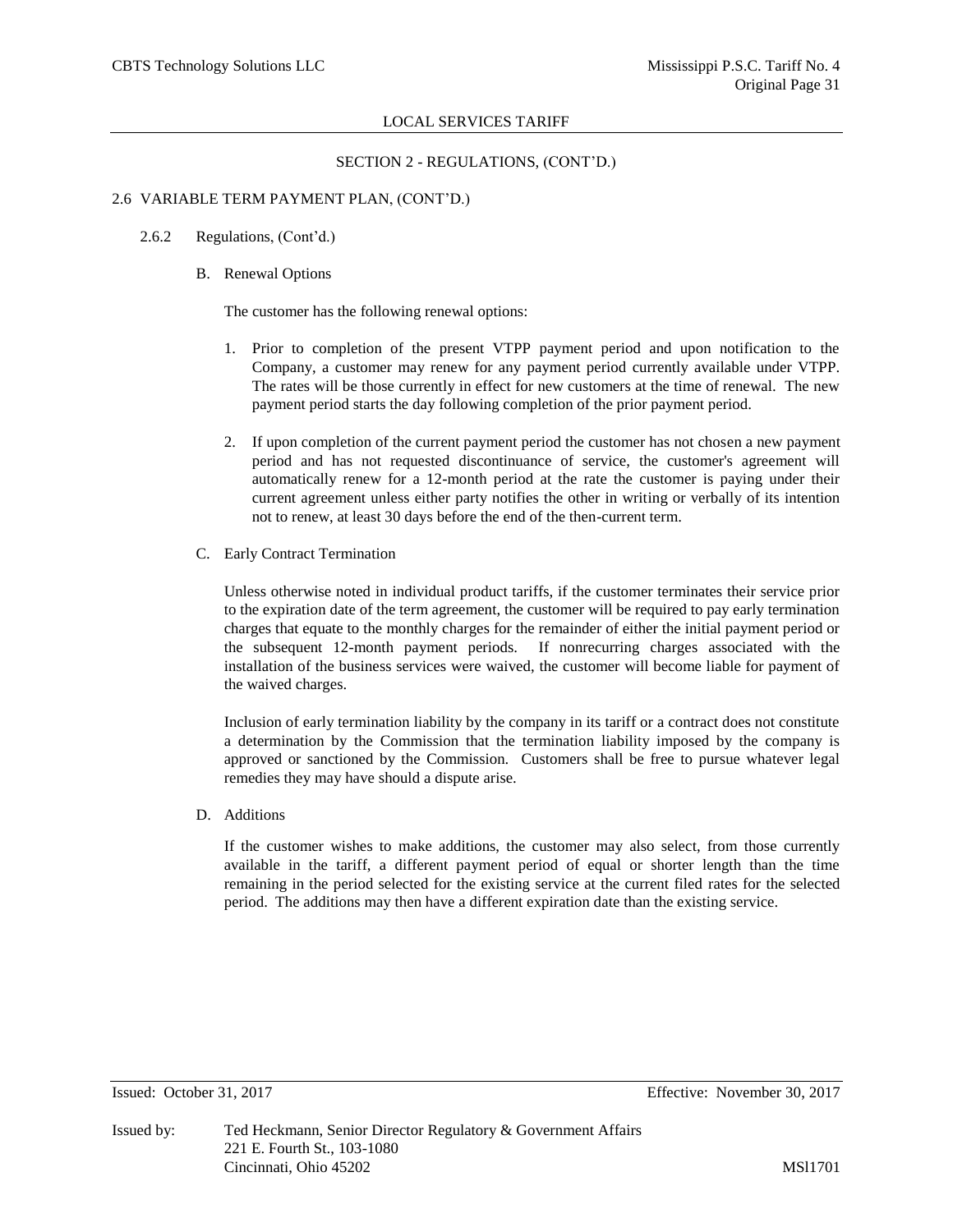# SECTION 2 - REGULATIONS, (CONT'D.)

## 2.6 VARIABLE TERM PAYMENT PLAN, (CONT'D.)

- 2.6.2 Regulations, (Cont'd.)
	- E. Upgrades
		- 1. Allowable upgrades to products offered by the Company are specified in the individual tariffs currently in effect for offerings under the Variable Term Payment Plan.
		- 2. A customer who elects to upgrade an installed product may choose one of two options, unless otherwise specified in the product tariffs:
			- a. The existing payment period may be extended by a period of time specified in the product tariff, and the new and the previously installed service will expire on the same date. The rate level applicable for the new service is the one currently in effect for the payment period which the customer had selected prior to the upgrade, while the rates for services previously installed and continuing in service are unaffected. (If the payment period selected by the customer prior to the upgrade has been discontinued in the tariff, the new service will be billed at rates applicable for the next shorter payment period in the current tariff.)
			- b. The new service may be billed over a currently available payment period of equal or shorter length than the time remaining in the existing payment period. Current rates apply for the selected payment period for the new service. Rates for service previously installed and continuing in service are unaffected. The expiration date of the new service is then either the same as or earlier than that of the previously installed system.

When the expiration date of the new service is earlier, the customer must select another payment period for the service according to the terms and conditions stated in the preceding paragraph at the time of expiration.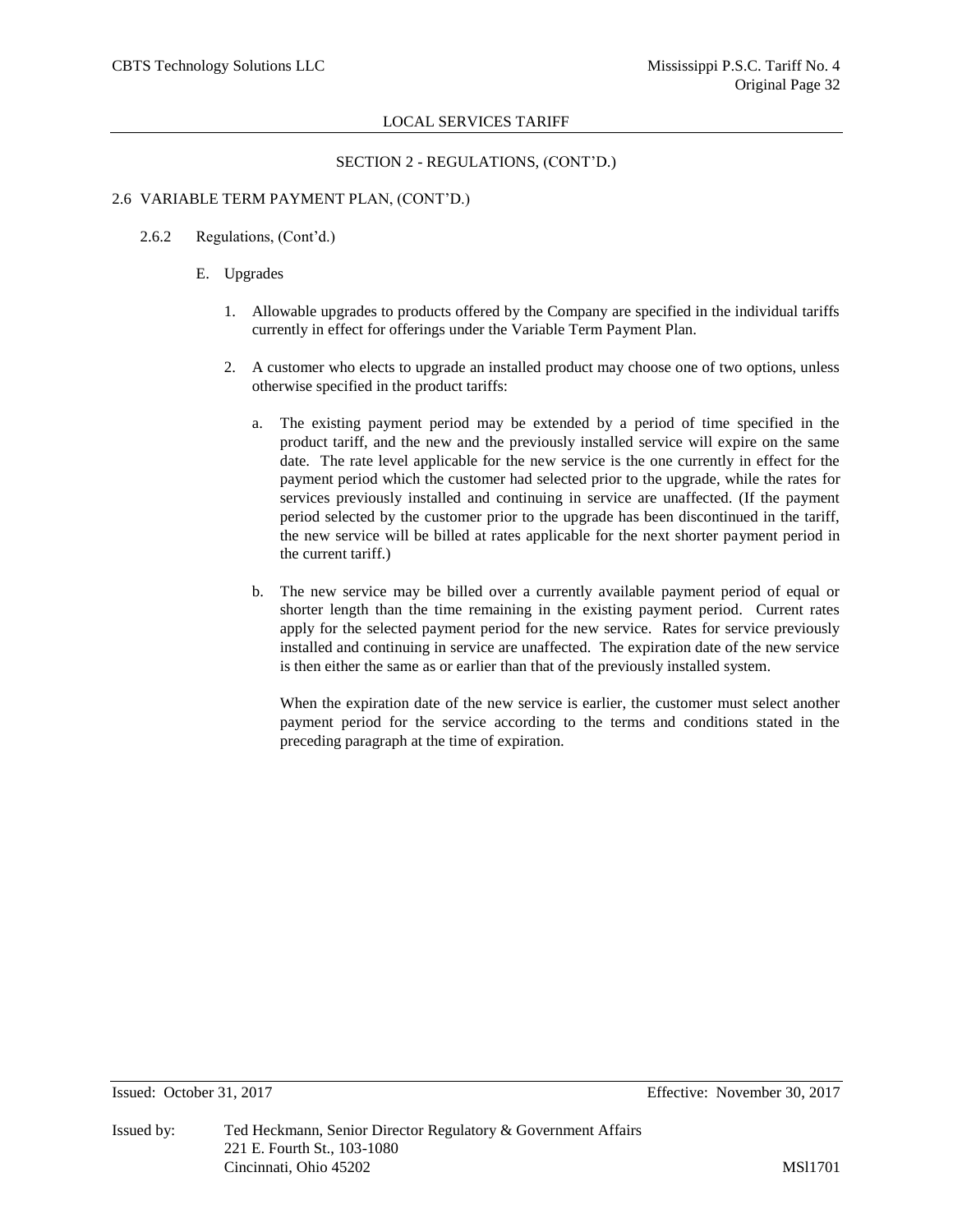# SECTION 2 - REGULATIONS, (CONT'D.)

## 2.6 VARIABLE TERM PAYMENT PLAN, (CONT'D.)

- 2.6.2 Regulations, (Cont'd.)
	- F. Downgrades
		- 1. Allowable downgrades for installed services are specified in product tariffs.
		- 2. A customer has the option to place any new service on a coterminous payment unless otherwise specified in the product tariff. Rates for the new service are those currently in effect for the original payment period (or, if the period is no longer available, for the next shorter one). The rates for services remaining after the downgrade will not be affected.
		- 3. When a coterminous payment period is not chosen for new service, the customer must select a payment period of equal or shorter length than the time remaining in the current payment period. Current rates apply for the equal or shorter payment period. Service remaining on the customer's premises will continue to be billed at the rates in effect before the downgrade. The new service may than have a different expiration date from the service which remained after downgrading.
		- 4. When the expiration dates differ, the customer must select a new payment period for the service (at the time of expiration) added at the time the service was downgraded, according to the terms and conditions in this section.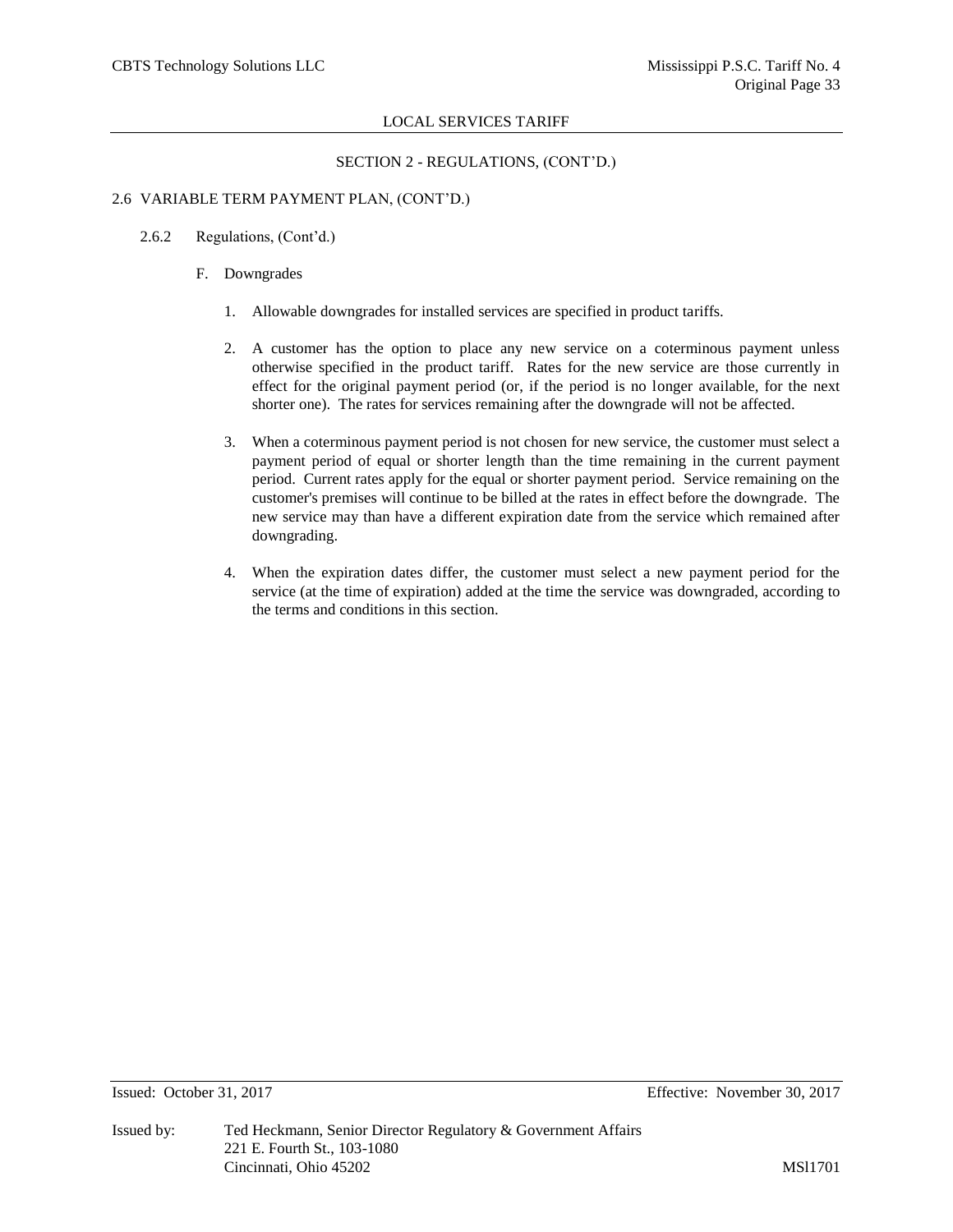## SECTION 2 - REGULATIONS, (CONT'D.)

#### 2.6 VARIABLE TERM PAYMENT PLAN, (CONT'D.)

- 2.6.2 Regulations, (Cont'd.)
	- G. Requests for Changes in Length of Initial Payment Period

Following the establishment of service for a service furnished under a Variable Term Payment Plan period and before the completion of that period, the existing payment period may be replaced by a currently offered payment period at the current rates, subject to the following conditions:

- 1. No credit will be given for payments made during the formerly selected period. However, nonrecurring charges will not be reapplied.
- 2. The new payment period begins with the date requested.
- 3. No termination charge applies provided the customer selects a new payment period equal to or longer than the time remaining under the former payment period. Otherwise, a termination charge applies for the former payment period.
- 4. The new payment period selected for a component of a service must be equal to or shorter than the time remaining in that service's existing payment period.
- H. Supersedure

Service may be transferred to a new customer at the same location, upon prior written concurrence by the Company. The new customer will be subject to all provisions currently reflected in the contract.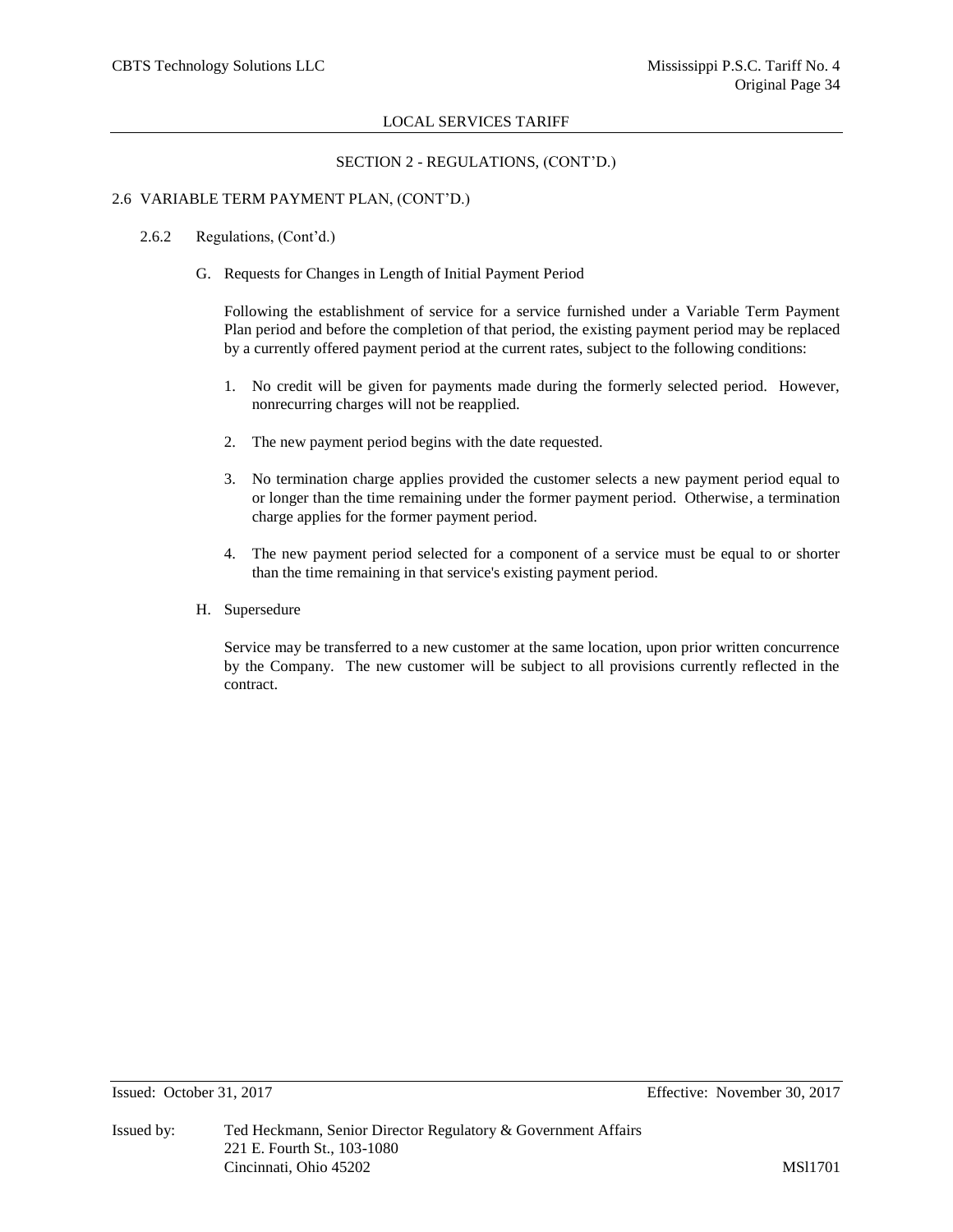#### SECTION 2 - REGULATIONS, (CONT'D.)

#### 2.7 EMERGENCY NUMBER 911 SERVICE

This service is offered solely as an aid in handling assistance calls in connection with fire, police or other emergencies. The Company is not responsible for any losses, claims, demands, suits or any liability whatsoever, whether suffered, made, instituted or asserted by the Customer or by any other party or person for any personal injury to or death of any person or persons, and for any loss, damage or destruction of any property, whether owned by the Customer or others, caused or claimed to have been caused by : (1) mistakes, omissions, interruptions, delays, errors or other defects in the provision of this service, or (2) installation, operation, failure to operate, maintenance, removal, presence, condition, location or use of any equipment and facilities furnishing this service.

The Company is not responsible for any infringement or invasions of the right of privacy of any person or persons, caused or claimed to have been caused, directly or indirectly, by the installation, operation, failure to operate, maintenance, removal, presence, condition, occasion or use of emergency 911 service features and the equipment associated therewith, or by any services furnished by the Company including, but not limited to, the identification of the telephone number, address or name associated with the telephone used by the party or parties accessing emergency 911 service, and which arise out of the negligence or other wrongful act of the Company, the Customer, its Customers, agencies or municipalities, or the employees or agents of any one of them.

#### 2.8. 811 SERVICE

811 Service is a three-digit local dialing arrangement that allows local exchange end users to reach a state service center that provides advance excavation notice services. The 811 code was assigned, pursuant to Federal Communications Commission (FCC) Order in CC Docket 92-105, to provide a one call system ("call before you dig" service) for excavators and the general public to notify facilities operators in advance of excavation activities. The Company provides the routing for calls made to 811 to the service center. The Company does not operate the 811 Service center.

811 calls cannot be placed using 1+ calling, 0+ calling, 0-Operator Assisted Calling, or 101XXXX calling.

Certain equipment, such as coin telephones and PBXs, may require special programming to allow 811 calling.

811 Service can only be accessed for calls originating on the Company's network, either from end user customers who directly purchase the Company's service or from customers of other LECs that resell the Company's services.

The Company will make every effort to route 811 calls to the appropriate service center. The Company's only obligation under 811 Service is to attempt to transmit the call to the appropriate service center. However, the Company will not be held responsible for routing mistakes, service interruptions, or other intervening acts that may interfere with telephone service and/or completion of the call.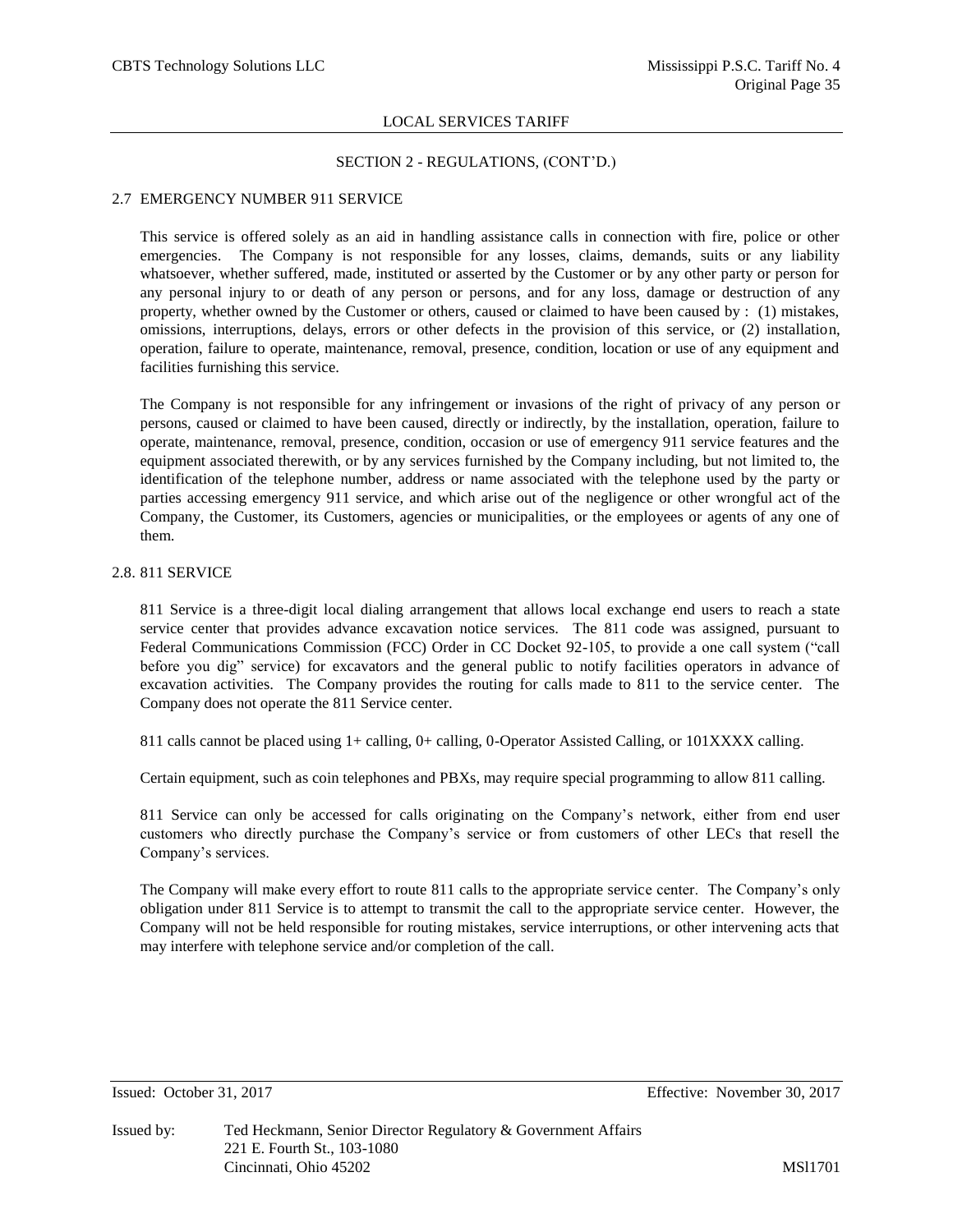## SECTION 2 - REGULATIONS, (CONT'D.)

#### 2.8 811 SERVICE, (CONT'D.)

The Company is not responsible for redirecting or otherwise handling 911 and other calls misdialed or misrouted as 811 calls. The 811 Service center is responsible for developing an appropriate method for responding to 811 calls placed in error or due to customer confusion.

The Company's provision of 811 Service shall not be interpreted, construed, or regarded, either expressly or implied, as being for the benefit of or creating any Company obligation toward, or any right of action on behalf of, any third person or legal entity including end users of the Company or any other carriers or service providers.

The Company's liability with respect to 811 Service, including damages arising out of mistakes, omissions, interruptions, delays, errors or defects in transmission, or failures or defects in facilities provided by the Company, shall be limited to the terms set forth in Section 2, part B of this tariff.

There is no charge for 811 Service, and 811 calls will not result in local measured service usage charges.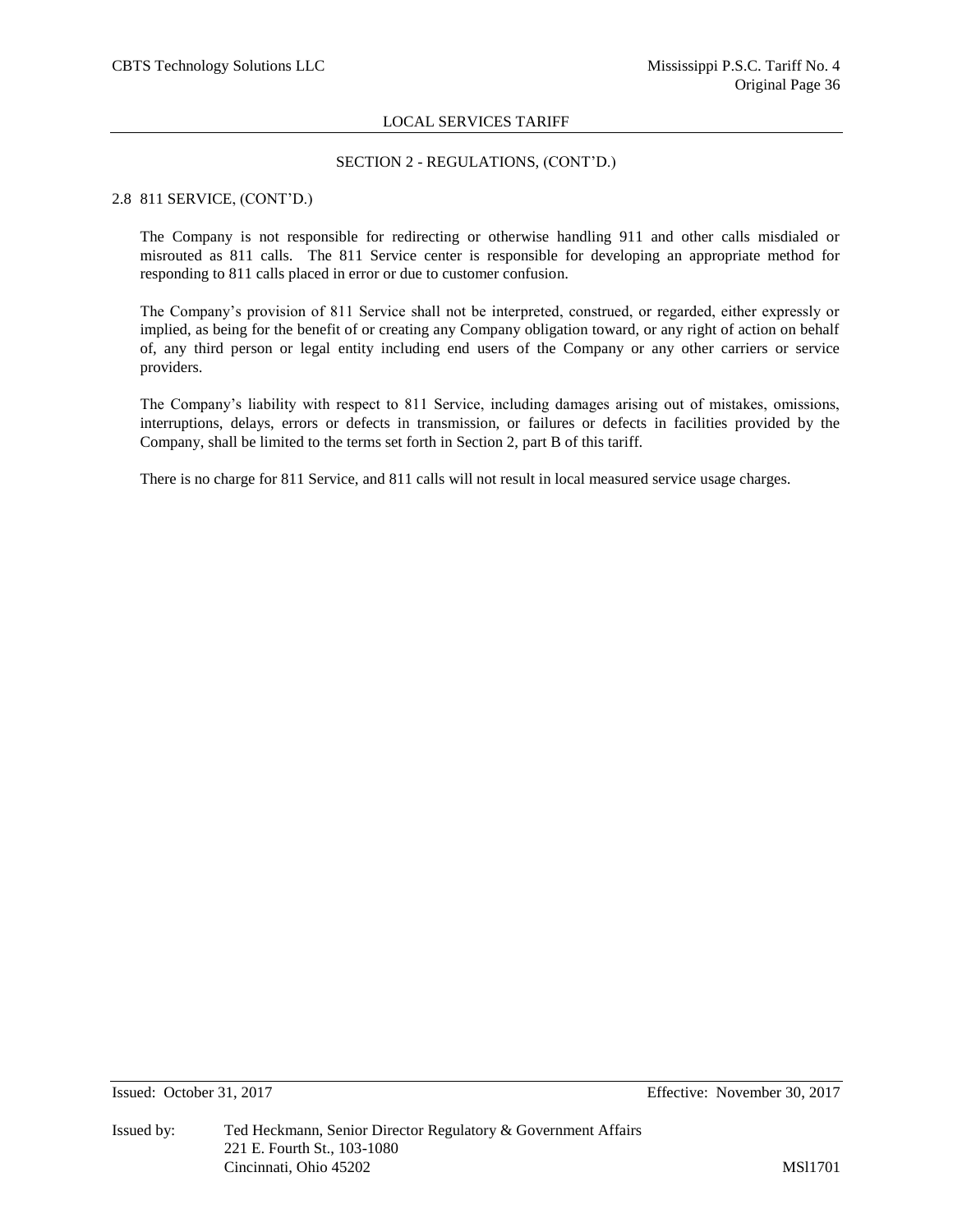#### SECTION 3 - DIRECTORY LISTINGS

#### 3.1 TERMS AND CONDITIONS

Listings are regularly provided in connection with local exchange service. At the request of the customer, the listing may be omitted from the directory and directory assistance records (Non-Published Service).

The rates and regulations specified in this section apply only to the alphabetical directory. The alphabetical directory is a list of telephone numbers of customers and others arranged alphabetically by surname, business, association, institution, or other nonresidence name.

The alphabetical directory is designed for the purpose of informing calling parties of the telephone number of customers and others listed in it. Accordingly, listings are intended solely for purposes of identification and are limited to information which is essential to such identification.

The Company does not publish a directory of subscriber listings. The Company, however, does arrange for the Subscriber's main billing number to be placed in the directory of the dominant local exchange carrier.

All Directory Listings, regardless of type, must conform to the specifications for the directories. The Company reserves the right to modify the listings to accommodate the space limitations in the directory. Not all listing types are available in all directories.

The Company may refuse a listing which does not constitute a legally authorized or adopted name, or any listing which in its opinion is likely to mislead or to deceive calling parties as to the identity of the listed party, or is intended for advertising purposes or is more elaborate than is reasonably necessary to identify the listed party. The listing of a service, commodity or trade name is not permitted except when such service, commodity or trade name is a part of the name under which the listed party conducts his or her business. The Company may, upon notifying the Customer, discontinue any listing found to be in violation of the foregoing regulations.

A descriptive term characterizing the listed party's business or purpose in a general way may be furnished (in abbreviated form) as a part of the listing, when desired and available. When the character of the listed party's business or purpose is apparent from the name under which it is conducted, a further designation is unnecessary and is not furnished.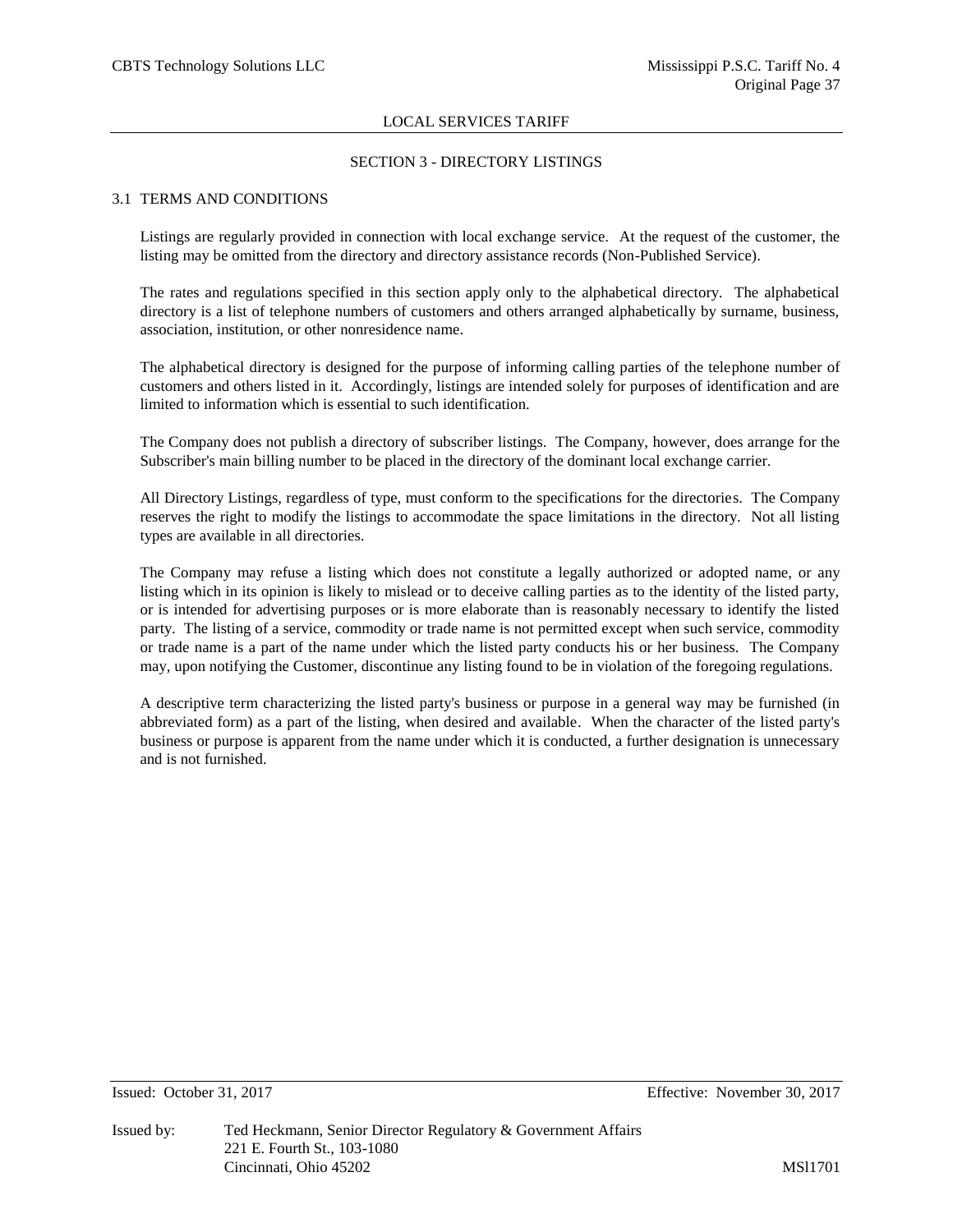## SECTION 3 - DIRECTORY LISTINGS, (CONT'D.)

## 3.1 TERMS AND CONDITIONS, (CONT'D.)

Abbreviations may be used to limit the length of any listing when in the opinion of the Company, the clearness of the listing and the identification of the listed party is not impaired by use of abbreviations.

Special arrangement of names is not permitted.

Non-Published Service customers forfeit non-address, non-list, or non-published service privacy when calling the Universal Emergency Number Service (911). The telephone number and address of the station from which the emergency call originates are passed to the Public Safety Answering Point along with the call in order for emergency units to respond to the call.

Incoming calls to Non-Published Service customers will be completed by the Company only when the calling party places the call by number. The Company will adhere to this practice regardless of any claim of emergency the calling party may present.

The acceptance by the Company of the customer's request for Non-Published Service does not create any relationship or obligation, direct or indirect, to any person other than the Customer.

The Company makes every effort to safeguard the address and numbers of Non-Published Service customers. However, in the absence of gross negligence or willful misconduct, no liability will attach to the Company for damages arising from inadvertently publishing the address or telephone number of a Non-Published Service customer in the directory; or disclosing the number or address to any person. The customer indemnifies and saves the Company harmless against any and all claims for damages caused or claimed to have been caused, directly or indirectly, by the publication of the number of a Non-Published Service customer in the directory or otherwise disclosed, the Company's liability is limited to and satisfied by a refund of any monthly charges made by the Company.

Providing the name, address and/or telephone number of a Non-Published Service customer to the customer's primary interexchange carrier for billing purposes only, does not constitute publication or disclosure of the customer's name, number and/or address under this tariff.

Interexchange carriers may not release the name, address, and/or telephone number of any Non-Published Service customer, except as follows:

- a. Use of name and address for the rendering the interexchange carrier's bill to the customer.
- b. Release of the telephone number only for purposes of detail billing.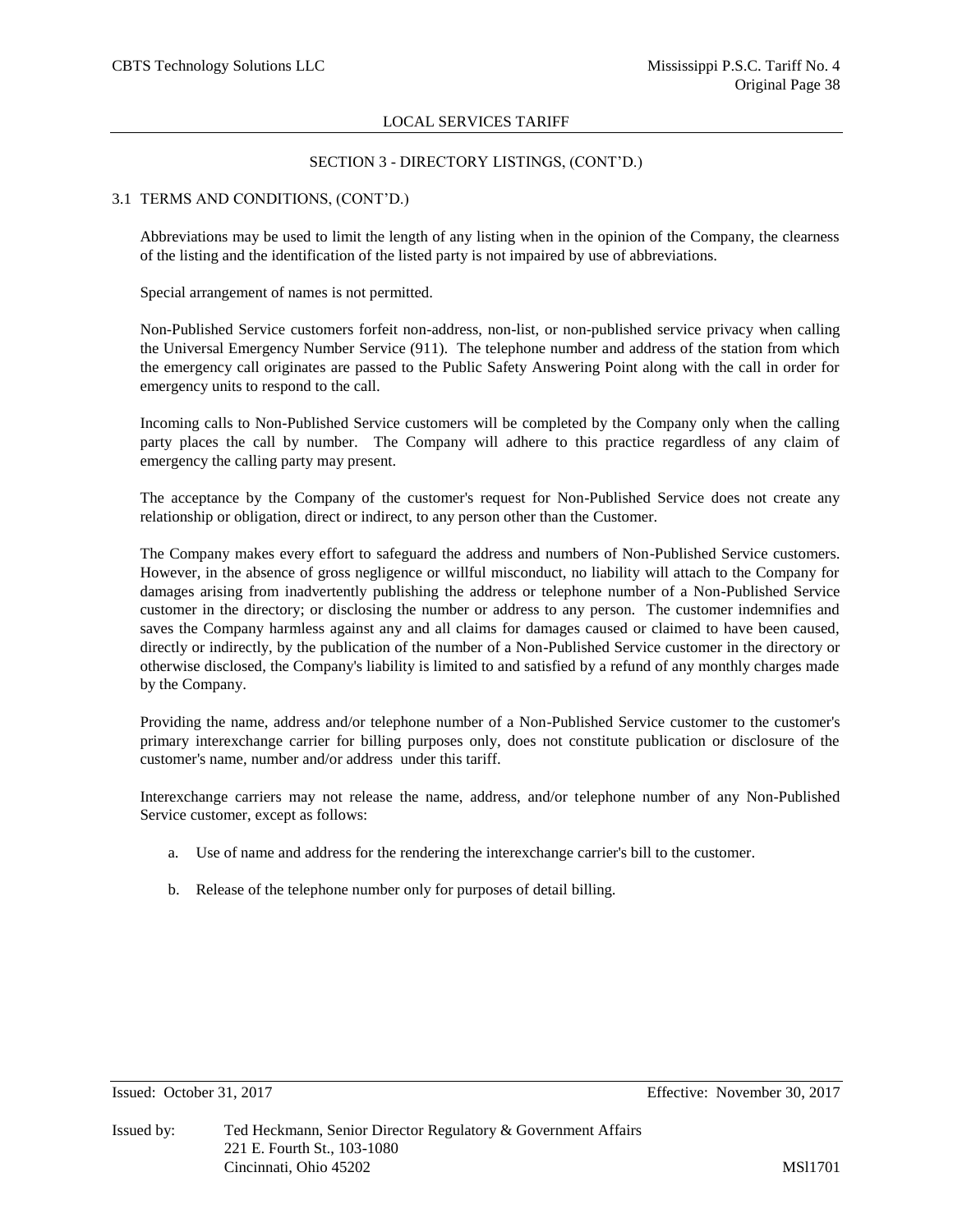## SECTION 3 - DIRECTORY LISTINGS, (CONT'D.)

#### 3.2 DEFINITIONS

## 3.2.1 Primary Listing

A primary listing is the listing furnished as a part of the local exchange service. It includes the name of the customer; a business, purpose, or other nonresidence designation when required; the address; and the telephone number.

#### 3.2.2 Additional Listings

To be eligible for any type of additional listing, a customer must pay the appropriate monthly rate, if any, for a primary listing or its equivalent. Additional listings are listings which are similar to primary listings and furnished in addition to primary listings at the request of the customer.

### 3.2.3 Alternate Listings

Alternate listings are supplementary listings which usually follow a primary or regular additional listing and refer a calling party to other telephone numbers under certain conditions. The alternate telephone numbers may be those of other customers, subject to their consent.

## 3.2.4 Non-Published Service

Non-published listings are not printed in directories nor available from directory assistance. A nonpublished telephone service will be furnished, at the Customer's request providing for the omission or deletion of the Customer's telephone listing from the telephone directory and, in addition, the Customer's telephone listing will be omitted or deleted from the directory assistance records. Per Line Number Privacy will be provided when requested by the customer, to all non-published service customers at no monthly charge.

## 3.2.5 Foreign Listings

Where available, a listing in a phone directory which is not in the Customer's immediate calling area. The Customer will be charged the rates specified in the tariff published by the specific exchange carrier providing the Foreign Listing.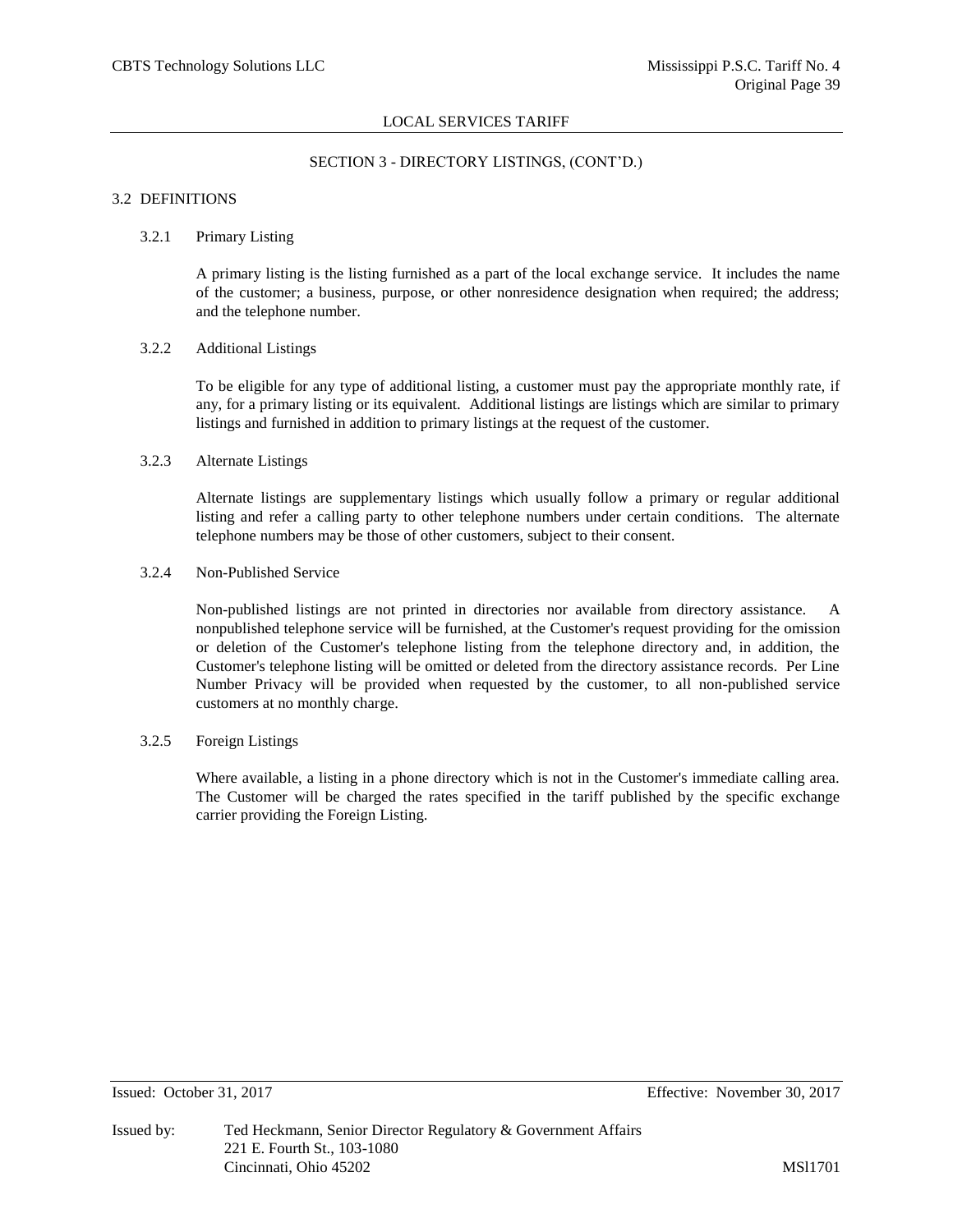## SECTION 3 - DIRECTORY LISTINGS, (CONT'D.)

# 3.3 RATES AND CHARGES

| <b>Non-Recurring Charges:</b> |  |
|-------------------------------|--|
|                               |  |

|                           | Per Listing or     |
|---------------------------|--------------------|
|                           | Per number charges |
| <b>Additional Listing</b> | \$20.00            |
| <b>Alternate Listings</b> | \$20.00            |
| Non-Published Number      | \$20.00            |
| Foreign Listings          | \$20.00            |

Non-Recurring charges will be applied when service is established and when there are subsequent changes to the listing.

# Recurring Charges:

| <b>Additional Listing</b> | \$4.50 |
|---------------------------|--------|
| Alternate Listings        | \$4.50 |
| Non-Published Number      | \$2.00 |
| Foreign Listings          | \$4.50 |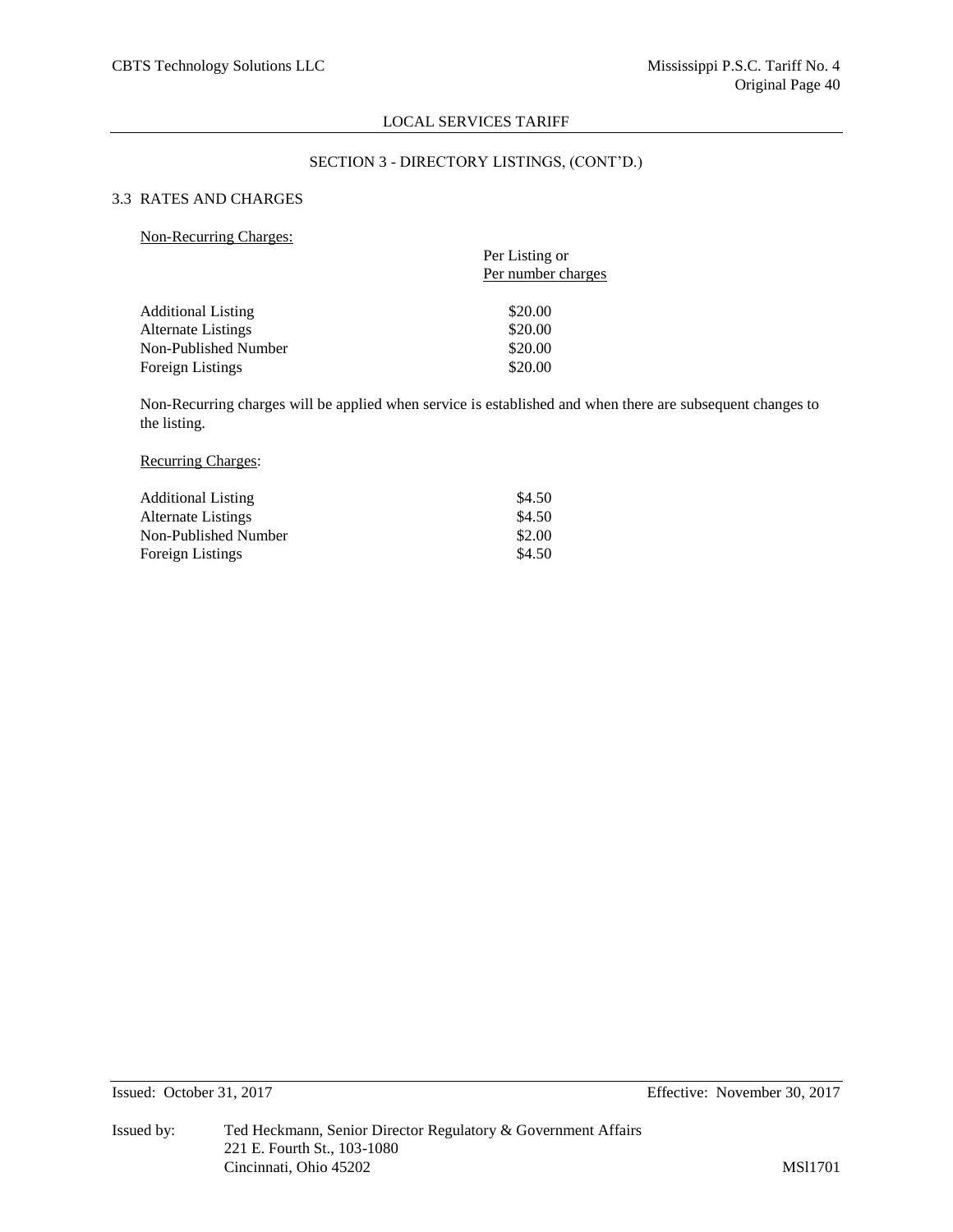# SECTION 4 - DIRECTORY ASSISTANCE SERVICE

## 4.1 TERMS AND CONDITIONS

A Customer may obtain directory assistance in determining telephone numbers within its local calling area by calling the directory assistance operator. The directory assistance charges applies to each call regardless of whether or not the directory assistance operator is able to furnish the requested information.

## 4.2 RATES AND CHARGES

Each call to directory assistance will be charged as follows: \$1.99

The Customer may make one request on each directory assistance call.

A credit will be given for calls to directory assistance as follows:

- The customer experiences poor transmission or is cut-off during the call; or
- The customer is given an incorrect telephone number.

To obtain such a credit, the customer must notify the Company.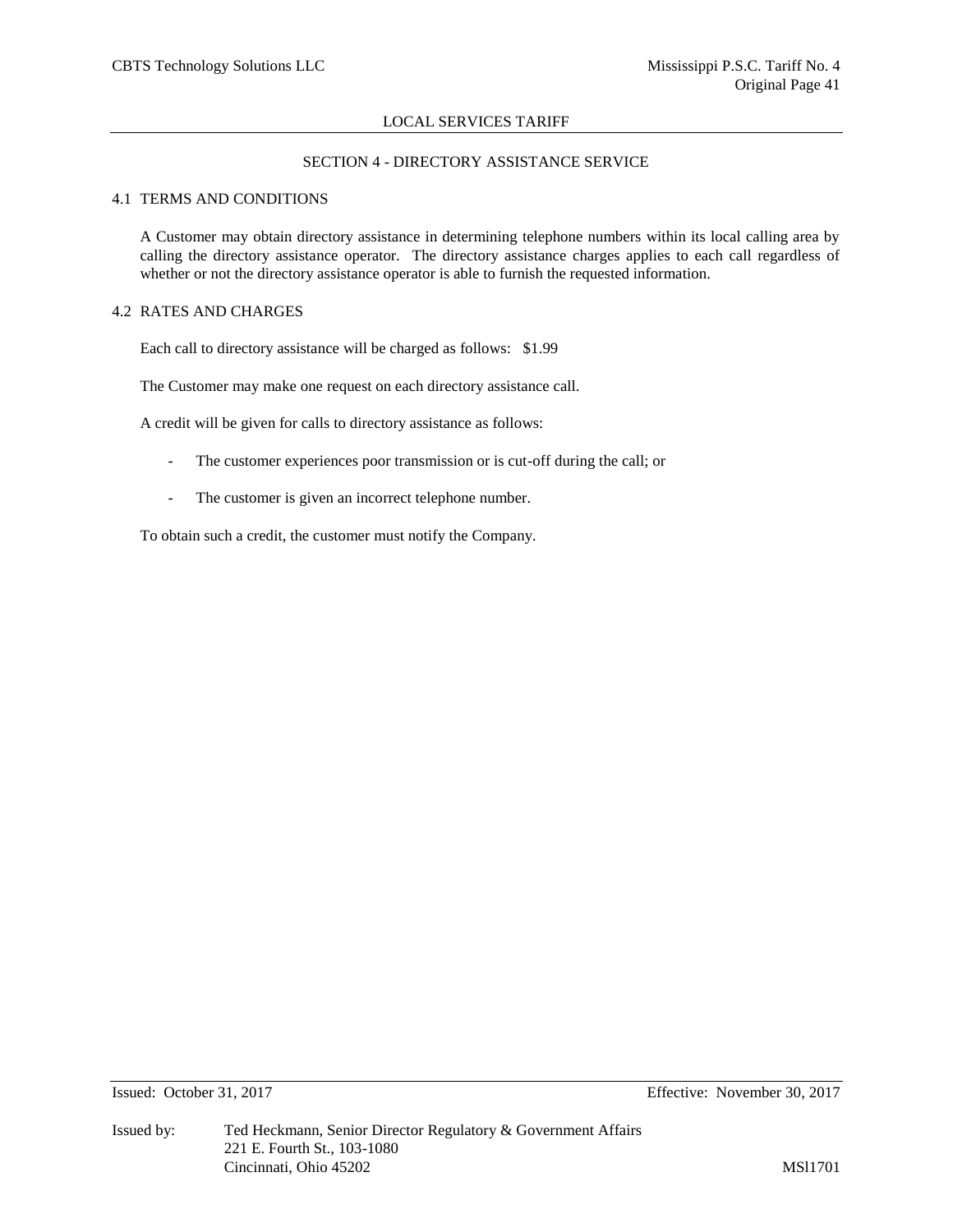### SECTION 5 - OPERATOR ASSISTANCE

#### 5.1 SERVICE DESCRIPTIONS

- 5.1.1 General Assistance: The Customer has the option to request general information from the operator, such as dialing instructions, county or city codes, area code information and Customer Service 800 telephone numbers, but does not request the operator to complete the call.
- 5.1.2 Busy Line Verification and Interrupt Service, provides the Customer with the following options:
	- A. Busy Line Verification: Upon request of the calling patty, the Company will determine if the line is clear or in use and report to the calling party.
	- B. Busy Line Verification with interrupt: The operator will interrupt the call on the called line only if the calling party indicates an emergency and requests interruption.

#### 5.2 RATES AND CHARGES

5.2.1 The following charges will be applied on a per call basis:

General Assistance \$ 1.00

- 5.2.2 Rates for busy line verification and interrupt services, as specified below, will apply under the following circumstances, per request:
	- A. The operator verifies that the line is busy with a call in progress.
	- B. The operator verifies that the line is available for incoming calls.
	- C. The operator verifies that the called number is busy with a call in progress and the customer requests interruption. The operator will then interrupt the call, advising the called party the name of the calling party. One charge will apply for both verification and interruption.

| <b>Busy Line Verification</b> | \$3.00 |
|-------------------------------|--------|
| <b>Busy Line Interrupt</b>    | \$5.00 |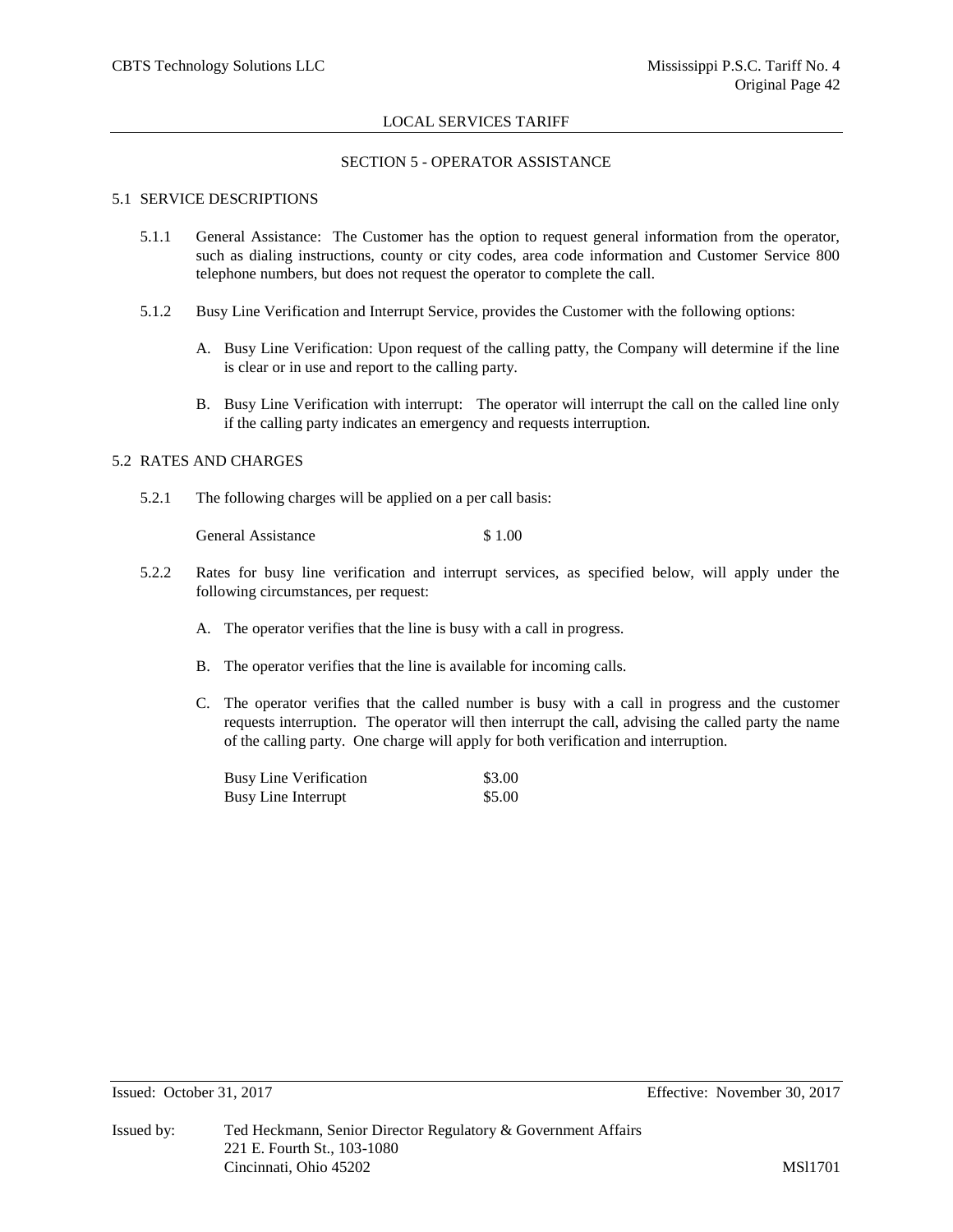#### SECTION 6 – BUSINESS EXCHANGE SERVICE

#### 6.1 BUSINESS ACCESS LINES

#### 6.1.1 General

Business Access Lines may be purchased individually.

#### 6.1.2 Terms and Conditions

Business Access Lines include the serving central office line equipment and all outside plant facilities including the network interface necessary to connect the serving central office to the customer's premises.

Touch Tone capability is provided at no extra charge on all Business Access Lines.

Business Access Lines provide access to and usage of 911 services where available, access to operator services and directory assistance, and access to telecommunications relays service.

Business Access Lines allow for presubscription to toll services and access to interexchange toll providers.

The local calling area shall be the same as the local calling areas of the facilities-based Carriers with whom a resale agreement exists between such Carrier and CBAD, unless stated otherwise in the tariff.

Local exchange services are only available where facilities permit and may be subject to special construction charges.

# 6.1.3 Rates and Charges

A. Monthly Charge

|    | <b>First Lines</b> | Additional Lines, All Accounts                                                             | \$49.75<br>\$49.75 |
|----|--------------------|--------------------------------------------------------------------------------------------|--------------------|
| В. |                    | Non Recurring Charge                                                                       |                    |
|    | 1.                 | To establish or move an Business Access Line, per line                                     | \$50.00            |
|    | 2.                 | To change telephone number associated with a Business<br>Access Line, per telephone number | \$12.25            |
|    | 3.                 | To change billing arrangements associated with Business<br>Access Lines, per line          | \$12.25            |

Issued: October 31, 2017 Effective: November 30, 2017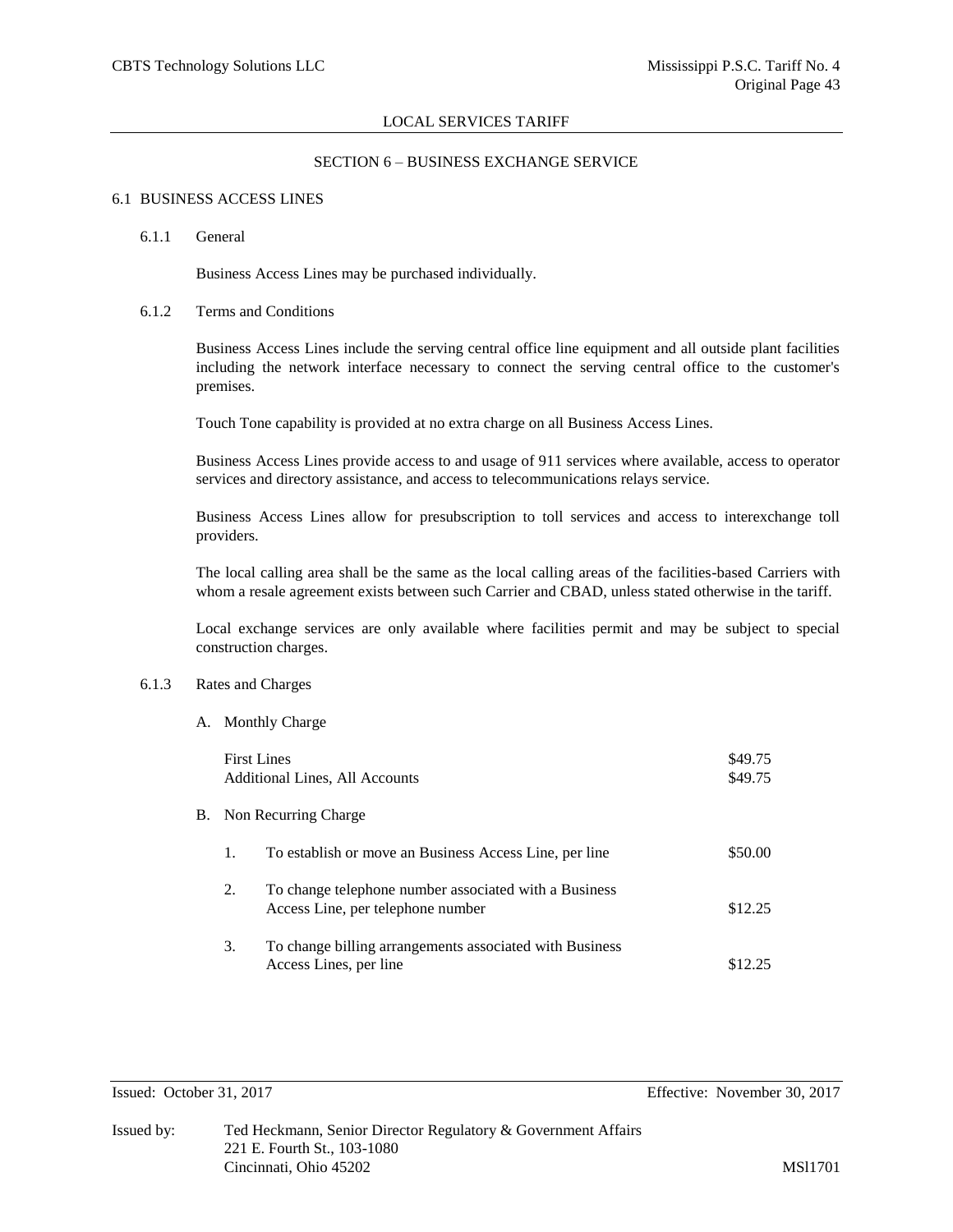#### SECTION 6 – BUSINESS EXCHANGE SERVICE, (CONT'D.)

#### 6.2 BUSINESS LOCAL SERVICE BUNDLE

#### 6.2.1 General

Business Local Service Bundles provide a flat rate line, in combination with value added services. Subscriber may select any or all of the features in a bundle, where available. The Customer must specify which features to include in the bundle at the time the order is placed. These bundles provide unlimited use of the optional features selected by the Customer to include in the bundle.

#### 6.2.2 Regulations

- A. Features associated with an individual Local Service bundle are per line. Features cannot be split between lines.
- B. All charges (such as E-911 Service, taxes and other surcharges) normally associated with a flat rate line will be billed in addition to the Business Local Service Bundle charges.
- C. The nonrecurring charge associated with the Business Bundle applies when a customer installs new service, moves to a new address or changes the telephone number associated with the Business Bundle.

#### 6.2.3 Service Description

Customers subscribing to the Business Local Service bundle may subscribe to any or all of the following features where available.

- A. Call Waiting allows a customer to control the treatment applied to incoming calls while the customer is off-hook on an existing call. While on an existing call, Call Waiting Deluxe notifies the customer of an incoming call with the call waiting tone.
- B. Calling Name and Number provides for the delivery of the listed name and telephone number associated with the calling party telephone number on incoming calls. This information is provided to the subscriber to Calling Name and Number service so that the information may be displayed on a customer-provided display device attached to the subscriber's line or telephone set.
- C. Voice Mail Support Package provides the combination of the Call Forwarding Busy, Call Forwarding Don't Answer, and Message Waiting Indicator services.
- D. Hunting is the process by which two or more exchange service lines, served from the same central office and furnished to the same customer, are grouped so that incoming calls overflow to the first non-busy line if the called line is busy. A busy signal is not given unless all the grouped lines are busy.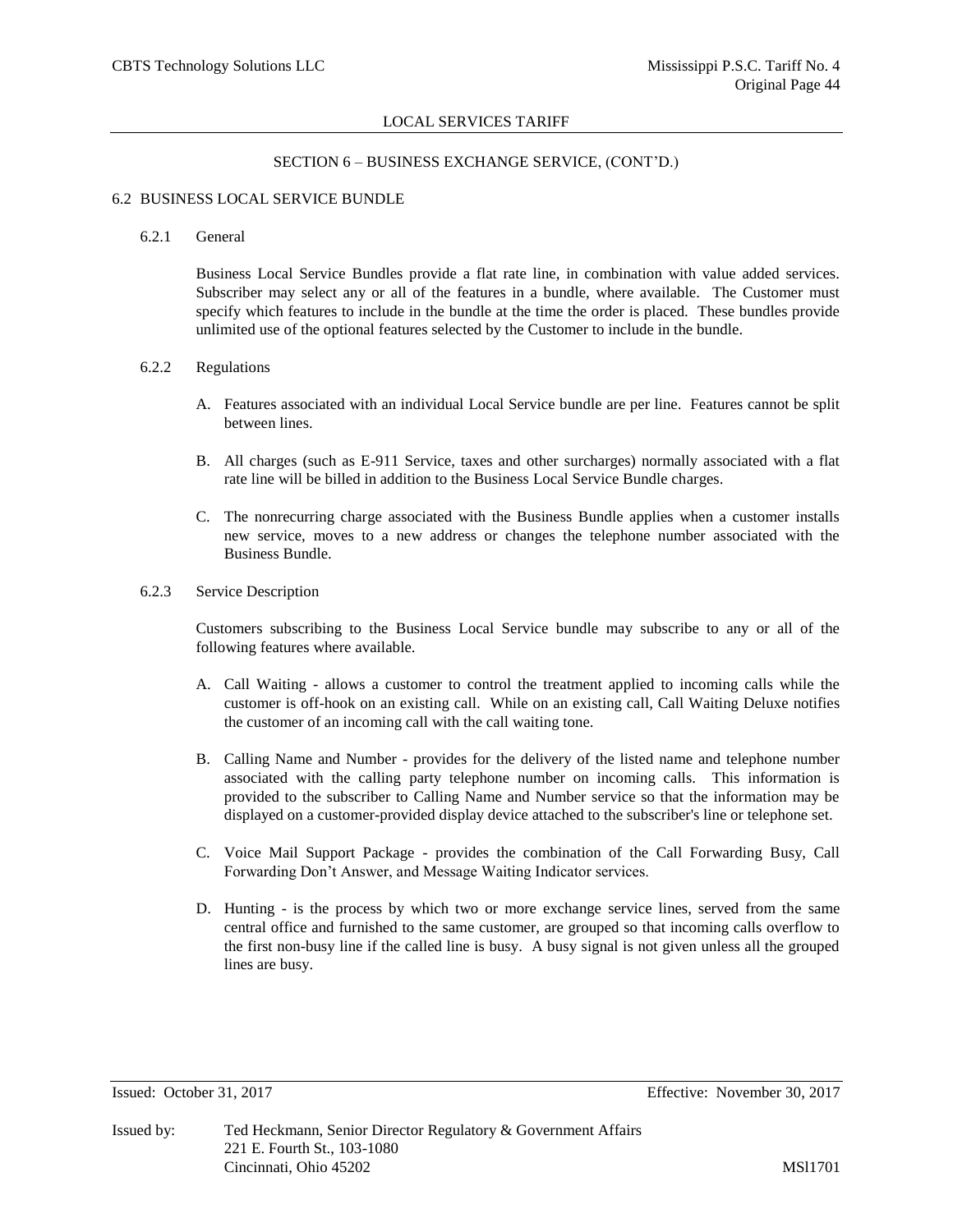## SECTION 6 – BUSINESS EXCHANGE SERVICE, (CONT'D.)

# 6.2 BUSINESS LOCAL SERVICE BUNDLE, (CONT'D.)

- 6.2.4 Rates and Charges
	- A. Monthly Charge

\$69.95

B. Nonrecurring Charge

\$60.00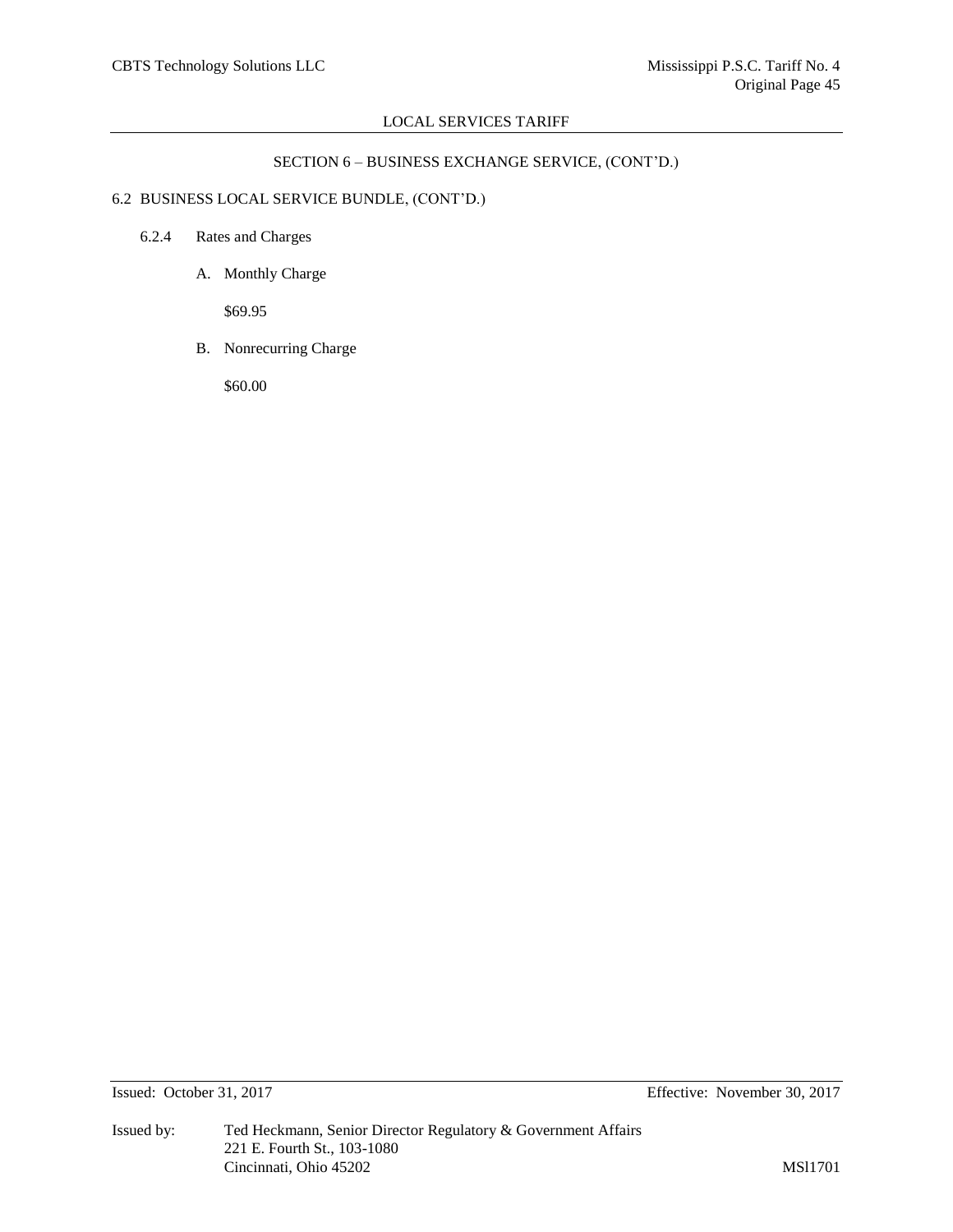#### SECTION 7 – PRI SERVICE

## 7.1 TERMS AND CONDITIONS

#### 7.1.1 Service Description

PRI Service is an ISDN local exchange service that provides a Customer with the ability to transmit and receive multiple voice and data circuit switched calls simultaneously over a single Primary Rate Facility. PRI Service is available from suitably equipped central offices and where suitable loop facilities exist.

PRI Service consists of a Primary Rate Facility and B-Channel Bearer Trunks and D-Channel Bearer Services. The Primary Rate Facility and the ISDN Bearer Trunks are not offered separately. Up to twenty-three B-Channels Bearer Trunks and one D-Channel Bearer Service may be provisioned on each access line. In addition, optional features may be purchased as specified in B.5 of this section.

PRI Service will provide transport of customer information over the 23 available B channels in the form of circuit-switched voice or data at speeds up to 64 Kbps. The basic service will include the 1.544 Mbps switched facility and the D-Channel Bearer Service. B-Channels will be ordered in addition to the Primary Rate Facility.

Dedicated B-Channel configuration: Dedicated trunk groups are the standard feature for PRI Service. Dedicated trunk groups must be assigned to handle one specific call type (examples: DID, DOD).

Two Way DID channels provide capability for two way standard service and direct inward dialing service.

D-Channel configuration: Each Basic PRI service will include a dedicated D-Channel for signaling.

All Bearer Trunk Channels use MF or DTMF signaling.

Only flat rate trunk channels are available.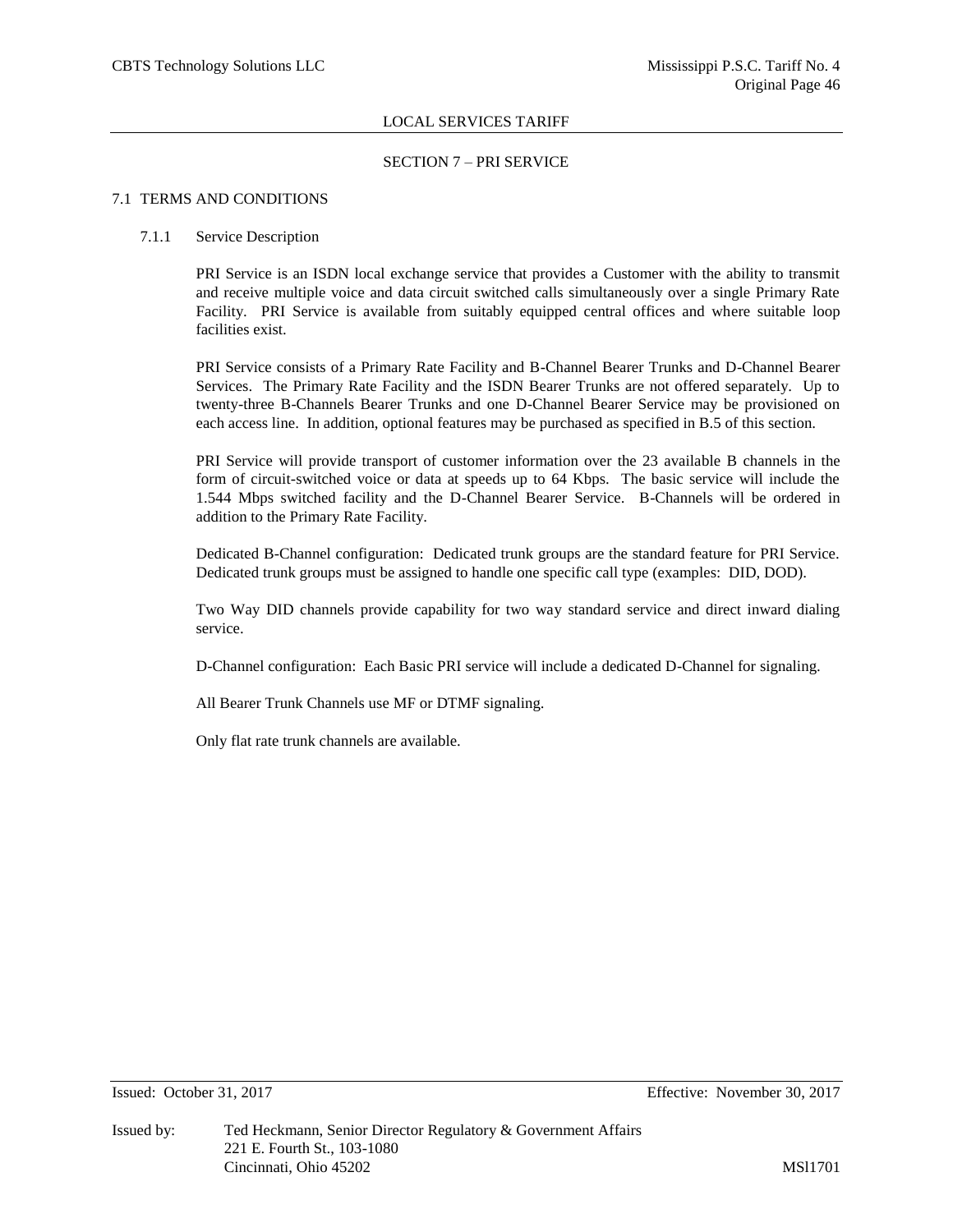#### SECTION 7 – PRI SERVICE, (CONT'D.)

#### 7.1 TERMS AND CONDITIONS, (CONT'D.)

#### 7.1.2 Definitions

A. Primary Rate Facility

A Primary Rate Facility is a digital pipe from the Customer's location to the Company central office which transports one or more ISDN Bearer Trunks (b. and c. following). A Primary Rate Facility can carry up to twenty-three 64 Kbps B-Channel Bearer Trunks and one 64 Kbps D-Channel Bearer Service. All selected Bearer Trunks and Services can operate on the Primary Rate Facility simultaneously.

B. B-Channel Bearer Trunks

B-Channel Bearer Trunks define the types of traffic that the Primary Rate Facility will carry. A B-Channel Bearer Trunk is a 64 Kbps information channel used in conjunction with circuitswitched service. These trunks can be configured as 1-Way In, 1-Way Out, or 2-Way.

C. D-Channel Bearer Services

The D-Channel Bearer Service is a 64 Kbps signaling channel used to control associated B Channels. One D-Channel is required for each Primary Rate Facility, and is included in the Primary Rate Facility's monthly rate.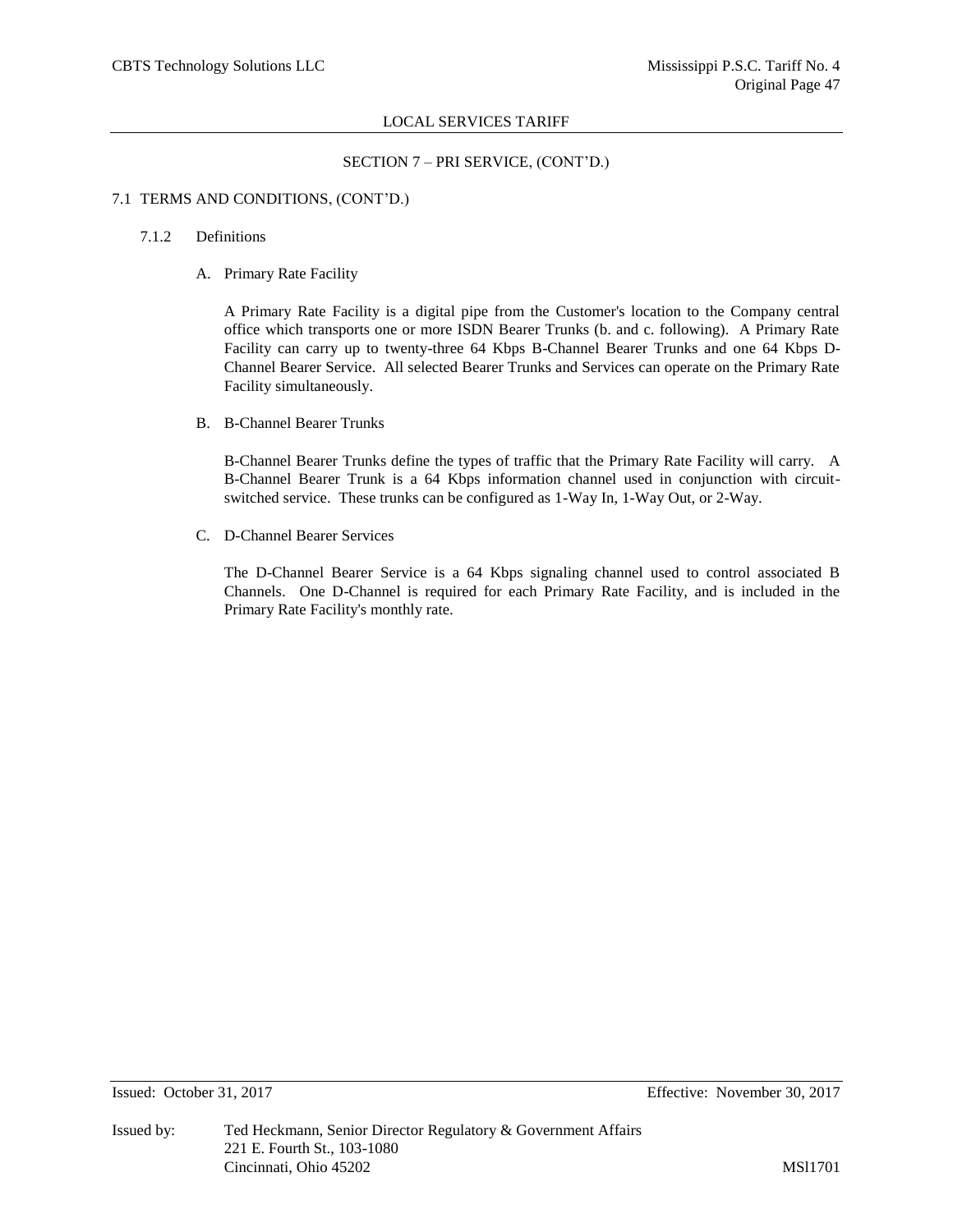### SECTION 7 – PRI SERVICE, (CONT'D.)

#### 7.1 TERMS AND CONDITIONS, (CONT'D.)

#### 7.1.3 Regulations

PRI Service is furnished subject to the availability of suitable facilities and is only served from specially-equipped digital central offices.

Service from some central offices may not provide all of the features and functionality described in this section.

PRI Service is offered under the Variable Term Payment Plan as outlined in this tariff.

Early contract termination charges as outlined in the Variable Term Payment Plan section of this tariff apply to this service.

The minimum service period for PRI Service is twelve months.

The Customer must provide customer premises equipment that meets the technical requirements of the serving central office.

The Customer is responsible for providing power to all customer premises equipment (CPE) attached to the Primary Rate Facility.

The Customer must notify the Company when call type maximums and minimums are to be changed for the call-by-call feature. This is in order to maintain the proper provision of directory numbers and call control on the line.

When a customer transfers a call, the customer is responsible for any toll charges associated with the customer originated leg(s) of the call.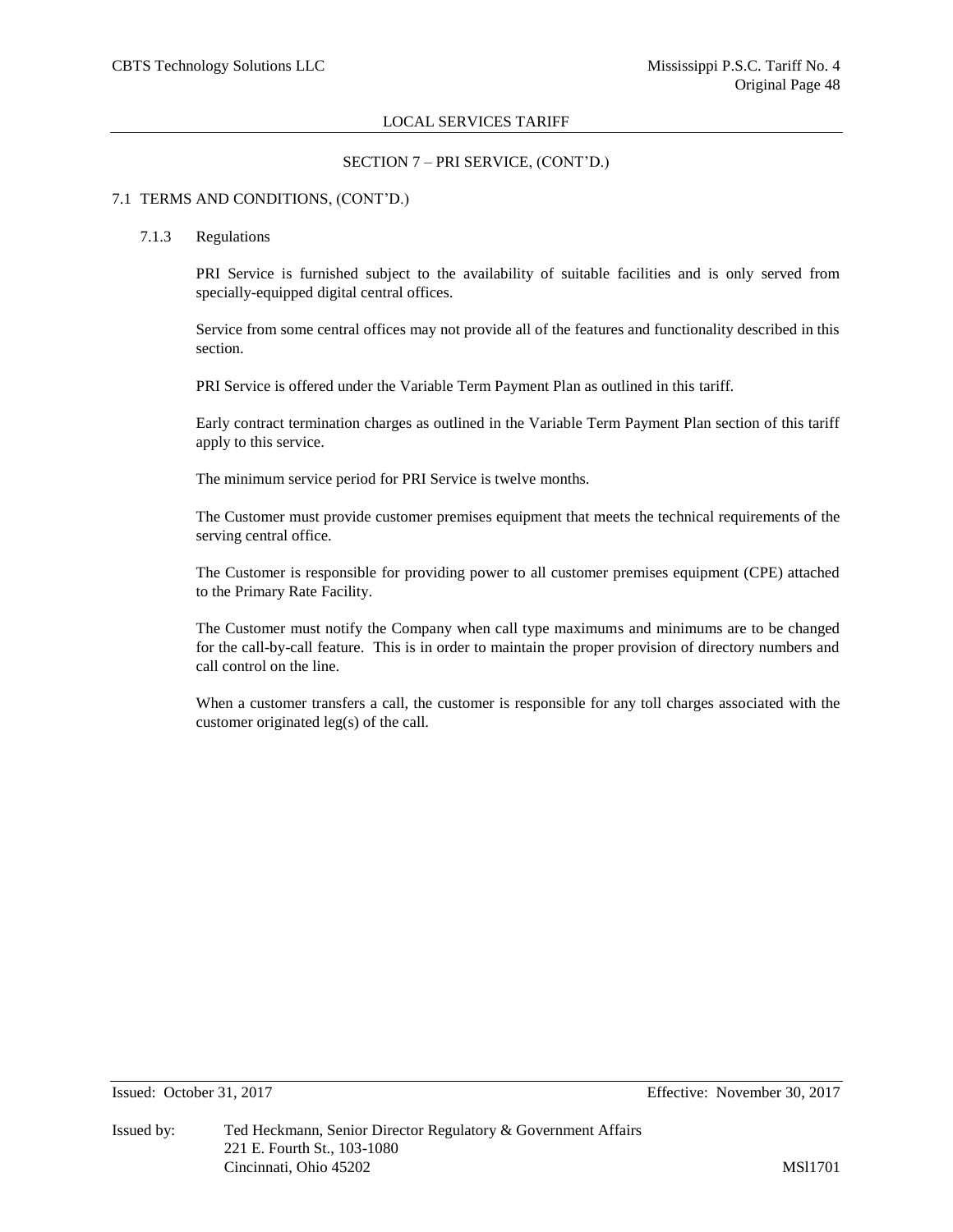### SECTION 7 – PRI SERVICE, (CONT'D.)

#### 7.1 TERMS AND CONDITIONS, (CONT'D.)

#### 7.1.4 PRI Service Optional Features

The following features are available to PRI Service customers at additional cost.

A. Call-By-Call Service Selection

This feature provides the option for B-Channels to be assigned into a flexible trunk group which can support different call types based on real-time traffic needs. Call-By-Call service selection also allows primary as well as secondary long-distance carriers to be established for the entire trunk group (e.g., Alternate Routing Arrangement).

B. Individual Calling Line Identification (ICLID)

This feature provides customer access to the calling party's number. Feature operation is dependent on customer premise equipment and technology in use at the calling party's serving office.

C. Direct Inward Dialing (DID)

This feature provides Direct Inward Dialing to a station. DID Termination rates will apply per B-Channel configured with this option. ISDN Primary Rate Interface Service DID Number Blocks are ordered with DID Terminations on the B-Channels

D. Back-up D-Channel

This feature provides a minimum of three or more Primary Rate Interface Service facilities terminating at the same customer premises to share one primary and one secondary (or Back-up) D-Channel. The number of Primary Rate Interface Service facilities that can be shared by this feature will be based upon the availability of central office and other network facilities, and will be subject to change on a central office by central office basis.

E. Channel Transfer Service

This feature allows the customer to transfer an incoming call to another line and then hang up leaving the other two parties on a two-way call and freeing up the customer's line for another call. The customer will be responsible for toll charges associated with the transferred call.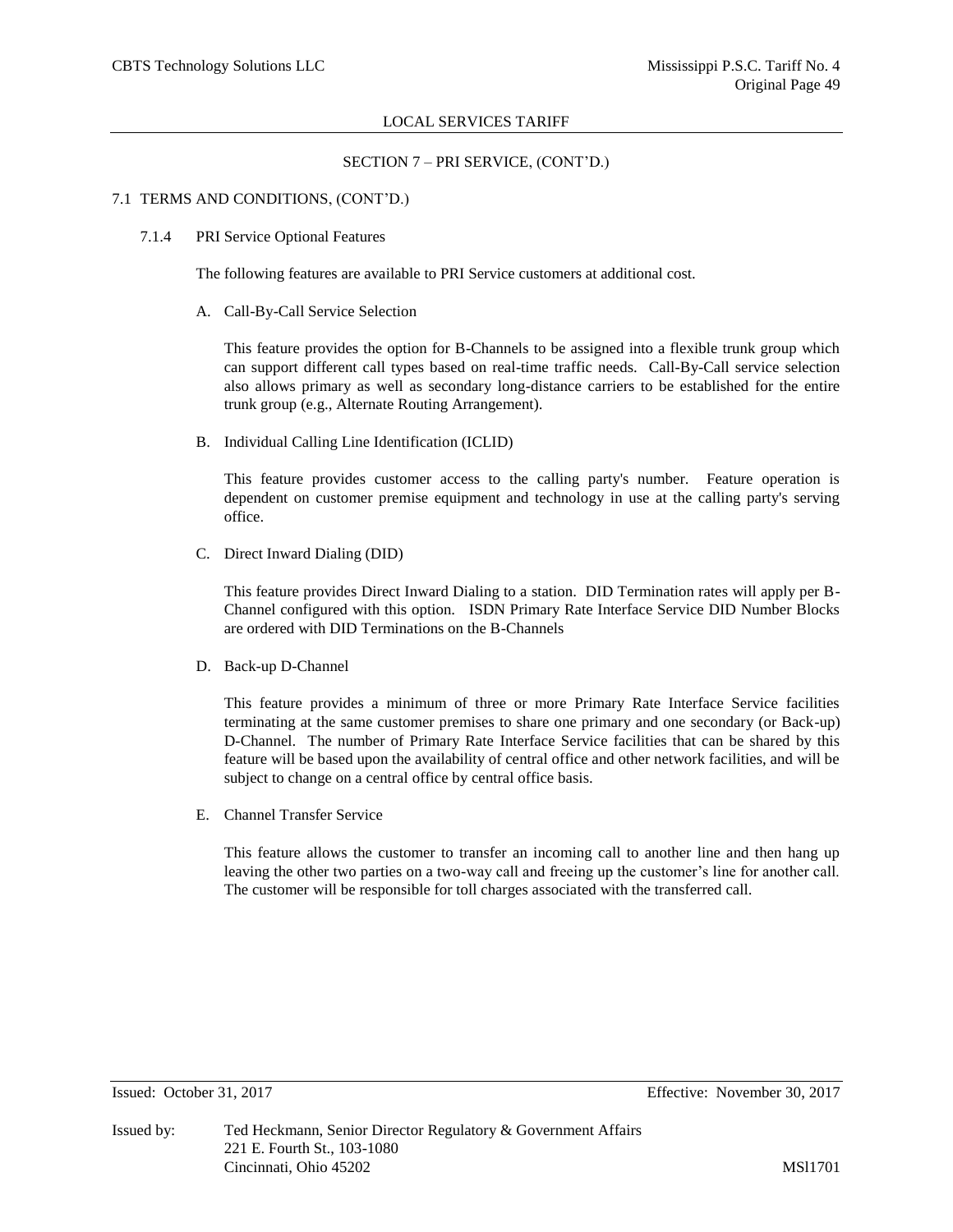## SECTION 7 – PRI SERVICE, (CONT'D.)

# 7.2 RATES AND CHARGES

| 7.2.1 | <b>Base Service</b>                             | Initial<br><b>Charge</b> | MTM      | 12 Mo.   | 24 Mo.                     | 36 Mo.                     | 60 Mo.   |
|-------|-------------------------------------------------|--------------------------|----------|----------|----------------------------|----------------------------|----------|
|       | Primary Rate Facility                           | \$640.00                 | \$561.21 | \$547.21 |                            | \$533.20 \$505.15 \$477.00 |          |
|       | B-Channel Bearer Trunks with Flat Rate Service: |                          |          |          |                            |                            |          |
|       | Each Two-Way/<br><b>DID</b> Channel             | \$21.00                  | \$57.25  | \$49.38  | \$41.50                    | \$25.75                    | \$24.30  |
|       | <b>DID Number Blocks:</b>                       |                          |          |          |                            |                            |          |
|       | Each group of 20<br><b>DID Numbers (Note 2)</b> | \$207.40                 | \$4.15   | \$4.15   | \$4.15                     | \$4.15                     | \$4.15   |
| 7.2.2 | <b>Optional Features</b>                        |                          |          |          |                            |                            |          |
|       | Call-By-Call                                    | \$150.00                 | \$115.00 |          | \$115.00 \$115.00 \$115.00 |                            | \$115.00 |
|       | <b>ICLID</b>                                    | \$100.00                 | \$115.00 |          | \$115.00 \$115.00 \$115.00 |                            | \$115.00 |
|       | Call-By-Call and<br><b>ICLID</b> Combination    | \$200.00                 | \$200.00 | \$200.00 | \$200.00                   | \$200.00                   | \$200.00 |
|       | Back-Up D-Channel                               | \$100.00                 | \$50.00  | \$50.00  | \$50.00                    | \$50.00                    | \$50.00  |
|       | <b>Channel Transfer</b><br>Service              | \$100.00                 | \$115.00 | \$115.00 | \$115.00                   | \$115.00                   | \$115.00 |

Note 2: If multiple DID number blocks are purchased at the same time, Initial Charge applies to the first group of DID numbers only.

Issued: October 31, 2017 Effective: November 30, 2017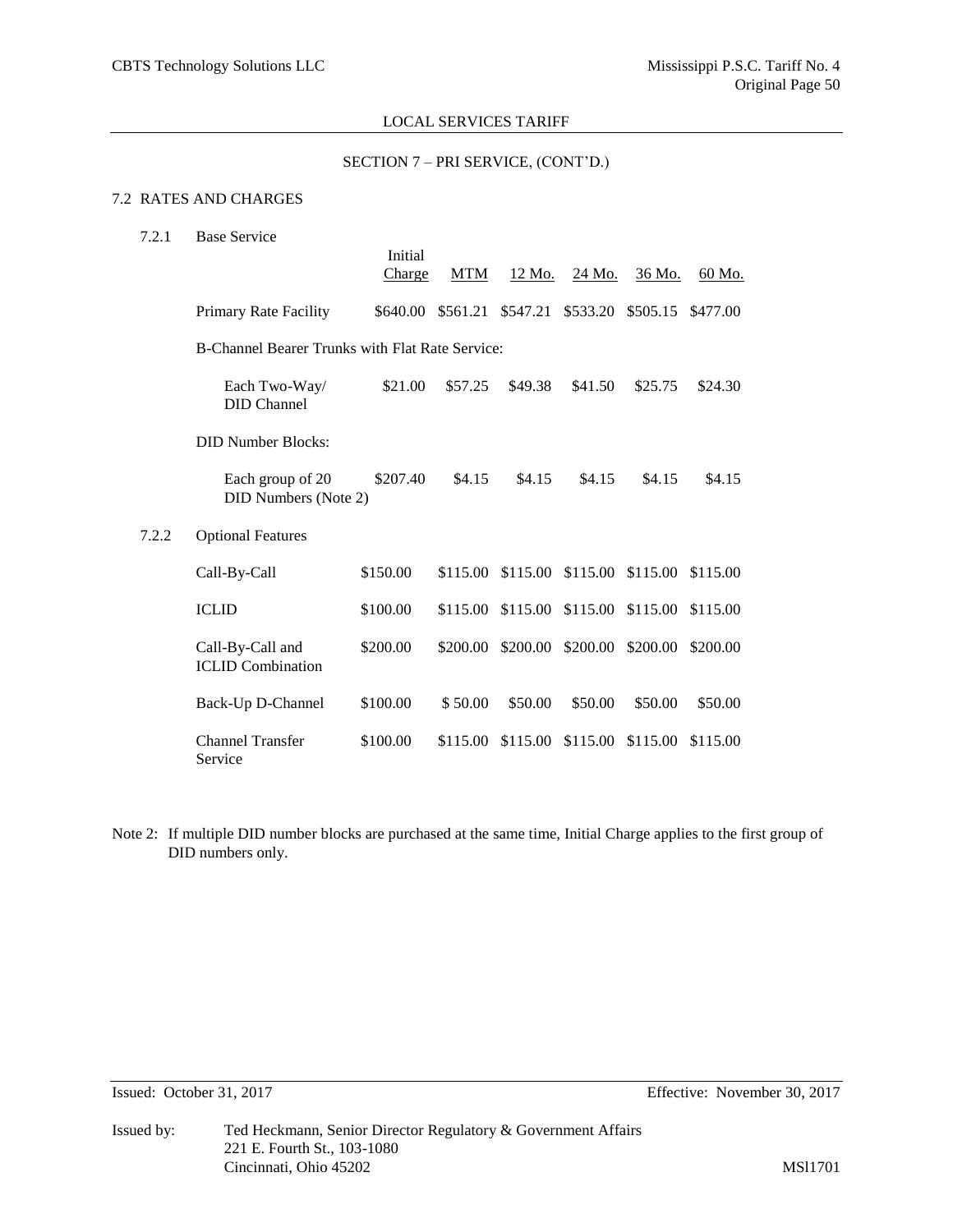## SECTION 8 – EXCHANGE AREAS

## 8.1 SERVICE AREA

Service will be provided in the State of Mississippi in the service areas of any local exchange carriers with whom the Company has a resale agreement in effect. Services are provided subject to technical availability and compatibility with Customer facilities.

The Company hereby mirrors the Map and Legal Description tariffs of the exchanges, where they have a resale agreement, of the Incumbent Local Exchange Carrier to identify its service territory. Any future modifications to these exchange boundaries or legal descriptions of these boundaries will be automatically mirrored by the Company on a going forward basis. If not mirrored, new detailed maps and legal descriptions on an individual exchange basis will be filed with the Commission for approval.

## 8.2 CALLING AREAS

Local Calling areas of the Company are the same as the Local Calling Areas specified by the local exchange carrier with whom the Company has a resale agreement in effect.